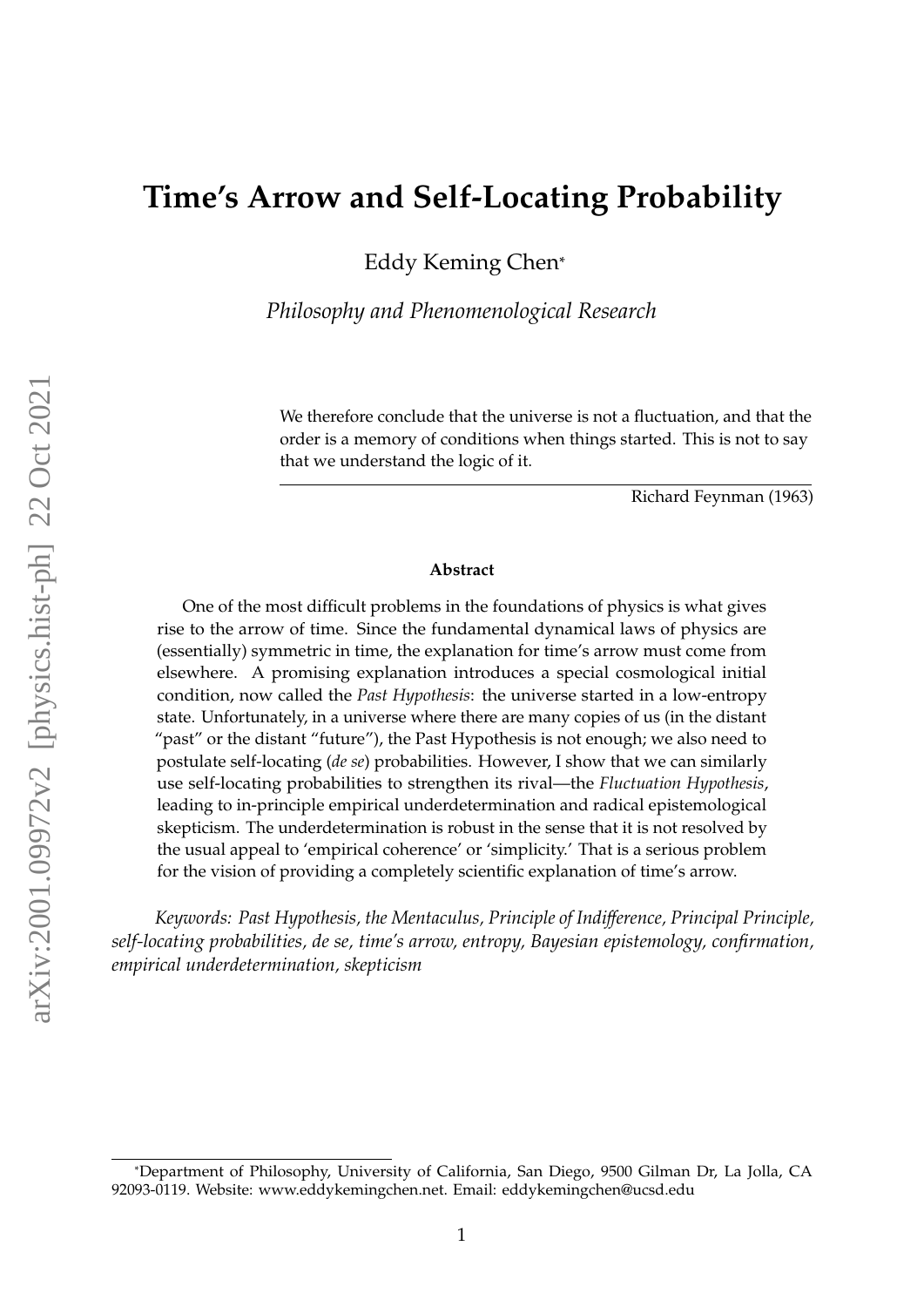## **Contents**

|              |                                   | 1 Introduction | $\overline{2}$ |
|--------------|-----------------------------------|----------------|----------------|
|              | 2 The Self-Location Thesis        |                | 5              |
|              | 2.1                               |                | 5              |
|              | 2.2                               |                | 9              |
|              | 2.3                               |                | 11             |
| 3            | Underdetermination and Skepticism |                | 19             |
|              | 3.1                               |                | 19             |
|              | 3.2                               |                | 21             |
|              | 3.3                               |                | 23             |
|              | 3.4                               |                | 24             |
|              | 3.5                               |                | 25             |
|              | 3.6                               |                | 28             |
| 4 Conclusion |                                   | 30             |                |

## <span id="page-1-0"></span>**1 Introduction**

One of the most difficult problems in the foundations of physics is what gives rise to the arrow of time.<sup>[1](#page-1-1)</sup> On the one hand, nature seems to display a striking pattern of temporal asymmetry. An ice cube in a cup of hot coffee will melt; gas molecules contracted to a corner of the room will spread out; and a banana on the kitchen table will turn black. These processes (and many others) have a preferred temporal direction: they only happen from the past to the future. We do not see them happen in the other direction: an ice cube does not spontaneously form in a cup of hot coffee; gas molecules do not spontaneously contract to a corner; and a banana does not become fresher after a week.

Physical states of the unmelted ice cube, the contracted gas molecules, and the fresh banana are less "disorderly" than those of the melted ice cube, the dispersed gas molecules, and the decayed banana. The former states have less *thermodynamic entropy* than the latter states. The entropic arrow of time is defined as the direction of entropy increase in time. Such an entropy increase is summarized in the Second Law of Thermodynamics:

**The Second Law** The (thermodynamic) entropy of a closed system (typically) does not decrease over time.

On the other hand, most candidates of fundamental dynamical laws of physics are symmetric in time. Consider for example  $F = ma$  with Newtonian gravitation. For any

<span id="page-1-1"></span> $1$ In this paper, I use the phrase "the arrow of time" to refer to the entropic asymmetry of time that the entropy of the universe is lower in the past and higher in the future. It may be related to the "flow of time" or the "passage of time." Precisely how they are related is outside the scope of this paper.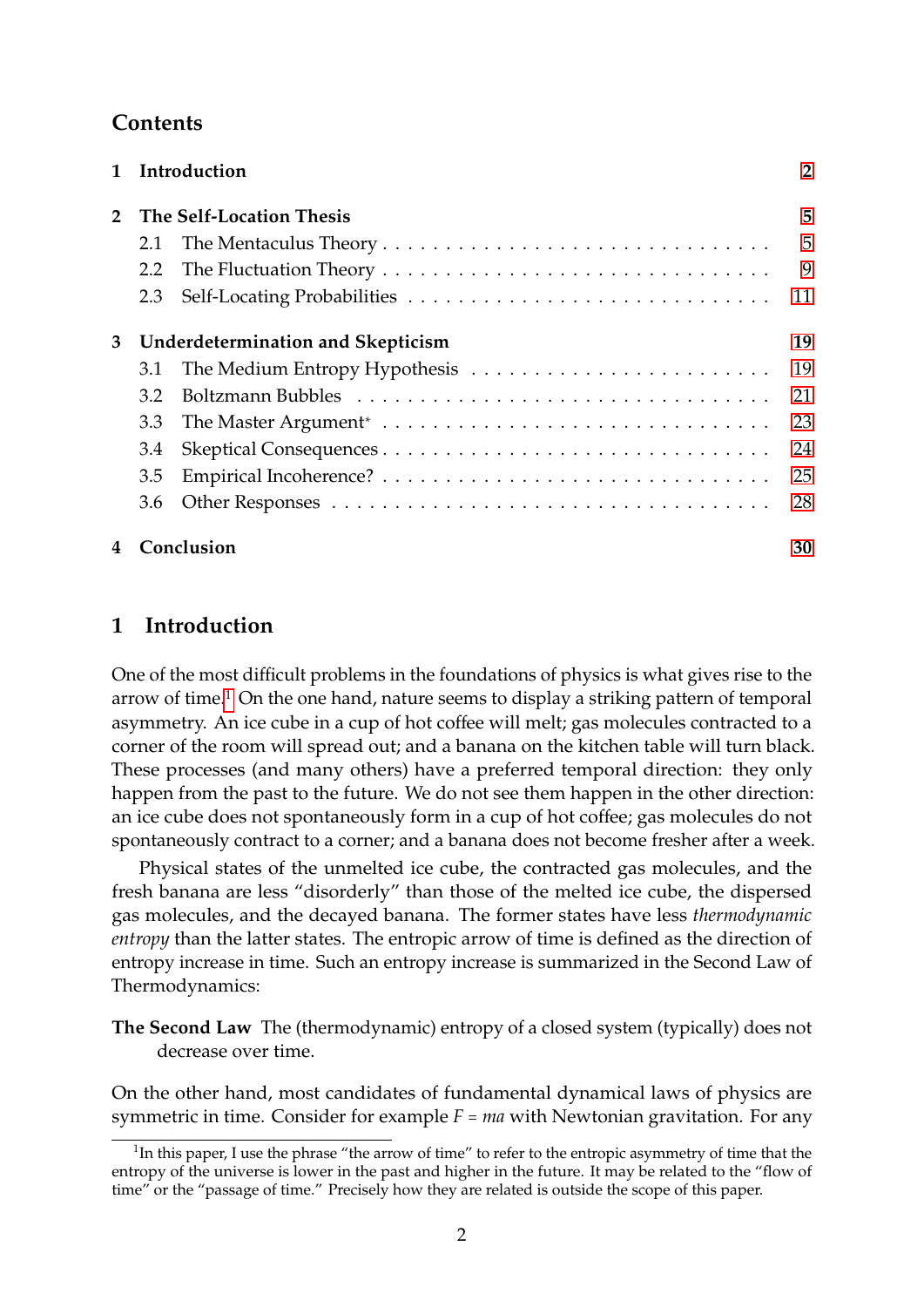sequence of particle configurations that obeys  $F = ma$ , the time-reversal of that sequence also obeys  $F = ma$ : one simply needs to reverse the direction of the final particle velocities to get back to the initial state (with the opposite velocities). Similarly, the Schödinger equation of quantum mechanics and the Einstein equation of general relativity are also symmetric in time (although their time-reversal operations are somewhat different). The fundamental dynamical laws of physics allow an ice cube to melt and also to spontaneously form in a cup of coffee. They are insensitive to the past/future distinction found in macroscopic systems.

Therefore, the arrow of time cannot come from the fundamental dynamical laws alone. Indeed, the standard explanation of time's arrow makes use of a special initial condition. It is a plausible idea: if we start a physical system in a very low-entropy state (unmelted ice, contracted gas, and fresh bananas), the dynamical laws will (almost surely) take it to a higher-entropy state.<sup>[2](#page-2-0)</sup> However, it is rather complicated to postulate a low-entropy initial condition for every physical system. Instead, we can postulate a low-entropy initial condition for the whole universe, which (we might accept on the basis of some plausibility arguments and some rigorous mathematical proofs) will likely lead to an increase of entropy for the whole universe as well as an increase of entropy for typical subsystems in the universe. This low-entropy initial condition for the universe is now called the *Past Hypothesis* (Albert 2000).

The explanation of time's arrow in terms of the Past Hypothesis is suggested by [Boltzmann](#page-31-0) [\(1964\)](#page-31-0)[1898]§89 (though he ultimately seems to favor what may be called the *Fluctuation Hypothesis*) and has many advocates: [Feynman et al.](#page-32-0) [\(2011\)](#page-32-0)[1963], [Feynman](#page-32-1) [\(2017\)](#page-32-1)[1965], [Lebowitz](#page-33-0) [\(2008\)](#page-33-0), [Penrose](#page-34-0) [\(1979\)](#page-34-0), [Albert](#page-31-1) [\(2000\)](#page-31-1), [Callender](#page-31-2) [\(2004\)](#page-31-2), [North](#page-33-1) [\(2011\)](#page-33-1), [Wallace](#page-34-1) [\(2011\)](#page-34-1), [Loewer](#page-33-2) [\(2016,](#page-33-2) [2020\)](#page-33-3), [Goldstein et al.](#page-32-2) [\(2020\)](#page-32-2), and myself [\(Chen](#page-32-3) [2020b,](#page-32-3) [2022\)](#page-32-4).[3](#page-2-1) We all agree that some version of the Past Hypothesis (PH) should be postulated in the fundamental physical theory. Setting aside future progress in cosmology,[4](#page-2-2) the PH explanation is a promising one for understanding time's arrow in our universe. Moreover, it has been argued that the explanation can also justify our standard inferences to the past. Thus, the scientific explanation may extend to the epistemic realm: our ordinary beliefs about the past obtain their justification partly in virtue of PH.[5](#page-2-3) Based on these reasons, [Albert](#page-31-1) [\(2000\)](#page-31-1), [Callender](#page-31-2) [\(2004\)](#page-31-2) and [Loewer](#page-33-2) [\(2016,](#page-33-2) [2020\)](#page-33-3) suggest that PH (and an accompanying statistical postulate) should be understood as a candidate fundamental law of nature.

<span id="page-2-1"></span><span id="page-2-0"></span><sup>2</sup>The qualifier "almost surely" is discussed in §2.1.

 $3$ See [Earman](#page-32-5) [\(2006\)](#page-32-5) for some worries about the Past Hypothesis as a hypothesis about the initial condition for the universe. See [Goldstein et al.](#page-33-4) [\(2016\)](#page-33-4) for a discussion about the possibility and some recent examples, of explaining the arrow of time without the Past Hypothesis.

<span id="page-2-2"></span><sup>&</sup>lt;sup>4</sup>See, for example, the interesting ideas of [Carroll and Chen](#page-32-6) [\(2004\)](#page-32-6). At the moment their proposal is quite speculative, but it is conceptually illuminating as a possible alternative to the PH paradigm shared by the previously quoted people. See [Goldstein et al.](#page-33-4) [\(2016\)](#page-33-4) for some discussions of the ideas of Carroll and Chen and those of Julian Barbour.

<span id="page-2-3"></span> $5$ Feynman has a beautiful way of describing this, in the text right after the epigraph [\(Feynman et al.](#page-32-0) [2011,](#page-32-0) 46-5): "For some reason, the universe at one time had a very low entropy for its energy content, and since then the entropy has increased. So that is the way toward the future. That is the origin of all irreversibility, that is what makes the processes of growth and decay, that makes us remember the past and not the future, remember the things which are closer to that moment in the history of the universe when the order was higher than now, and why we are not able to remember things where the disorder is higher than now, which we call the future."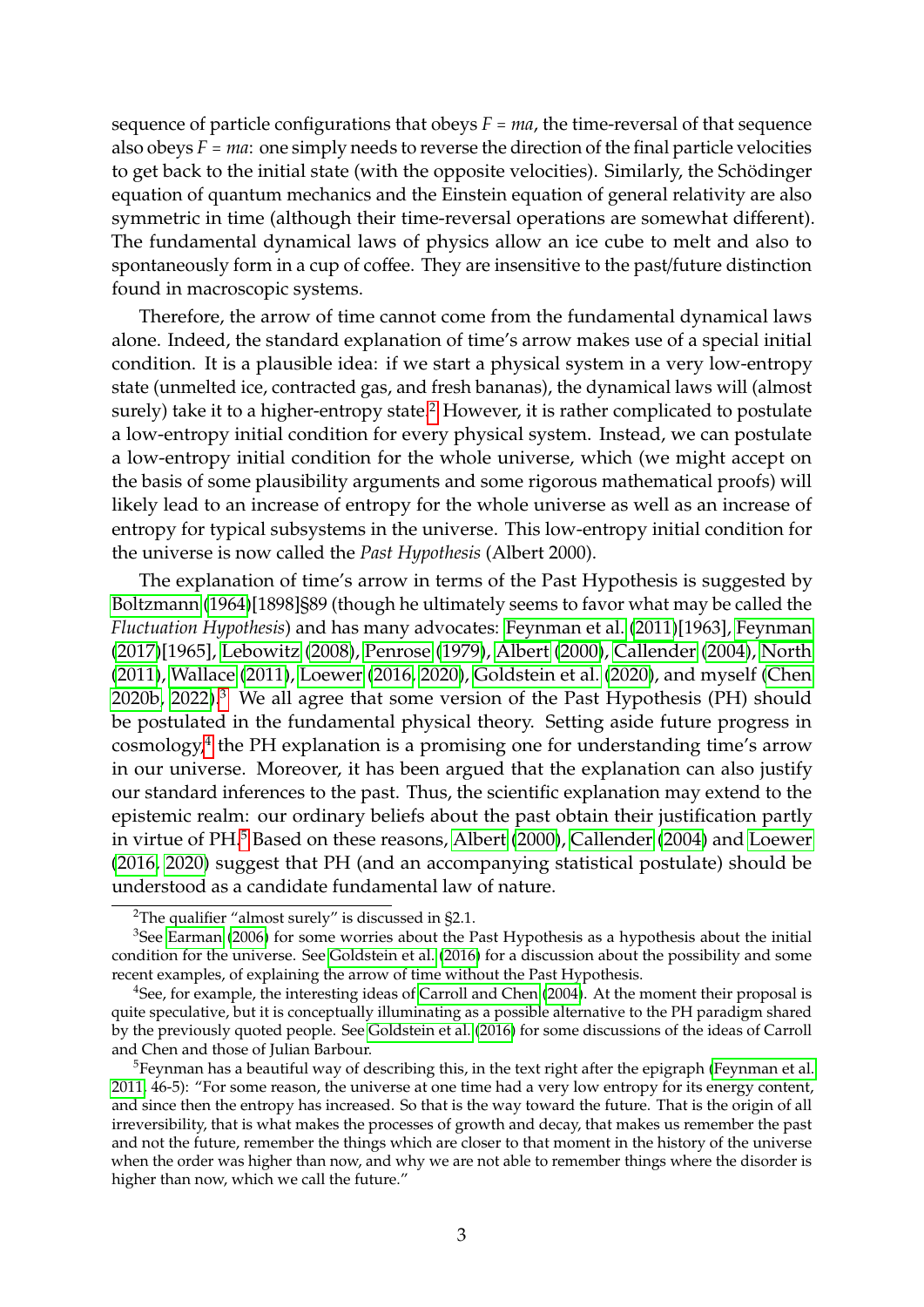The Past-Hypothesis explanation would be immensely powerful if it were successful. One of its attractions, as suggested by Albert and Loewer, is its realization of a bold and "fundamentalist" vision that time's arrow is to be scientifically explained in terms of objective laws of fundamental physics (or objective postulates of fundamental physics), and such laws (or postulates) can be empirically confirmed by our current evidence. The explanation is supposed to be entirely empirical. It seems superior to a metaphysical one that postulates a fundamental arrow of time and justifies it on a priori reasons. As such, the success of the PH explanation would be philosophically significant.

Some philosophers, such as [Winsberg](#page-34-2) [\(2004\)](#page-34-2) and [Earman](#page-32-5) [\(2006\)](#page-32-5), have raised *technical* objections against the explanation. In contrast, I focus on two *conceptual* worries about self-locating (*de se*) probabilities that are troublesome even for those of us who defend the PH research program and remain optimistic that the technical objections can ultimately be overcome. Resolving the conceptual worries requires deeper engagement among epistemologists and philosophers of physics. First, PH (and the accompanying statistical postulate) is not enough. We need to postulate certain self-locating (*de se*) probabilities, by using a temporally biased self-locating probability distribution. That already is problematic for the original vision, since it is unclear whether self-locating probabilities can be part of the objective physical laws. Second and more surprisingly, if we allow self-locating probabilities to appear in the physical theory, we open a Pandora's box: they lead to empirical underdetermination and epistemological skepticism. That calls into question the ambitious vision of providing a completely scientific explanation of time's arrow.

First (in §2), I argue for the Self-Location Thesis: the PH-explanation of time's arrow requires a postulate about self-locating probabilities.<sup>[6](#page-3-0)</sup> (Here and elsewhere in the paper, "self-locating" and "de se" are used interchangeably.) In a universe that persists long enough, there may be many copies of us (e.g. produced by random fluctuations). For reasons similar to the Boltzmann Brain argument (if we are equally likely to be any observers with our mental states, then it is most likely we are observers produced by the smallest fluctuations—the Boltzmann brains), we need to postulate that our current time is located between the Big Bang and the first equilibrium (with uniform probabilities over any observers that share our features). This part may be familiar to experts in statistical mechanics, but I intentionally explain it slowly for two reasons: (1) some readers with philosophical expertise may not be familiar with the technical issues, and (2) we need to be as clear as we can to fully understand the philosophical issues we face. The next point builds on the first one.

Second (in §3), I argue that, if it is permissible to save the Past-Hypothesis explanation

<span id="page-3-0"></span><sup>&</sup>lt;sup>6</sup>Similar ideas are considered by [Winsberg](#page-34-3) [\(2010,](#page-34-3) [2012\)](#page-34-4), but his focus and arguments are different from mine in the following ways. In his 2010, he suggests that the PH-explanation of time's arrow requires a self-locating proposition that we are located between the time of PH and the first thermodynamic equilibrium. He argues that the necessity of postulating this self-locating proposition is a problem for Loewer's thesis that the *lawfulness* of special sciences (such as biology, psychology, and economics) is grounded in the fundamental laws. Winsberg ultimately argues in favor of the autonomy of the special sciences. I do not focus on the special sciences in this paper. Moreover, he does not draw the connection to self-locating probabilities as I do here. In his 2012, he uses the self-locating proposition in his cost-benefit analysis of a different explanation of time's arrow—Carroll-Chen's time-symmetric model [\(2004\)](#page-32-6) in which a "mother universe" that has no entropy maximum constantly gives birth to "baby universes" starting in sufficiently low entropy. I do not discuss the Carroll-Chen model except to set it aside.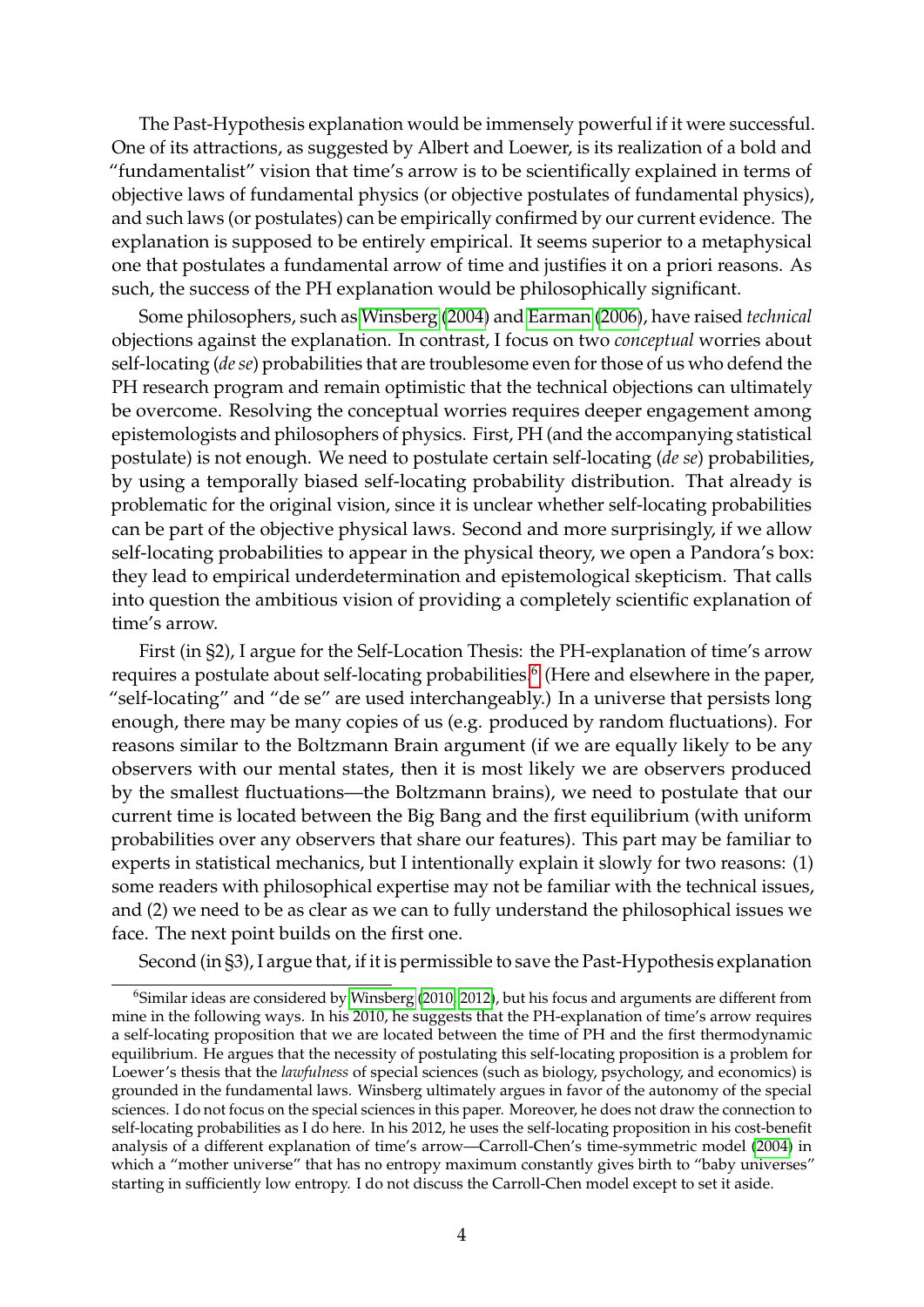by adding self-locating probabilities, we can do the same to strengthen a rival–the Fluctuation Hypothesis–and achieve in-principle empirical underdetermination by our current evidence. In retrospect this move may seem obvious, but as far as I know it is new. A surprising consequence is that their empirical underdetermination leads to radical skepticism. The strengthened version of the Fluctuation Hypothesis resembles the infamous Boltzmann Brain Hypothesis. However, I explain that the augmented version with what I call "Boltzmann bubbles" is more believable and epistemically conservative. It can even accommodate various epistemological positions that are ruled out by the Boltzmann Brain Hypothesis.

The paper can be seen as presenting a dilemma. Either self-locating probabilities have a place in a scientific explanation or they do not. On my view, both horns can be problematic for the original vision. If they do not have a place in a scientific explanation, the PH-explanation is insufficient. If they do have a place, there is in-principle empirical underdetermination such that two equally simple (or complex) scientific theories say contradictory things about time's arrow. Thus, postulating self-locating probabilities to explain time's arrow turns out to be doubly problematic. My conclusions are conditional on the assumptions, and the particular skeptical conclusion might be avoided by appealing to certain traditional epistemological responses. What response to choose requires careful analysis of the case. Addressing these worries in a thorough way may require expertise in epistemology and general philosophy of science. Where possible, in the paper I try to explain the concepts "from the ground up." I hope the present analysis will lead to further work on this issue by epistemologists and philosophers of science.

In this paper, I assume that the universe allows many thermodynamic fluctuations. It is an open question whether there are such fluctuations in our universe, depending on whether the universal state space is finite or infinite (in terms of phase space volume or Hilbert space dimension). Even if the assumption were false of the actual universe, it would still be worth investigating how serious the problem would be, and what strategies we would need, if Nature were not so kind to us. If the dilemma is worrisome enough, that would provide additional motivation to look for a theory where fluctuations are not as prevalent.

### <span id="page-4-0"></span>**2 The Self-Location Thesis**

In this section, I first review the standard explanation for time's arrow in terms of PH. I introduce some concepts from philosophy of physics that may be unfamiliar to non-specialists. I then consider whether it is the best theory that explains the evidence. To do so I consider an alternative explanation without PH. Thinking about their differences leads us to consider the Self-Location Thesis.

### <span id="page-4-1"></span>**2.1 The Mentaculus Theory**

According to the standard picture, PH is key to understanding the apparent temporal asymmetry: from ice melting and gas dispersing to the more general statement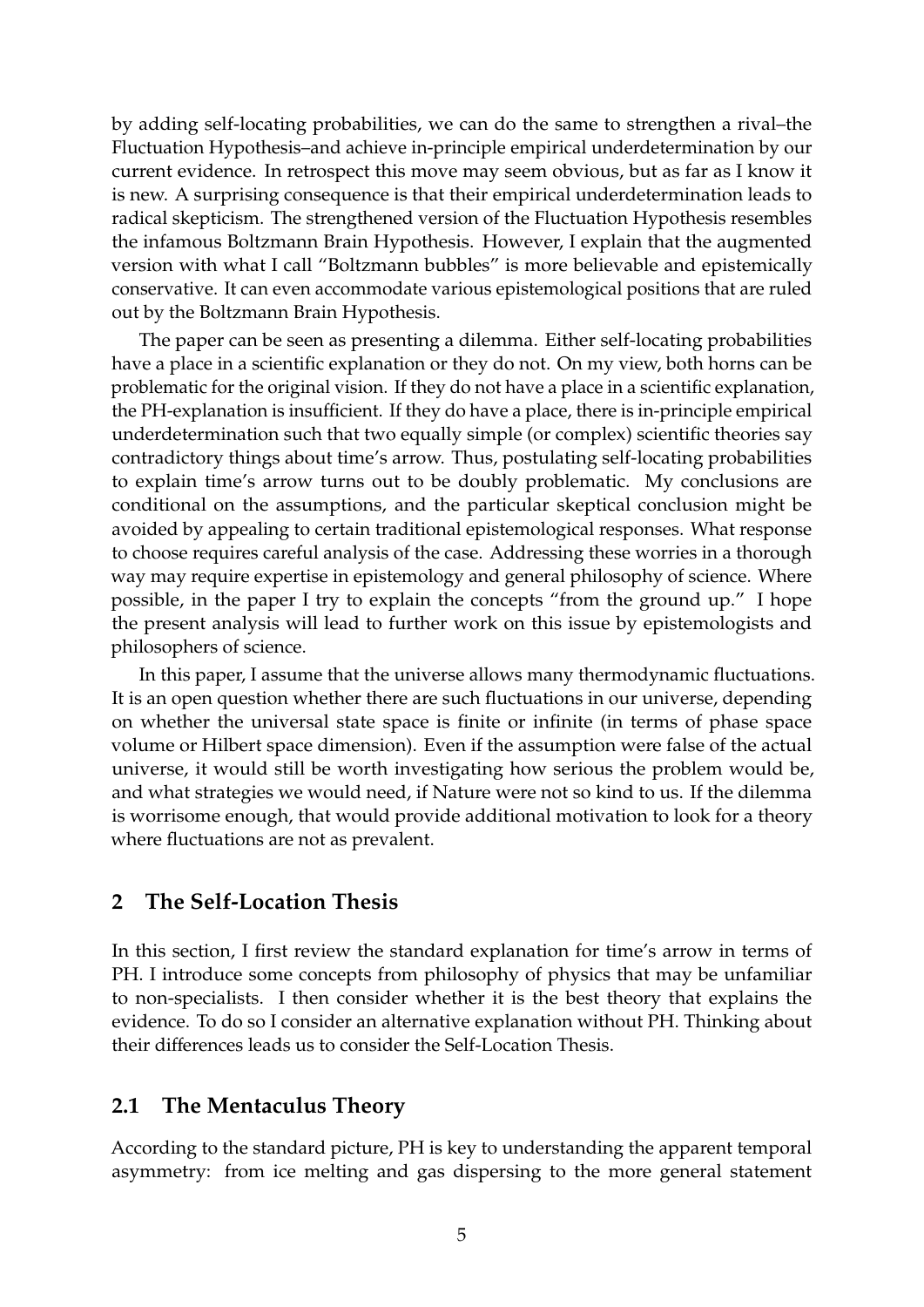about entropy increase in the Second Law of Thermodynamics. However, it is to be supplemented by two more postulates: the dynamical laws of physics (such as  $F = ma$ ) and a probabilistic postulate called the *Statistical Postulate*. Together, they provide the standard (probabilistic) explanation of time's arrow, i.e., the (typical) unidirectional change of entropy.

To appreciate the explanation that PH provides, let us introduce some technical terms from statistical mechanics. PH ensures that the universe started in a low-entropy initial condition.<sup>[7](#page-5-0)</sup> But what is entropy? Entropy is a macroscopic quantity that is on par with density, temperature, and pressure. It can be calculated by measuring the transformations in thermodynamic quantities.[8](#page-5-1) However, it can also be defined by making a distinction between macrostates and microstates. To illustrate, let us consider a classical-mechanical system of gas in a box.[9](#page-5-2) A macrostate is a characterization of the gas in a box in terms of macroscopic variables such as pressure, volume, and temperature, while a microstate is a characterization of the gas in terms of microscopic variables such as the positions and velocities of all of the gas molecules. A macrostate is compatible with many possible microstates—a macrostate is multiply-realizable by many different microstates. The actual microstate realizes a particular macrostate, but it shares the macrostate with many other microstates that are macroscopically similar.

Intuitively, there are more microstates realizing the macrostate in which all the gas molecules are spread out uniformly than there are microstates realizing the macrostate in which all of them are contracted to a corner. According to Ludwig Boltzmann, (thermodynamic) entropy measures how "many" microstates are compatible with a given macrostate.[10](#page-5-3) It follows, on this definition of entropy, the "spread-out" state has higher entropy than the "contracted" state. The uniformly spread-out state of gas in a box also corresponds to thermal equilibrium, the state of entropy maximum. We can plot all the microstates on a 6*N*−dimensional space called the *phase space*. The macrostates are sets of microstates that are macroscopically indistinguishable; they partition the space into distinct non-overlapping regions. The standard way of counting

<span id="page-5-3"></span> $10$ For the technically inclined, here are some formal details. The Boltzmann entropy of a microstate is proportional to the volume of the macrostate that it belongs to:

$$
S_B(X) = k_B \log |\Gamma_{M(X)}|,
$$

<span id="page-5-0"></span> $^7$ In this paper I assume that the universe has a temporal boundary or a space-time singularity that can be called "the beginning." To relax this assumption, as some cosmological theories does, will take us to more issues than we have the space to discuss here.

<span id="page-5-1"></span> ${}^{8}$ For example, [Clausius](#page-32-7) [\(1867\)](#page-32-7) defines the change in entropy for an isolated system to be equal to the change in heat divided by temperature.

<span id="page-5-2"></span><sup>&</sup>lt;sup>9</sup>Below we will use some concepts from classical statistical mechanics. For the technically inclined, we note that the classical framework can be adapted to a quantum framework as follows: use a Hilbert space instead of phase space, a state vector instead of a phase point, a subspace instead of a subset, and dimension counting instead of volume measure to measure entropy. See [Goldstein and Tumulka](#page-33-5) [\(2011\)](#page-33-5) for an informative overview of Boltzmannian quantum statistical mechanics.

where *X* is the microstate of the system,  $k_B$  is the Boltzmann constant,  $\Gamma_{M(X)}$  is region of phase space that corresponds to the macrostate of *X*, and ∣ ⋅ ∣ denotes the volume measure of the 6*N*-dimensional phase space. It follows that the larger the macrostate, the higher the Boltzmann entropy. If at  $t_1$  the system is in  $X_1$  which belongs to a small macrostate  $M_1$ , and at  $t_2$  the system is in  $X_2$  which belongs to a large macrostate  $M_2$ , then the Boltzmann entropy has increased from  $t_1$  to  $t_2$ . The transition from  $X_1$  at  $t_1$  to  $X_2$ at *t*<sup>2</sup> is determined by the classical laws of motion, i.e. Hamilton's equations which correspond to the familiar *F* = *ma*.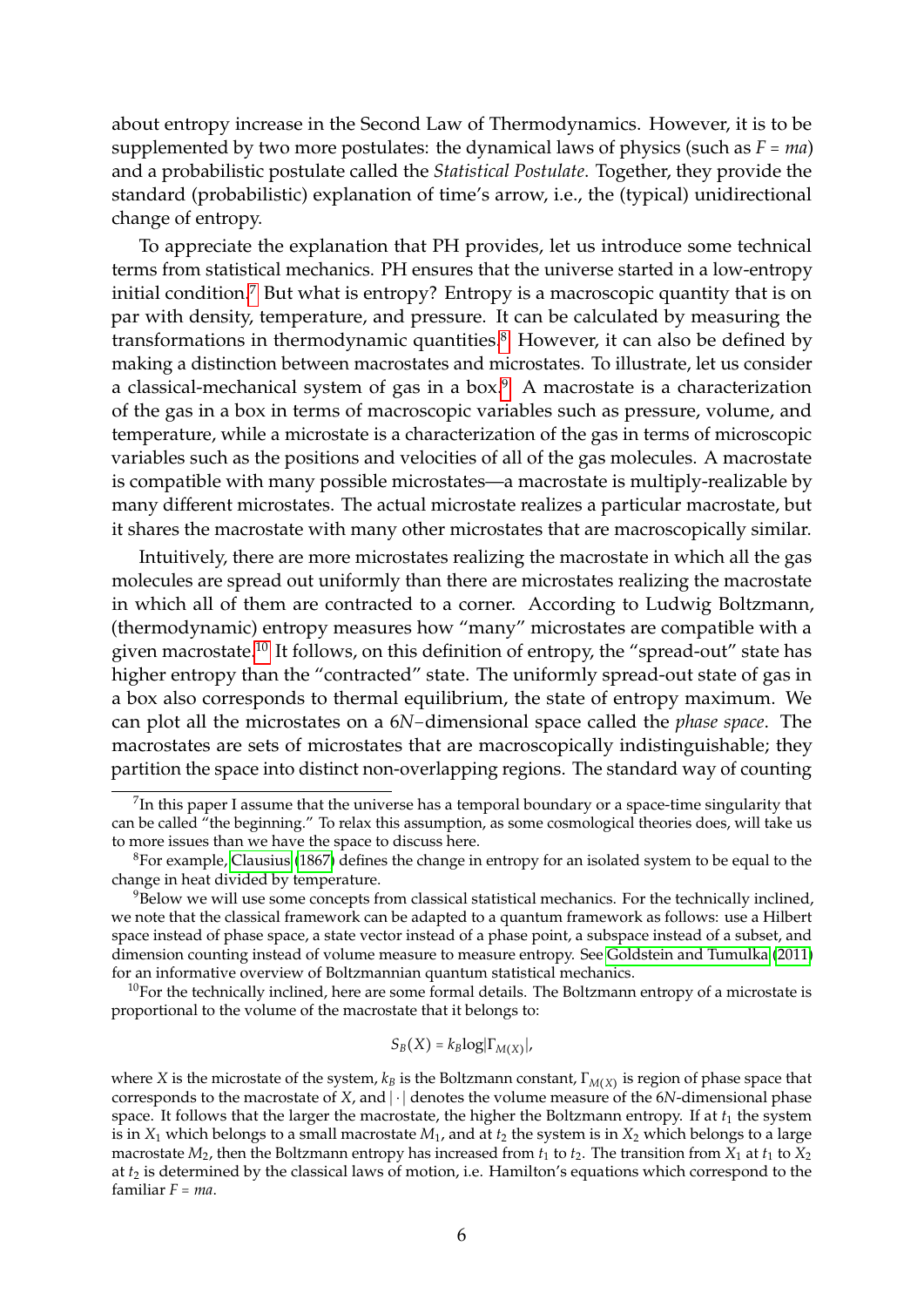

Figure 1: This picture from Penrose (1989) is a schematic depiction of the phase space (restricted to the energy hypersurface). Each point corresponds to an exact microstate. Each bounded region corresponds to a macrostate, which is a set of macroscopically indistinguishable microstates. The equilibrium macrostate (of maximum entropy) takes up overwhelmingly most volume; all other macrostates are much smaller. The macrostates partition the phase space into regions.

the microstates, since there is an infinity of them, is by using the standard Lebesgue measure on phase space. On this way of counting, the equilibrium state takes up the overwhelming majority of volume in phase space (see Figure 1).

In the language of phase space, we can consider (as a first approximation) the entire universe to be such a classical system. Then PH selects a special macrostate *M*(0) to be where the initial microstate of the universe lies in. *M*(0) is small in volume measure. Thus, it has very low entropy (by Boltzmann's definition). But it is still compatible with a continuous infinity of microstates. For a typical initial microstate lying in *M*(0), it will follow the dynamical laws (such as  $F = ma$ ) to evolve into other microstates. Since the overwhelming majority of microstates surrounding *M*(0) will lie in macrostates of larger volume, typical trajectories from *M*(0) will get into larger macrostates, which corresponds to an increase of entropy.[11](#page-6-0)

However, as Albert (2000) explains, PH is still not sufficient. Not all microstates lying in *M*(0) will get into higher-entropy macrostates. Some of them are "bad": they will evolve under the dynamical laws into lower-entropy macrostates.<sup>[12](#page-6-1)</sup> We need a reason to neglect the bad microstates. The Statistical Postulate provides such a reason. It specifies a uniform probability distribution (with respect to the volume measure) on phase space. According to this probability distribution, the "bad" microstates receive very small weight. It is overwhelmingly likely that our world did not start in one of the "bad" microstates. Hence, it is with overwhelming likelihood that the entropy of our world has always been increasing in the past and will continue increasing in the future.

<span id="page-6-0"></span> $11$ This is a place where rigorous results are difficult to obtain. The history of statistical mechanics contains many attempts to make progress in this direction. Boltzmann's not fully rigorous argument for his Boltzmann equation is one such step. Oscar E. Lanford's celebrated proof of statistical results in a model of hard spheres and diluted gas is another one. See Uffi[nk and Valente](#page-34-5) [\(2010\)](#page-34-5) for more discussions and references.

<span id="page-6-1"></span> $12$ Their existence is suggested by the time-reversal invariance of the dynamical laws.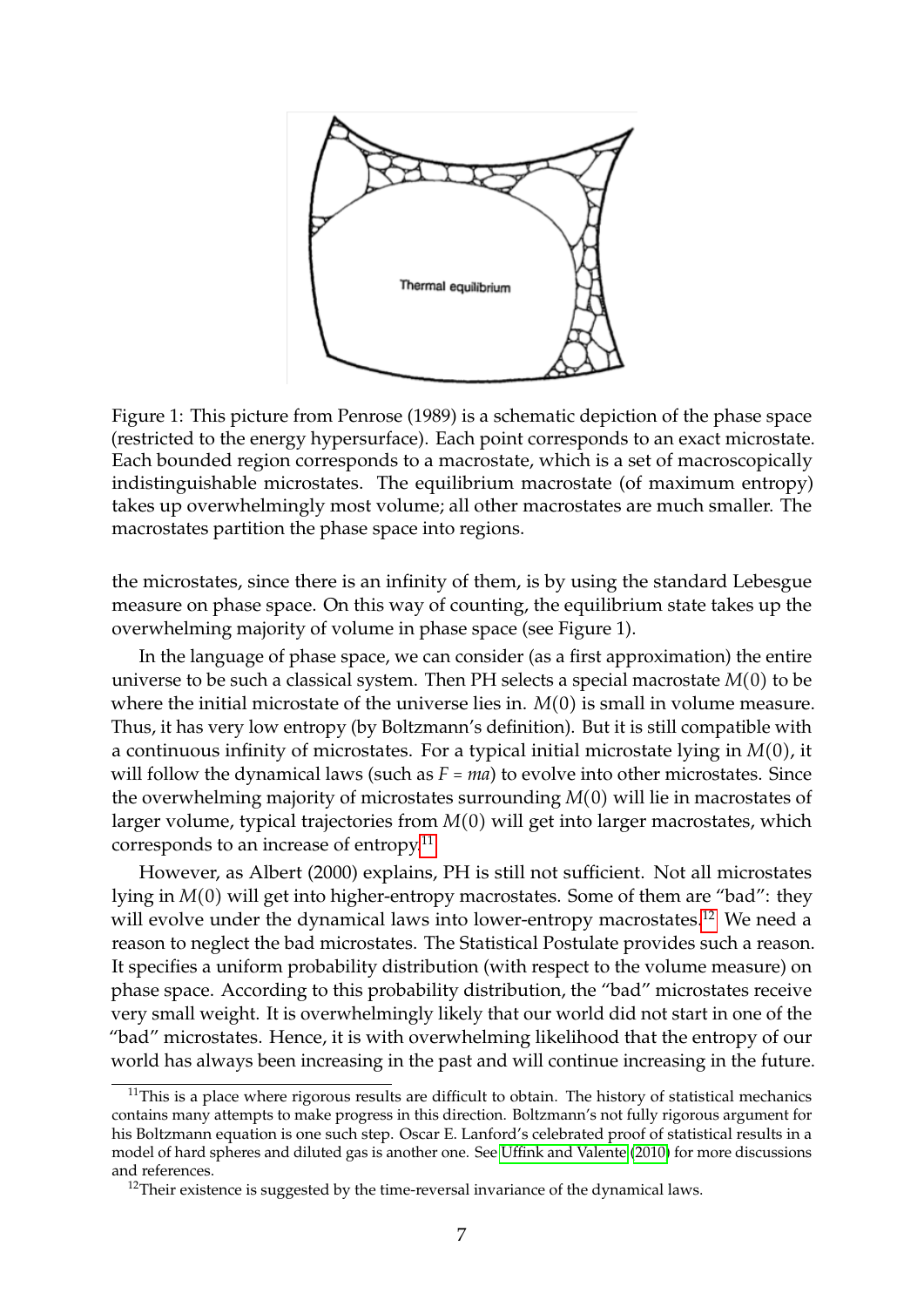

Figure 2: The Past Hypothesis selects a low-entropy initial condition, a special macrostate *M*(0). The macrostate *E* stands for the macrostate of the universe at the time of observation.

(See Figure 2.) This constitutes a probabilistic explanation of the entropic arrow of time. Following Albert (2000) and Loewer (2016), let us call the following the Mentaculus Theory  $(T_M)^{13}$  $(T_M)^{13}$  $(T_M)^{13}$ :

- 1. **Fundamental Dynamical Laws (FDL):** A specification of the evolution of the fundamental microstates of the universe (and the fundamental microstates of its isolated sub-systems).
- 2. **The Past Hypothesis (PH)**: A specification of a boundary condition characterizing the universe's macrostate at the time of the Big Bang as M(0). In agreement with contemporary cosmology, M(0) is a macrostate with extremely low entropy.
- 3. **The Statistical Postulate (SP)**: A uniform probability distribution (with respect to the volume measure) over the physically possible microstates that realize M(0).

Together, these three postulates provide an explanation of time's arrow. PH and SP constitute an extremely biased initial probability distribution on phase space. They make it overwhelmingly likely that the microstate of our universe lies on a trajectory that will go to higher-entropy states.

<span id="page-7-0"></span> $13$ The term "Mentaculus Theory" comes from the phrase "Mentaculus Vision" which is coined by Loewer (2016). It is based on the movie *A Serious Man* (2009) directed by Ethan Coen and Joel Coen. In the movie, the title of Arthur's book is *The Mentaculus*, which means the "probability map of the universe." Here, the Mentaculus Vision is that, given the probability distribution of  $PH + SP$ , we can obtain a probability assignment of every proposition formulable in the language of phase space or the Hilbert space.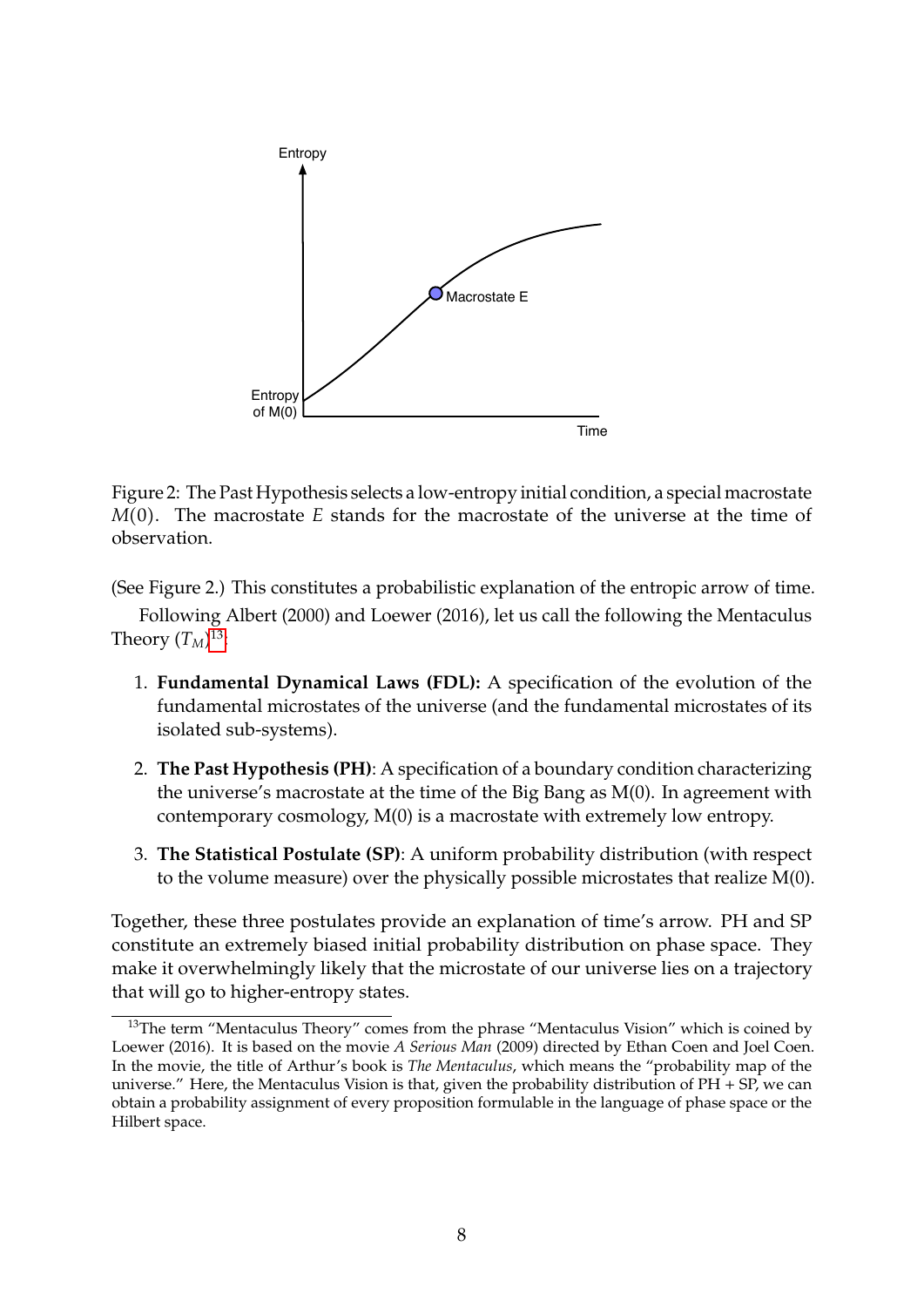### <span id="page-8-0"></span>**2.2 The Fluctuation Theory**

The Mentaculus Theory  $(T_M)$  explains the origin of temporal asymmetry in terms of a specially chosen initial condition and a probability distribution—PH and SP. It has an ambitious goal of explaining a wide range of phenomena: ice melts in room temperature; things grow and decay; and many other temporally asymmetric phenomena (and perhaps even the asymmetry of records and control: that we have records of the past but not of the future, and we currently have control of the future but not of the past<sup>[14](#page-8-1)</sup>). This theory could be our best guide to time's arrow.

What are our grounds for endorsing  $T_M$ ? Defenders of this theory (such as Albert and Loewer) suggest that it is our best explanation for time's arrow. But can we rule out all other possible explanations? Is PH really better than its alternatives? The answers are not so simple.

Let us consider an alternative to  $T_M$ —the Fluctuation Hypothesis. This alternative is related to suggestive remarks made by Ludwig Boltzmann (1964 (1899), §90). Boltzmann might have endorsed it at some point. The motivation is as follows. It seems that the special initial condition in  $T_M$  is too special and too contrived. [Penrose](#page-34-6) [\(1989\)](#page-34-6) estimates that the initial macrostate *M*(0) is tiny compared to the available volume on phase space. A rough calculation based on classical general relativity suggests that the PH macrostate (specified using the Weyl curvature) is only  $\frac{1}{10^{10^{123}}}$  of the total volume in phase space. It seems more satisfactory to explain why the universe started in such a special state than to postulate it as axiomatic as on *TM*.

One way to explain PH is based on thermodynamic fluctuations. The universe, considered as a closed thermodynamic system, will typically increase in entropy and remain the same after it reaches the entropy maximum. However, sometimes it will decrease in entropy, producing a thermodynamic fluctuation—a deviation from the normal behavior. Thermodynamic fluctuations are rare, but they do occur given enough time. This is the reason that the Second Law of Thermodynamics should be regarded as a probabilistic (or statistical) law that holds with overwhelming probability but not with certainty.

An extreme kind of fluctuation is demonstrated by Poincaré to occur in some systems. The Poincaré Recurrence Theorem says, roughly, that if we start from anywhere in phase space, we will (almost surely) come back to it infinitely many times.[15](#page-8-2) The argument, however, assumes that the phase space of the system is bounded with finite volume. This assumption may or may not apply to our universe. It is still an open question whether there can be such dramatic kinds of fluctuations, i.e. recurrences, in our universe. The question depends on whether the universal state space (phase space or Hilbert space) is infinite. However, even if we cannot guarantee the existence of

**Theorem 2.1** (The Poincaré Recurrence Theorem) Let  $\mu$  be a *T*-invariant measure with  $\mu(X) < \infty$ . ∀*A* ∈ *B such that*  $\mu(A) > 0$ , we have a.e.  $x \in A$  such that  $\#\{n \in \mathbb{Z}^+ | T^n(x) \in A\} = \infty$ .

<span id="page-8-1"></span><sup>&</sup>lt;sup>14</sup>See [Albert](#page-31-1) [\(2000\)](#page-31-1) and Loewer (2016) for arguments that connect the Mentaculus Theory to these other arrows of time.

<span id="page-8-2"></span><sup>&</sup>lt;sup>15</sup>For the mathematically inclined, here is a rigorous statement of the theorem. Let  $(X,\mathscr{B},\mu)$  be a measure space. Let  $T : (X, \mathscr{B}) \to (X, \mathscr{B})$  be a function such that  $\forall A \in \mathscr{B}, T^{-1}(A) \in \mathscr{B}$ . Definition: the measure *μ* is a *T*-invariant measure if ∀*A* ∈  $\mathscr{B}$ ,  $\mu$ (*A*) =  $\mu$ (*T*<sup>-1</sup>(*A*)).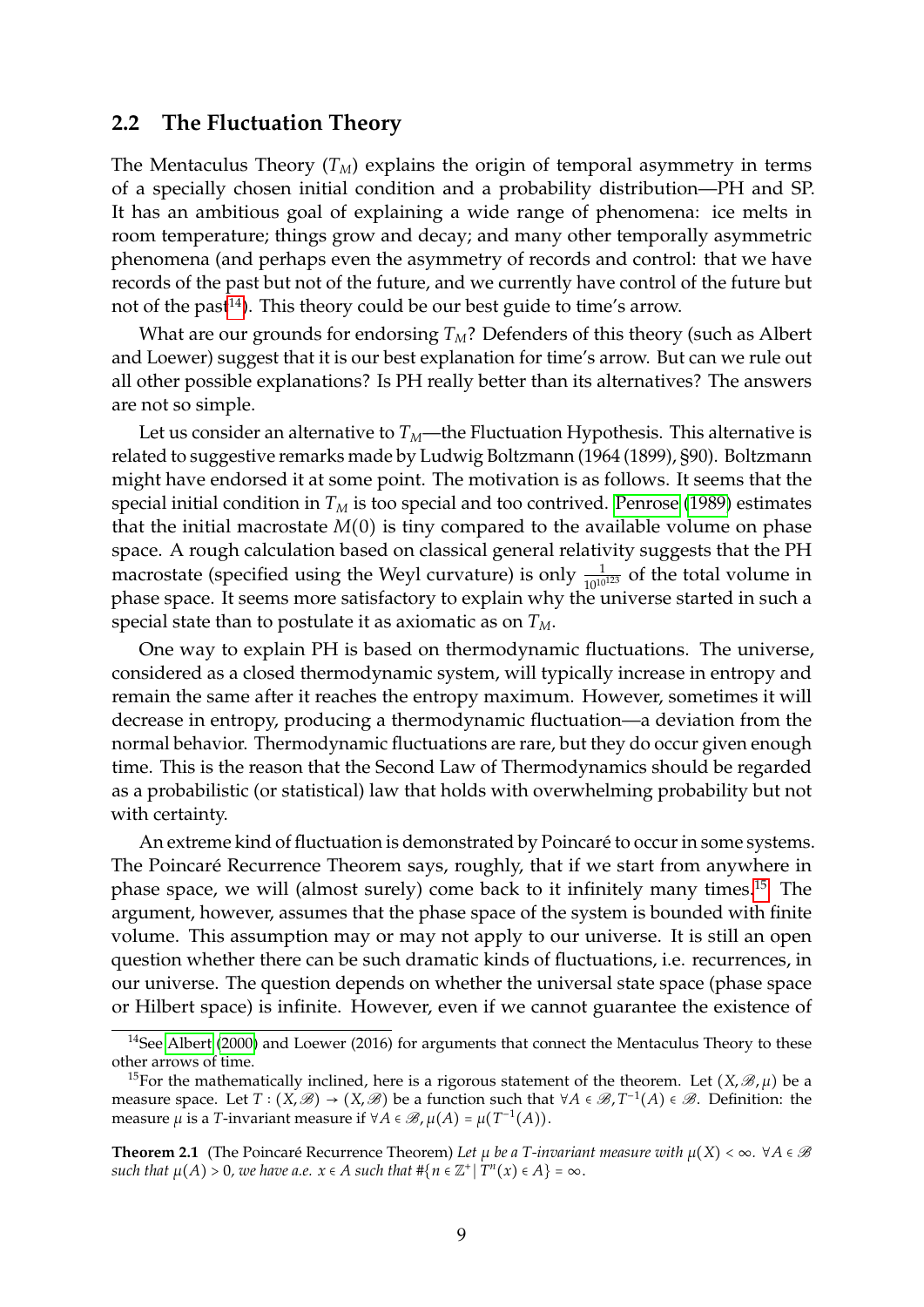

Figure 3: The Fluctuation Hypothesis allows the universe to start in any macrostate. But the theory predicts that the universe will eventually fluctuate to a low-entropy macrostate *M*(0), which produces the history of the observable universe, including the macrostate *E* at the time of observation.

recurrences by something like the Poincaré Recurrence Theorem, we cannot rule out the existence of less dramatic fluctuations and more localized fluctuations. Recurrences are sufficient but not necessary for the Fluctuation Hypothesis, which only attempts to explain our observation by some random fluctuation (that can be much smaller than a full recurrence). In any case, this is not the place to settle the technical question.<sup>[16](#page-9-0)</sup> The goal of the paper is rather conceptual. As mentioned earlier, even if we were to have empirical grounds to entirely rule out the possibility of fluctuations in the actual universe, it would still be interesting to investigate how serious the problem would be if fluctuations were possible.

Assuming that there are suitable fluctuations in the universe, we can use them to explain the origin of the initial low-entropy state described by PH. The universe started in some generic microstate  $x_0$  "chosen at random" from phase space (restricted to the energy hypersurface). Most likely it started in thermal equilibrium, and it will stay in that state for a long time. However, given enough time, it will fluctuate into lower-entropy states. Eventually, it will fluctuate into an extremely low-entropy state—the macrostate *M*(0) selected by PH. From that state, the universe will grow in entropy, as we have explained on  $T_M$ . (See Figure 3.) Therefore, the Fluctuation Hypothesis can also explain time's arrow, and it does so without postulating a special initial condition. To summarize, the Fluctuation Theory  $(T_F)$  consists in the following postulates:

- 1. The fundamental dynamical laws.
- <span id="page-9-0"></span>2. A uniform probability distribution over all microstates on phase space (restricted

 $16$ For some recent work, see [Carroll](#page-31-3) [\(2017\)](#page-31-3) for discussions about the possibility of a finite-dimensional Hilbert space.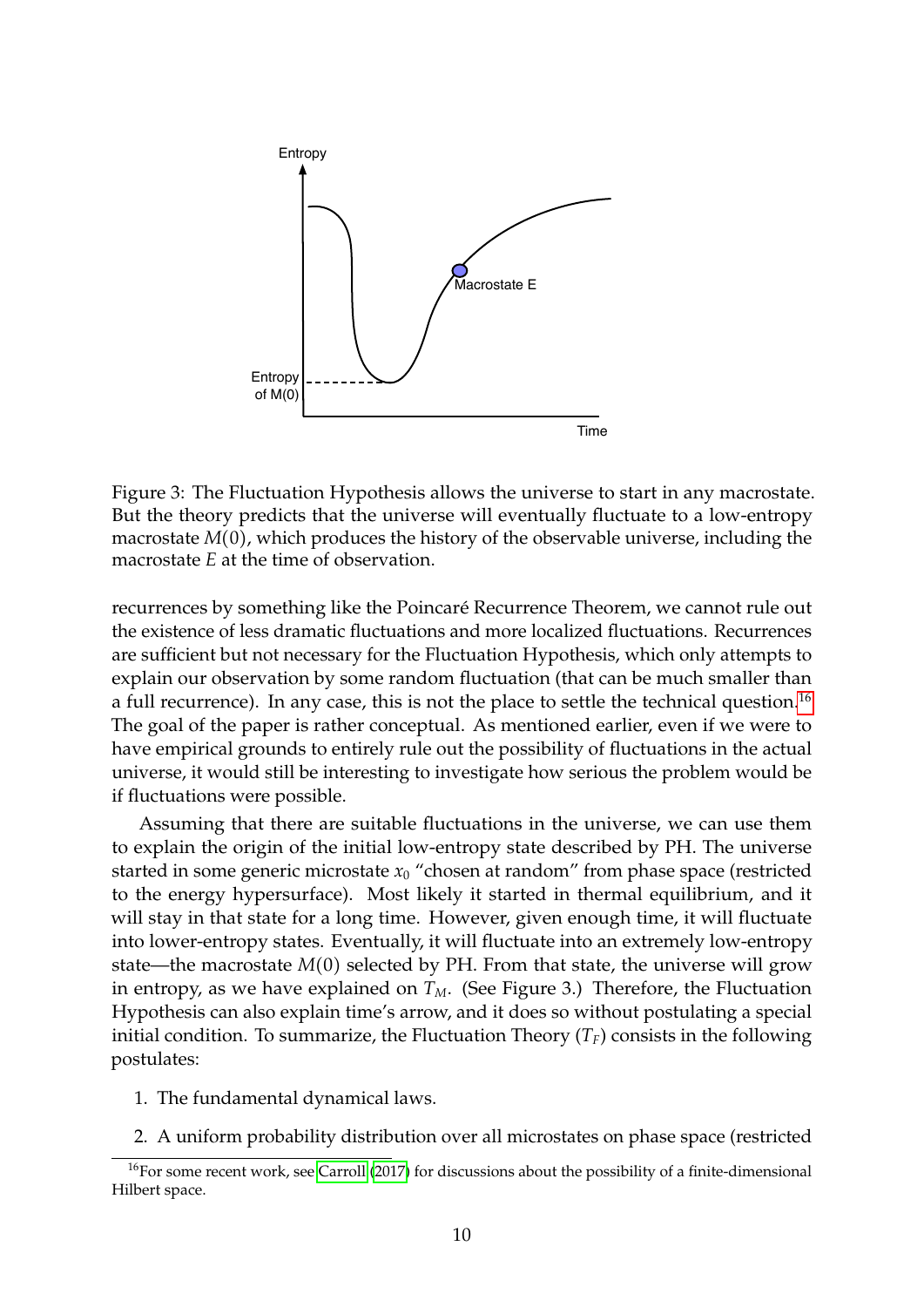to the energy hypersurface).

Hence,  $T_F$  is essentially  $T_M$  without PH. To see this, we note that SP can be understood as the uniform probability distribution that is conditionalized on any initial condition. In *TM*, SP is conditionalized on PH. In *TF*, there is no special initial condition, so the probability distribution remains completely uniform over all microstates on phase space (restricted to the energy hypersurface).

## <span id="page-10-0"></span>**2.3 Self-Locating Probabilities**

How should we adjudicate between  $T_M$  and  $T_F$ , when both seem to explain time's arrow? One could appeal to super-empirical virtues. For example, *T<sup>F</sup>* seems much simpler than  $T_M$ : it has fewer axioms. Moreover,  $T_F$  seems less *ad hoc* than  $T_M$ : in explaining the temporal asymmetry, it does not break temporal symmetry by adding a special initial condition (PH).

However, things are more subtle than they seem. There are two lines of reasoning that are often considered. On the first line of reasoning, it seems that  $T_F$  is much worse than  $T_M$ . It is rare to have thermodynamic fluctuations, and it is extremely rare to have fluctuations that produce an extremely low-entropy state such as *M*(0). Intuitively, therefore, on  $T_F$  it is extremely unlikely to find ourselves living in the current state—a medium-entropy state not too long after the Big Bang and some time away from thermodynamic equilibrium. Most likely, the intuition goes, we should find ourselves in the equilibrium, which is contrary to our evidence.

On the second line of reasoning,  $T_F$  is no worse than  $T_M$ . Although it is true that large fluctuations are infrequent, they do occur given enough time. Indeed, large fluctuations will occur with probability close to 1 if we wait long enough. Therefore, in a universe described by *TF*, some creatures will find themselves in a state that is exactly like our current macrostate.

Both lines of reasoning seem plausible. The difference is that they are tracking two kinds of probabilities: *de dicto* probabilities and *de se* (self-locating) probabilities. To appreciate this distinction, we need to understand the distinction between *de dicto* propositions and *de se* (self-locating) propositions. Let us recall Perry's example (1977) of Lingens who is lost in the Stanford library:

An amnesiac, Rudolf Lingens, is lost in the Stanford library. He reads a number of things in the library, including a biography of himself, and a detailed account of the library in which he is lost. . . . He still won't know who he is, and where he is, no matter how much knowledge he piles up, until that moment when he is ready to say, "*This* place is aisle five, floor six, of Main Library, Stanford. *I* am Rudolf Lingens."[\(Perry 1977,](#page-34-7) p.492)

In this context, we may understand the sentences "This place is aisle five, floor six, of Main Library, Stanford" and "I am Rudolf Lingens" express self-locating propositions. Intuitively, we may think of self-locating propositions as only expressible by sentences in which the occurrences of indexical terms such as "This" and "I" are in some sense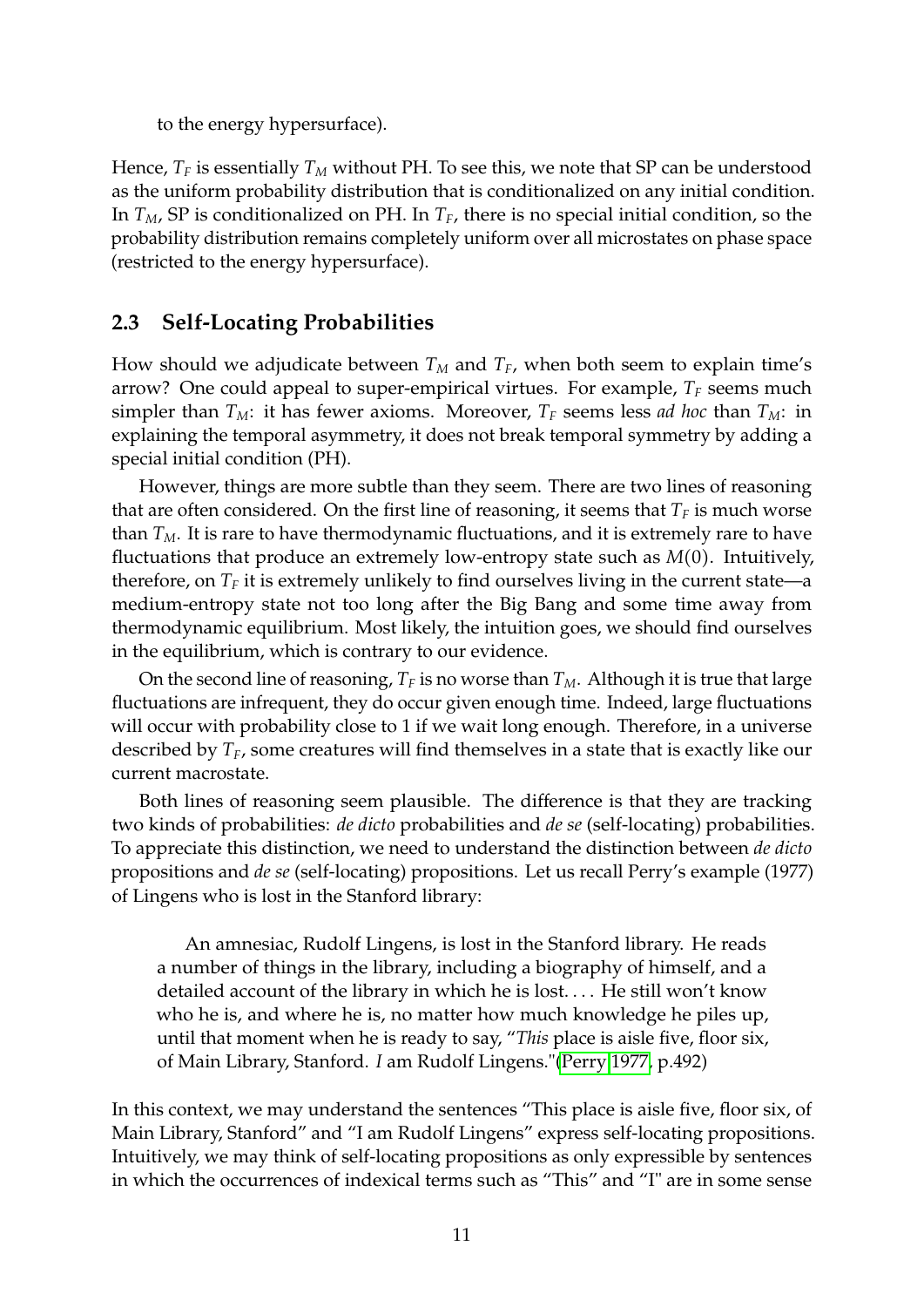*essential*, while *de dicto* propositions can be expressed without indexical terms. On an influential way of thinking (due to [Perry](#page-34-8) [\(1979\)](#page-34-8) and [Lewis](#page-33-6) [\(1979\)](#page-33-6)), self-locating propositions can have special epistemic significance.<sup>[17](#page-11-0)</sup> With book reading, Lingens the amnesiac can pile up knowledge of *de dicto* propositions about the locations of books and persons inside the library. However, no matter how much he gains in such knowledge he can still lack knowledge of certain self-locating propositions about who he is and where he is.[18](#page-11-1) Consider another example that is relevant to our discussion of fluctuations: if at time  $t$  there are two subjectively indistinguishable copies of me  $(A_t)$ and *Bt*) in world *w*, even when I am maximally certain about all the *de dicto* propositions (what the world is objectively like; for example, specified in terms of matter distribution in spacetime), I can still be uncertain about the self-locating proposition that I could express by saying "*I* am *A<sup>t</sup>* ."[19](#page-11-2)

The earlier characterization in terms of indexicals serves as only an intuitive gloss and need not be taken as a necessary and sufficient condition. It is controversial how to give a precise account of the *de se* / self-location phenomenon. Which model we choose does not impact the rest of the arguments; readers can use their favorite

<span id="page-11-1"></span><sup>18</sup>As [Ninan](#page-33-9) [\(2021\)](#page-33-9) emphasizes, self-locating (*de se*) propositions can also have behavioral significance, which sets them apart from *de dicto* propositions that happen to be about oneself. Consider Perry's case of bear attack:

When you and I both apprehend the thought that I am about to be attacked by a bear, we behave differently. I roll up in a ball, you run to get help. [\(Perry 1977,](#page-34-7) p.494)

Ninan observes that the distinctive feature of self-locating propositions is their role in the prediction and explanation of action. For example, in certain theoretical frameworks (such as Lewis's centered-world model described below), we can postulate a law-like generalization: necessarily, for all individuals *x*, if *x* believes *de se* that if she rolls up in a ball, the bear will leave, and *x* wants the bear to leave, then, if all else is equal, x's having these attitudes will motivate x to roll up in a ball [\(Ninan 2021,](#page-33-9) p.20).

<span id="page-11-2"></span> $19$ Moreover, believing such propositions can have behavioral significance just as in the bear-attack case. Let us use a case of [Elga](#page-32-9) [\(2004\)](#page-32-9) that is much discussed in the literature. Suppose *B<sup>t</sup>* is Dr. Evil sitting in his impregnable battlestation on the moon and  $A_t$  is Dup, the subjectively indistinguishable copy of Dr. Evil created by the Philosophy Defense Force on Earth. If Dup performs actions that correspond to deactivating the battlestation and surrendering, Dup will be treated well; otherwise Dup will be tortured. If Dr. Evil believes in the self-locating proposition that he could express by saying "*I* am *A<sup>t</sup>* ," assuming he does not want to be tortured, he will be motivated to deactivate the battlestation and surrender. If Dup (or anyone else) believes in that self-locating proposition, assuming he does not want to be tortured, he will (all else being equal) be motivated to act in the same way.

<span id="page-11-0"></span><sup>&</sup>lt;sup>17</sup>Three remarks: (i) Lewis and Perry do not characterize the *de se* / self-location phenomenon in terms of *propositions*. [Lewis](#page-33-6) [\(1979\)](#page-33-6) thinks that the previous sentences involving "This" and "I" express not propositions but property self-ascriptions. [Perry](#page-34-7) [\(1977\)](#page-34-7) gives another account. For convenience, here I adopt the perspectives and terminology of [Egan](#page-32-8) [\(2006\)](#page-32-8) and [Ninan](#page-33-7) [\(2010\)](#page-33-7) and take them to express propositions. The difference does not matter to the rest of the arguments. (ii) Not everyone is convinced of the Perry-Lewis view (even after setting aside the issue about property-ascriptions vs. propositions). For some examples of critical perspectives, see [Millikan](#page-33-8) [\(1990\)](#page-33-8) and [Cappelen and Dever](#page-31-4) [\(2013\)](#page-31-4). (iii) The main arguments of this paper can still go through even if my arguments don't establish that the relevant propositions and probabilities are distinctively self-locating. If one does not think of them as distinctively self-locating, one can still agree that they are about particular agents, such as you and me. As such, we can agree that they are "agent-linked" propositions and probabilities. I can rephrase the summary in §1: the main arguments in the paper can be seen as a dilemma. Either self-locating probabilities (or agent-linked probabilities, if one is not convinced they are distinctively self-locating) have a place in a scientific explanation or they do not. Both horns can be problematic. If they do not have a place in a scientific explanation, the PH-explanation is insufficient. If they do have a place, there is in-principle empirical underdetermination.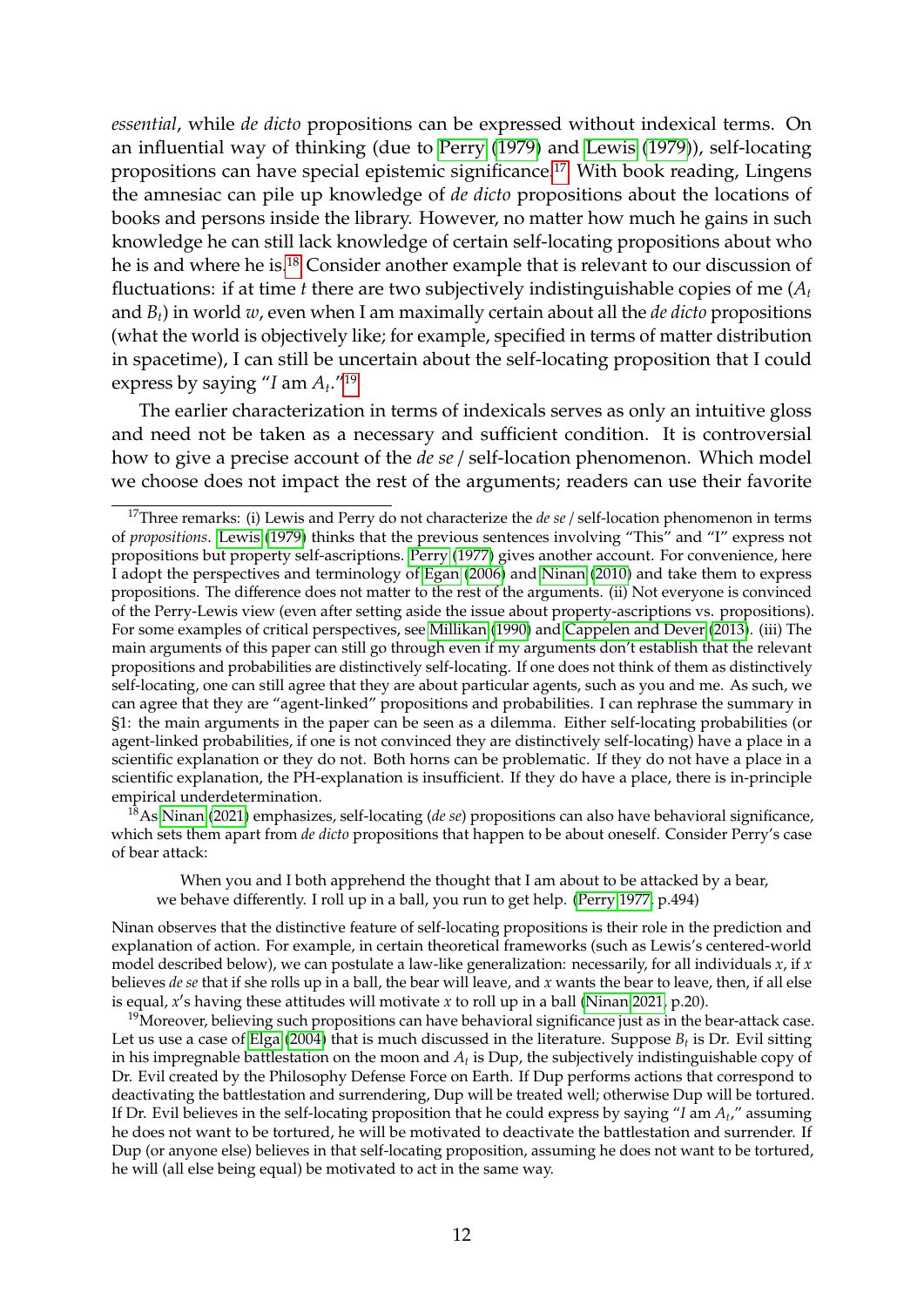models. For concreteness, I will focus on Lewis's model of centered worlds (1979).<sup>[20](#page-12-0)</sup> A centered world is a pair of <world, (time-slice of) individual> [\(Lewis 1979,](#page-33-6) p.147). We can think of a possible world as a map of what the world might be like, and a centered world as a map with a "you are here" arrow pointing to a particular individual (Egan 2006, pp.105-106). We may follow Lewis (1979, p.149) and define self-locating probabilities as probability distributions over the space of centered worlds. On this model, *de dicto* probabilities and self-locating (*de se*) probabilities are not that different in structure: both are modeled as probability distributions over some space. The difference lies in the points on that space; the points on the first one being worlds and the points on the second one being centered worlds.[21](#page-12-1) Intuitively, a *de dicto* probability distribution is defined over only propositions *de dicto*, while a self-locating probability distribution is defined over self-locating propositions (of the interesting kind, in the sense explained in the previous footnote). Self-locating probabilities can be used to describe my uncertainty over where I am in space or time. Recall the earlier example that at time *t* there are two subjectively indistinguishable copies of me  $(A_t$  and  $B_t$ ) in world *w* such that I am maximally certain about what the world is objectively like but still uncertain about my self-location (whether I am  $A_t$  or  $B_t$ ). This can be represented, say in the case of equal uncertainty of my self-location, by assigning probability 0.5 to  $\langle w, A_t \rangle$  and probability 0.5 to  $\langle w, B_t \rangle$ . Self-locating probabilities can count as a kind of agent-linked probabilities, $2<sup>2</sup>$  as the basic points of its probability space are <world, (time-slice of) individual> pairs, which are made out of not just worlds but also (time-slices of) individual agents.[23](#page-12-3)

<span id="page-12-3"></span><span id="page-12-2"></span> $22$ I thank an anonymous referee for suggesting this term.

<sup>23</sup> Alternatively, we can think of the basic points—the centered worlds—as <world, spacetime point> pairs, where the spacetime point represents a possible location of the individual. This model is suggested (but not endorsed) by [Quine](#page-34-11) [\(1968\)](#page-34-11). As Lewis notes, the two models are equivalent in many situations, but having the center as a spacetime point is more restrictive in the sense that we have to assume that no two individuals occupy the same spacetime point. Below, various versions of NPH and the Medium Entropy Hypothesis (MEH) can be understood using either model.

<span id="page-12-0"></span> $20$ For some examples of other accounts, see [Perry](#page-34-7) [\(1977,](#page-34-7) [1979\)](#page-34-8), [Stalnaker](#page-34-9) [\(1981,](#page-34-9) [2010\)](#page-34-10), and [Kaplan](#page-33-10) [\(1989\)](#page-33-10).

<span id="page-12-1"></span><sup>&</sup>lt;sup>21</sup> Lewis's definition is a good start, but there are several things worth clarifying. [Egan](#page-32-8) [\(2006\)](#page-32-8) shows that, on the centered-worlds model, propositions *de dicto* can be constructed from self-locating propositions (centered-worlds propositions), making the former a kind of the latter. Egan calls a *de dicto* proposition a *boring* centered-worlds proposition, where a centered-worlds proposition *p* is *boring* just in case *p* includes, for each world *w*, either all of the inhabitants in *w* or none of them. Ninan (2010, p.553) renders the condition as follows: for any world *w*, and inhabitants *x*, *y* in *w*,  $\langle w, x \rangle \in p$  if and only if  $\langle w, y \rangle$ ∈ *p*. An *interesting* self-locating proposition is a non-boring centered proposition for which the above condition fails. For our purposes, we can extend Egan's distinction from propositions to probability distributions. A *de dicto* probability distribution is a *boring* kind of self-locating probability distribution such that (1) it is defined over a sample space of centered worlds, and (2) its event space is at least as coarse-grained as the one constructed out of the boring self-locating propositions (the *de dicto* ones). We make condition (2) more precise as follows. The  $\sigma$ -algebra  $\mathscr F$  of the boring self-locating probability distribution is one where  $\mathscr F$  includes at most the following: (a) the entire sample space  $\Omega$ , the set of all centered worlds, (b) all the boring self-locating propositions, defined above by Egan, and (c) any proposition formed by complementation and countable union from those in (a) and (b). We define an *interesting* self-locating probability distribution to be one whose σ-algebra includes at least one interesting self-locating proposition. We do not need to further require that the interesting self-locating proposition receives non-zero probability, because if it receives zero probability, then its complement, which is an interesting self-locating proposition, receives non-zero probability. I thank Andy Egan and Isaac Wilhelm for helpful discussions about this issue.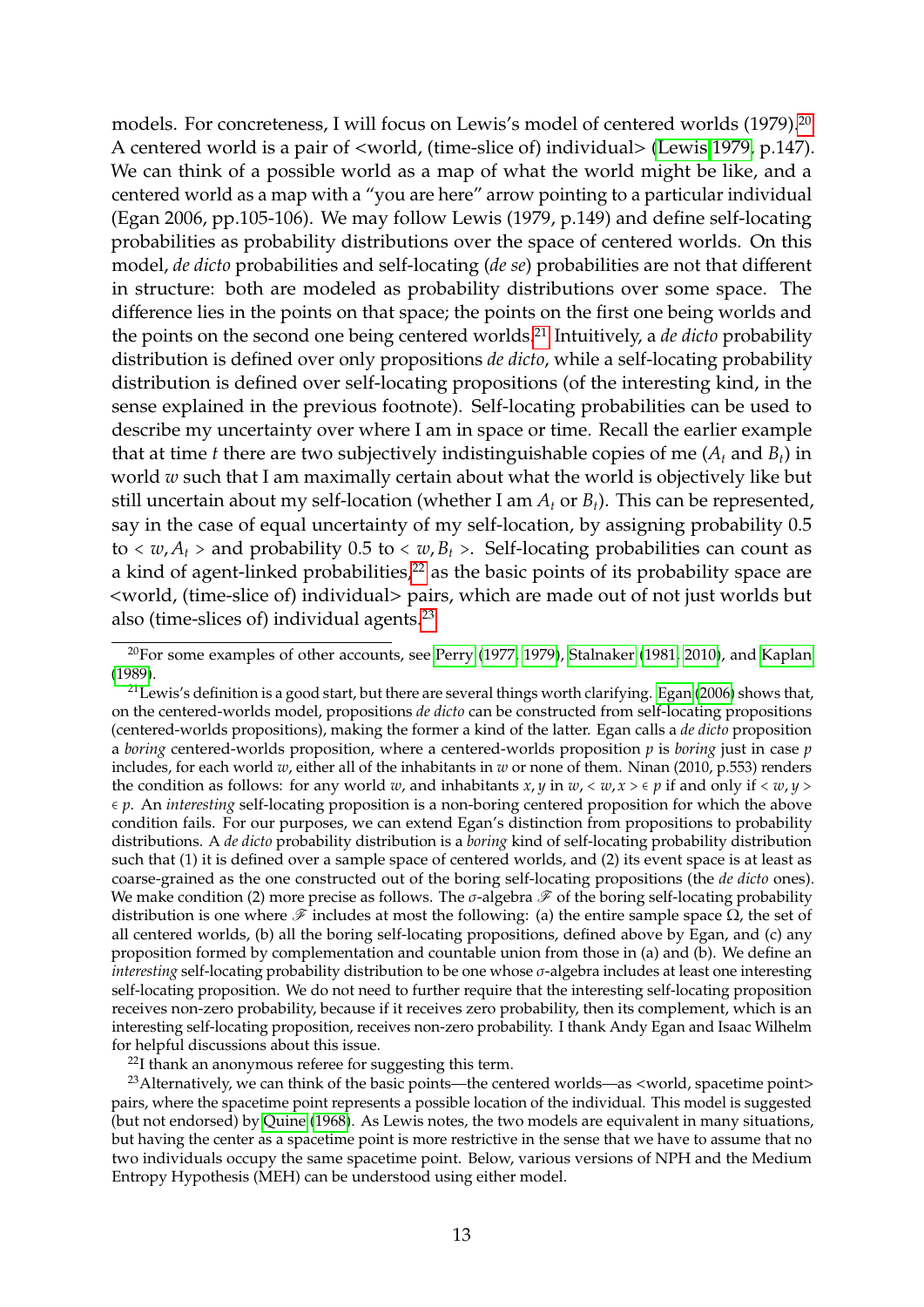With the distinction between *de dicto* and *de se* (self-location) in mind, let us go back to the two lines of reasoning. The second line of reasoning tracks *de dicto* probability: the probability that there is a fluctuation in the history of the universe producing the *M*(0) state is close to 1. In contrast, the first line of reasoning seems to track *de se* probability: the probability that we find ourselves located in such a fluctuation is almost zero, given that fluctuations are so rare and fluctuations of the size of *M*(0) are rare among all fluctuations. The history of the  $T_F$  universe is almost entirely in thermodynamic equilibrium, with most fluctuations being the minimal dips from maximal entropy. But that judgment may implicitly rely on some sort of principle of indifference over self-locating propositions: the probability that we (particular time-slices) are in any particular time-interval is proportional to the length of that interval. For example, the (unconditional) probability that we find ourselves in the first billion years of the universe's history is the same as the probability that we find ourselves in the second billion years of the universe's history, and so on. Since the overwhelming majority of times is taken up by thermodynamic equilibrium and not by fluctuations, it is extremely unlikely that we find ourselves in a fluctuation.<sup>[24](#page-13-0)</sup>

Since much depends on what we mean by "our current evidence," let me clarify. By that phrase I mean our *direct* evidence, as we are attempting to examine the justification for our inferential beliefs, including the two hypotheses. Since we are in the context of scientific reasoning, we should be neither too stringent nor too permissive. It seems that we should be realists about the external world. That is, we are justified in believing that we are not brains in vats (BIVs) or Boltzmann Brains. However, it seems inappropriate to take ourselves to have direct access to the exact microstate of our current universe, any states of the past universe, or any states of the future universe. All of them are usually inferred from our direct evidence. For our discussions below, we can entertain different ideas about our evidence that satisfy those constraints. For concreteness, as a first approximation, we stipulate that our current evidence consists in what Albert (2000) calls the *directly surveyable* condition of the world that it currently happens to be in, i.e. the macrocondition of the world at this instant, which includes, for example, the locations and configurations of galaxies, planets, tables, chairs, observers, pointers used in detection devices, photographs, and newspapers.<sup>[25](#page-13-1)</sup> The central question is whether such evidence is sufficient epistemic ground for either hypothesis. Let us take our current evidence *E* to be the following:

<span id="page-13-0"></span> $24$ Two remarks: (i) Strictly speaking, on Lewis's centered-worlds model, this may not count as a self-locating probability distribution. If we assume that no individuals can exist at those spacetime points during thermodynamic equilibrium, then there can't be self-locating uncertainty over whether we are at those spacetime points. This is a place where Quine's model of centered worlds in terms of <world, spacetime point> pairs may be more flexible. This principle serves only to introduce more sophisticated principles that do impose self-locating probability distributions. All the later principles are compatible with Lewis's model and may be thought of as better expressions of the first line of reasoning. (ii) This discussion somewhat resembles the debate about fine-tuning argument for design and the multiverse response. The multiverse proponent invokes the *anthropic principle*, emphasizing on the observation-selection effect. The "this universe" objection to the multiverse response focuses on the self-locating element in our evidence, which seems to track a different kind of probability. See, for example, [White](#page-34-12) [\(2000\)](#page-34-12) and [Manson and Thrush](#page-33-11) [\(2003\)](#page-33-11) for discussions.

<span id="page-13-1"></span><sup>&</sup>lt;sup>25</sup>See Albert 2000, p.96. This is obviously too generous, but it will simplify things. The arguments below are robust with respect to reasonable relaxation of this condition. For the worry that it may be too restrictive, see §3.6(B).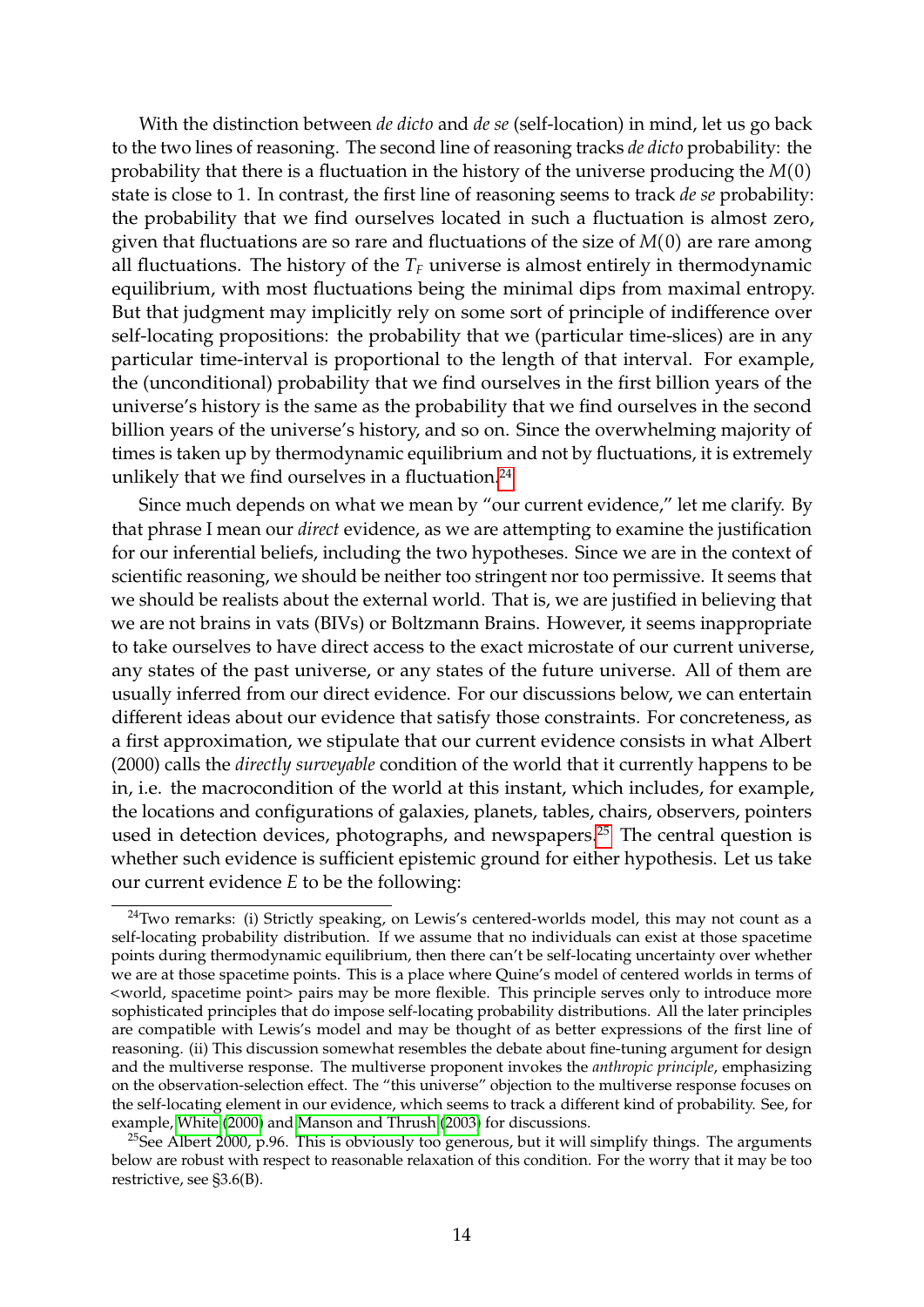**Evidence:** Our current evidence *E* is the medium-entropy macrostate of the universe at this moment.

How do  $T_M$  and  $T_F$  compare with respect to our current evidence  $E$ ? Let us adopt a Bayesian framework. Which one has higher *posterior* probability? According to the argument below, it seems that  $T_M$  wins the competition:

### **The Master Argument**

P1 Our current evidence *E* is much less likely on  $T_F$  than on  $T_M$ :

 $P(E|T_F) \ll P(E|T_M)$ .

P2  $T_F$  is roughly as intrinsically likely as  $T_M$ :

 $P(T_F) \approx P(T_M)$ .

C  $T_F$  is much less likely than  $T_M$  given our current evidence *E*:

 $P(T_F|E) \ll P(T_M|E)$ .

The Master Argument is valid by an application of Bayes's theorem (assuming  $P(E) \neq 0$ :

$$
\frac{P(T_F|E)}{P(T_M|E)} = \frac{P(T_F)}{P(T_M)} \times \frac{P(E|T_F)}{P(E|T_M)}.
$$

For now, we have adopted a "uniform" prior probability over temporally selflocating propositions: we could be anywhere in time, with a probability distribution that is uniform over the entire history (or more or less flat).<sup>[26](#page-14-0)</sup> Let us call this assumption PoI-De-Se. It is inspired by a restricted version of the principle of indifference. This assumption is simple, but it is arguably an oversimplification. If we do not exist, we cannot observe the universe. Any agent considering what kind of prior probability she should adopt should also take into the *a priori* fact that she exists and has certain conscious experiences. Suppose materialism about the mind is true, then her existence and experiences would require the existence of certain physical states. Suppose a thinking brain (or something like it) is the minimal requirement for her existence and experience. By taking into account her own existence and experience (which is knowledge *a priori*), she ought to rule out those time intervals containing no brains or no brains that have her experiences. This will produce a biased probability distribution she is equally likely to be any brain with her conscious experiences as any other brain. Call this distribution PoI-De-Se\*.

<span id="page-14-0"></span>Assuming PoI-De-Se\*, then, the first premise of the Master Argument does not

 $26$ Technically speaking, for a universe without temporal boundaries, the uniform distribution is no longer normalizable. To have a normalizable probability distribution, we could use a Gaussian distribution centered at some point in time. This introduces a temporal bias near the center of the Gaussian. This problem of non-normalizability comes up frequently in cosmology when we consider infinite models. Ideally we would like to find a particular natural choice of measure or probability distribution, which may not exist. For an interesting philosophical discussion on non-normalizable measures, responses, and possible pitfalls, see [McGrew et al.](#page-33-12) [\(2001\)](#page-33-12) and the references therein.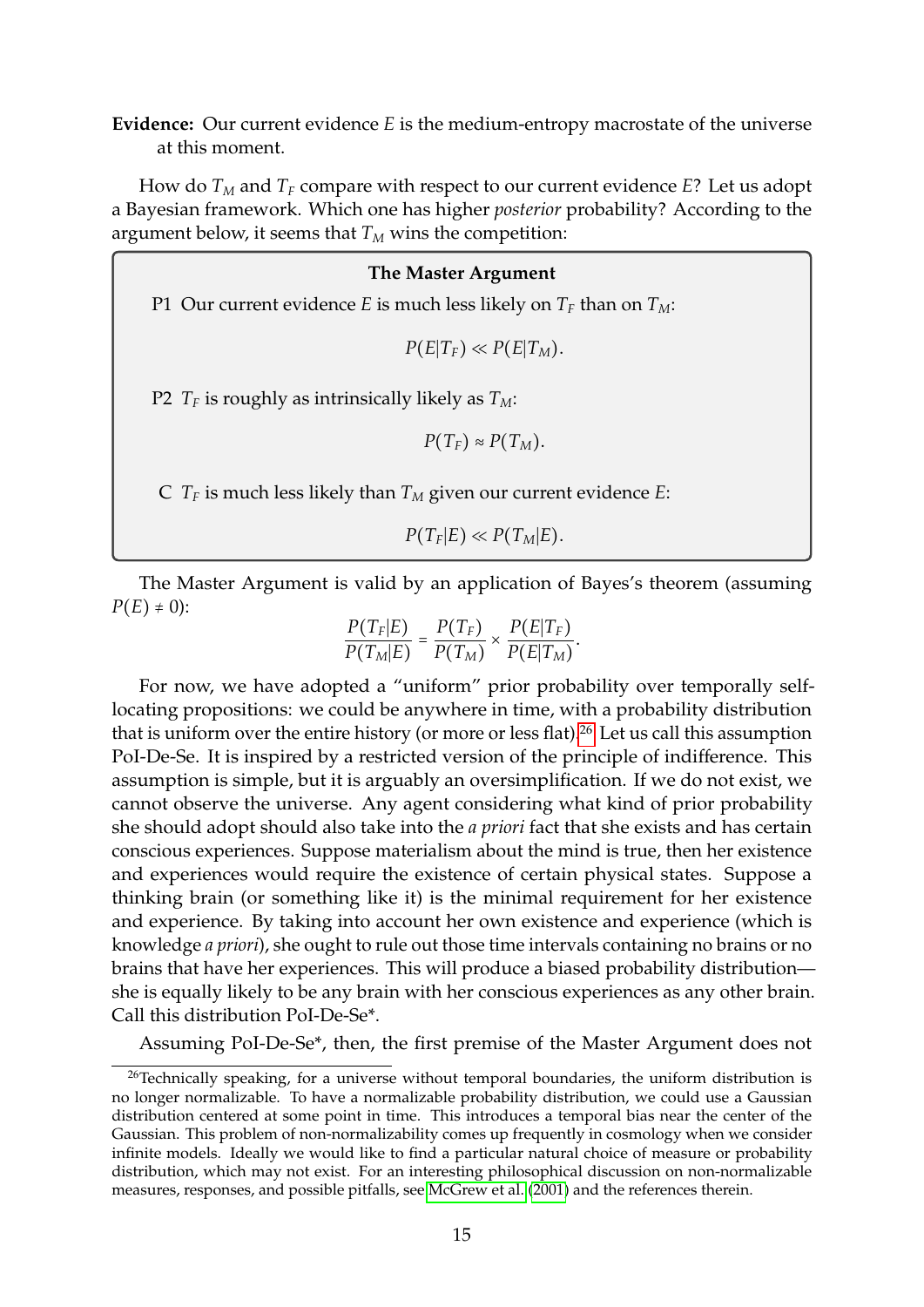

Figure 4: Boltzmann Brains

go through so easily. We are not as likely to be in any interval in time as any other interval. Our temporal location is restricted to those intervals where there are conscious beings with our experiences. However, another problem arises. The vast majority of fluctuations in the universe are quite small. Typically, they are small deviations from thermal equilibrium. It is very rare for the universe to fluctuate into something like a Big Bang state. It is exponentially more common for it to fluctuate just into the current macrostate. Moreover, it is even more common for it to fluctuate just into a state with no structure at all except for a number of brains thinking the same thoughts we do now (and still more common for it to fluctuate into a state with just one brain). (See Figure 4.) They would have apparent memories of the past and apparent perceptions of the present (which would be non-veridical). These unfortunate beings are called *Boltzmann brains*. Since there are exponentially more Boltzmann brains than ordinary observers, by PoI-De-Se\*, we should be much more confident that we are Boltzmann brains, which is absurd. Let us call this *the Boltzmann brains problem*.

In our context, the Boltzmann brains problem comes up as we try to fix  $T_F$  by adding a biased self-locating probability distribution. That  $T_F$  has this problem seems to be a reason in favor of  $T_M$ . But is it? Unfortunately,  $T_M$  also faces its own version of the Boltzmann brain problem.

For a universe starting from a low-entropy state (given PH), it will with overwhelming probability (given the Statistical Postulate) increase in entropy. However, after it reaches thermodynamic equilibrium, the highest level of entropy, it will fluctuate downward in entropy if we wait long enough. The smallest such fluctuations compatible with our conscious experiences, which are also the most frequent, will again be the Boltzmann brain fluctuations. They will be the minimal fluctuations compatible with our experiences, ones in which there are a few brains floating temporarily in an environment that is otherwise devoid of any structure. Given *TM*, it is nonetheless the case that typical observers (with our experiences) in the universe will be Boltzmann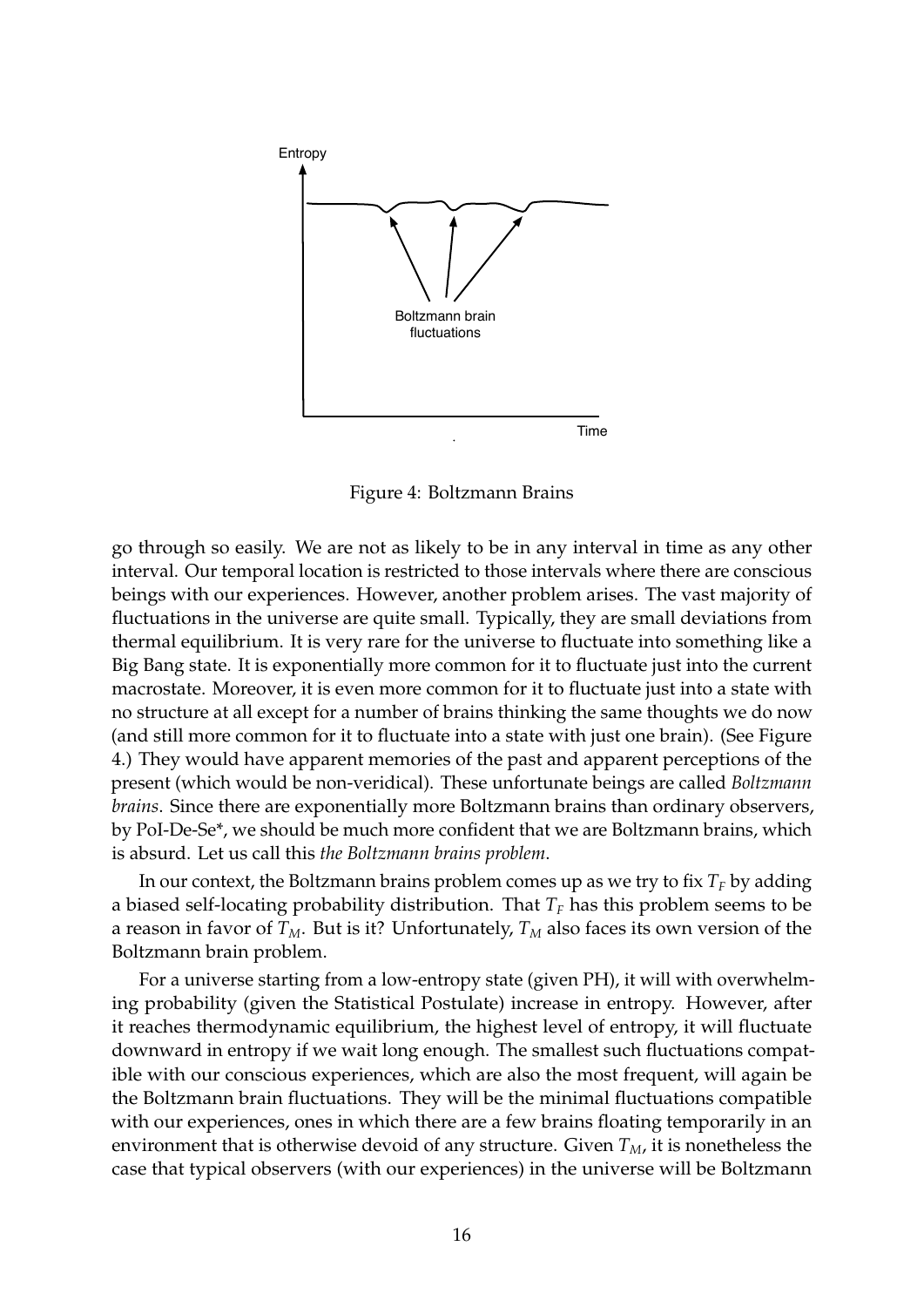brains. If PoI-De-Se\* is the correct self-locating probability distribution, we are most likely Boltzmann brains, which is absurd.

Here is the upshot of our discussion so far: both  $T_M$  and  $T_F$  face the Boltzmann brains problem. It is really a problem about temporal self-location. So we will also call it *the self-location problem*. If I come to believe in the self-locating / centered-worlds proposition that I could express by saying, "I am the first Boltzmann brain after the universe has first reached thermal equilibrium," and if I want to be *accurate* in my beliefs, then I will be motivated to revise many of my beliefs about the past, the present, and the future. For example, I used to believe that I was born to human parents and grew up a normal life, but I now deduce from my new self-locating belief that I was in fact created by a small fluctuation from thermal equilibrium, as the result of a bunch of particles randomly moving together in the shape of a brain having my current thoughts and apparent memories. If I want to be accurate in my beliefs, I will be motivated to revise my belief that I was born to human parents and grew up a normal life.<sup>[27](#page-16-0)</sup>

To be sure, the problem may seem like just another skeptical hypothesis. Nevertheless, it is worth thinking about what one's response ought to be in this particular case. To try another response: suppose we defend  $T_M$  by stipulating that we are not Boltzmann brains, and that we are ordinary observers living in the actual macrostate *E*, which contains not just a few brains but also the normal kind of environment—planet Earth, the solar system, the Milky way, etc. Suppose further that we have a uniform self-locating probability distribution over (observers living inside) the occurrences of macrostate *E* (which we assume will occur many times in the long history of the universe). Call this distribution PoI-De-Se\*\*.[28](#page-16-1) This is still not sufficient for getting the monotonic increase of entropy for  $T_M$ . The minimal fluctuations compatible with *E* are the medium-entropy dip from thermodynamic equilibrium, in which *E* is the local minimum of entropy and the entropy is higher in both directions of time. Again, there will be overwhelmingly more minimal fluctuations than large deviations that first produce a low-entropy state described by PH and then increase in entropy all the way to *E*. Hence, by the lights of  $T_M$  and PoI-De-Se<sup>\*\*</sup>, it is most likely that we have symmetric histories, just as on  $T_F$  and PoI-De-Se<sup>\*\*</sup>.

How, then, should defenders of  $T_M$  get out of the present conundrum and predict a (typical) monotonic increase of entropy? A possible strategy is to entirely abandon these versions of PoI-De-Se. Instead, they may choose a much more biased distribution, called the *Near Past Hypothesis*:

**NPH:** We are currently located in the first epoch of the universe—between the time when PH applies and the first thermodynamic equilibrium; we are equally likely to be any ordinary observers (inside the first epoch) that have our current experiences.<sup>[29](#page-16-2)</sup>

<span id="page-16-0"></span><sup>&</sup>lt;sup>27</sup>That will be an epistemic action similar to the roll-up-in-a-ball action in the bear attack case and the surrender action in the Dr. Evil case. Everyone else sharing those attitudes and the self-locating belief will (all else being equal) also be motivated to perform such an epistemic action and revise their beliefs. See footnotes 18 and 19.

<span id="page-16-1"></span> $28$ This is related to the indifference principle for self-locating belief [Elga](#page-32-9) [\(2004\)](#page-32-9) advocates for Dr. Evil: similar centered worlds deserve equal credence. Whether they are the same depends on the meaning of Elga's notion of "similarity."

<span id="page-16-2"></span><sup>&</sup>lt;sup>29</sup>[Winsberg](#page-34-3) [\(2010,](#page-34-3) [2012\)](#page-34-4) and [Loewer](#page-33-2) [\(2016\)](#page-33-2) postulate a version of NPH for which we are located in the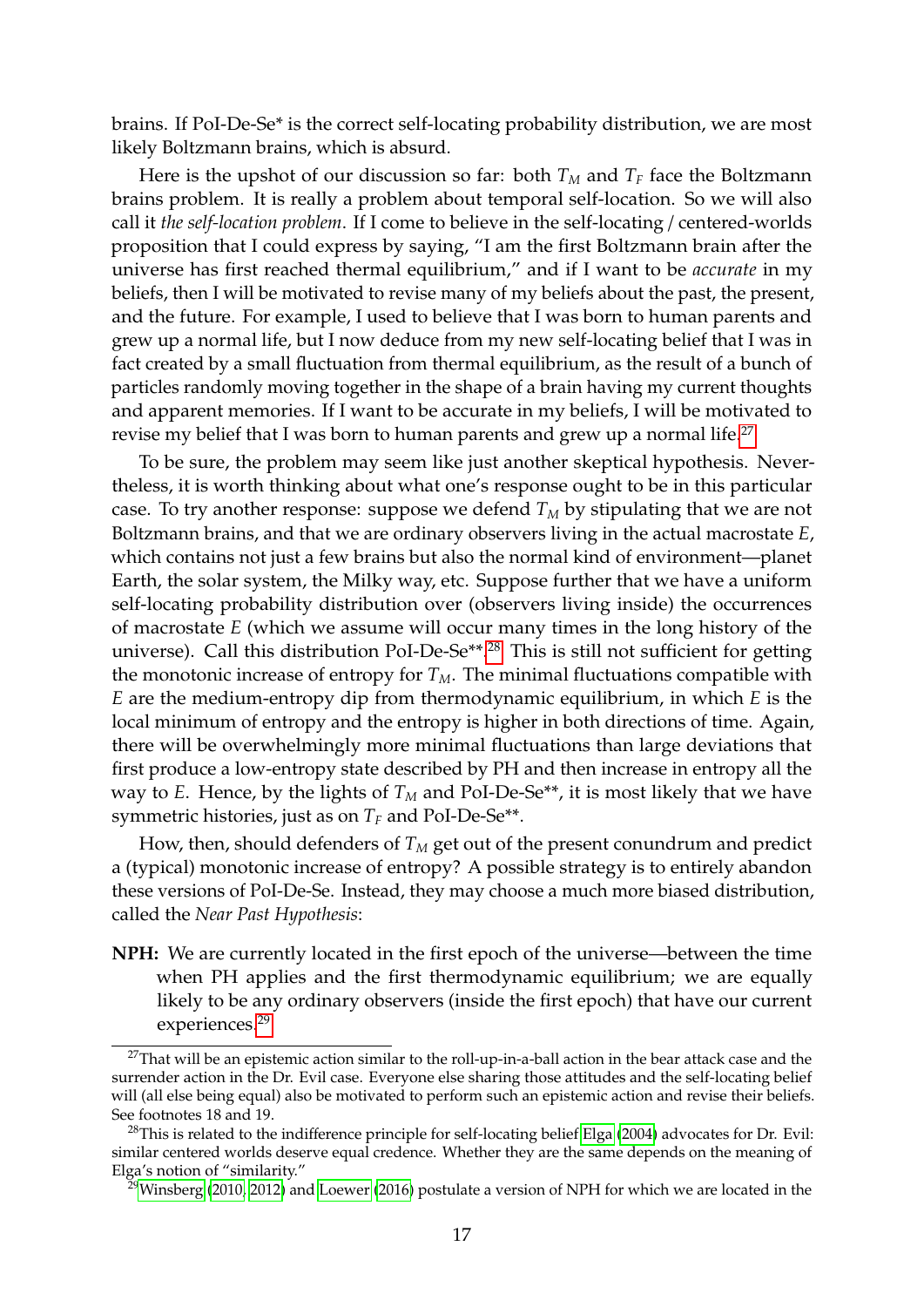Given NPH, our temporal location is restricted to the first epoch of the universe, between the time when PH applies and the first equilibrium. Thus, we are in the period of "normal history," where fluctuations are probably non-existent. Given our current evidence *E*, we can predict that most likely our past had lower entropy and our future will have higher entropy, which meets our goal to predict (with overwhelming probability) a typical increase of entropy around us. NPH is informative—perhaps too informative for a self-locating distribution. It is intended as an objective norm for the self-locating probability that goes beyond simple indifference.[30](#page-17-0) It would be even more compelling if we can derive it from more self-evident principles about rationality. Unfortunately it is hard to see how such a derivation would go. Absent such derivations, we should include NPH as an additional fundamental postulate in *TM*.

To be sure, it seems odd to have a postulate like NPH in a fundamental theory of physics, even though it plays the same role as explaining the observed temporal asymmetry as PH and SP. The self-locating character of NPH raises many questions. Since it is unlikely to be derivable from anything else, should we treat it as an objective and fundamental physical law? Alternatively, should we treat it as merely a rationality principle? I am not sure, even though the arguments show that something like NPH is needed.[31](#page-17-1) [Winsberg](#page-34-3) [\(2010\)](#page-34-3) argues that the self-locating character of NPH is sufficient to reject the fundamentalist vision behind the PH-explanation. Either self-locating probabilities have no place in a scientific theory and should not be invoked in scientific explanations, or they have a place and can be invoked in scientific explanations. For the rest of the paper, I consider the latter. In §3, I argue that even assuming NPH can appear in a scientific theory, there is a sense in which the explanation cannot be purely scientific because of the existence of robust underdetermination.

In any case, notwithstanding its self-locating character, NPH gets the work done for  $T_M$ . Given NPH and our evidence  $E$ ,  $T_M$  predicts the correct temporal asymmetry of monotonic entropy growth. Let us use  $T_M^*$  to designate the combined theory of *T<sup>M</sup>* + *NPH*. Hence, we have arrived at the Self-Location Thesis:

### **Self-Location Thesis** The explanation of time's arrow by  $T_M$  requires an additional postulate about self-locating probabilities.

first epoch of the universe. The ideas are similar (and I believe [Winsberg](#page-34-3) [\(2010\)](#page-34-3) gives the principle its name). However, they do not explicitly discuss self-locating probabilities. Their version of NPH is the non-probabilistic self-locating proposition that we are located in the first epoch of the universe. I prefer my version for two reasons. First, the non-probabilistic proposition is effectively a self-locating probability distribution that is entirely supported in the first epoch and zero elsewhere. My version of NPH makes explicit that it is a self-locating probability distribution. Second, my version applies to nomologically possible worlds allowed by PH that contain copies of us even in the first epoch. Together with SP, my version of NPH delivers the result that we are most likely normal observers. In any case, the following arguments (in §3) apply to both versions. If a defender of  $T_M$  insists on using the non-probabilistic version of NPH, they face the same underdetermination and skeptical problems to be discussed. Those problems are stated for the probabilistic version of NPH but they can be easily restated for the non-probabilistic ones. One just needs to remove the probabilistic parts in the statements of MEH and its variants.

<span id="page-17-0"></span> $30$ There is another place we could postulate such norms—a Many-Worlds interpretation of quantum mechanics in which the Born rule is a self-locating probability not derived from simple axioms but put in by hand. This might be the best strategy forward if none of the existing derivations is compelling. See [Sebens and Carroll](#page-34-13) [\(2016\)](#page-34-13) for an interesting recent attempt of deriving the Born rule from other epistemic principles.

<span id="page-17-1"></span> $31$  For a recent proposal of how to make sense of "centered" objective probabilities, see [Wilhelm](#page-34-14) [\(2020\)](#page-34-14).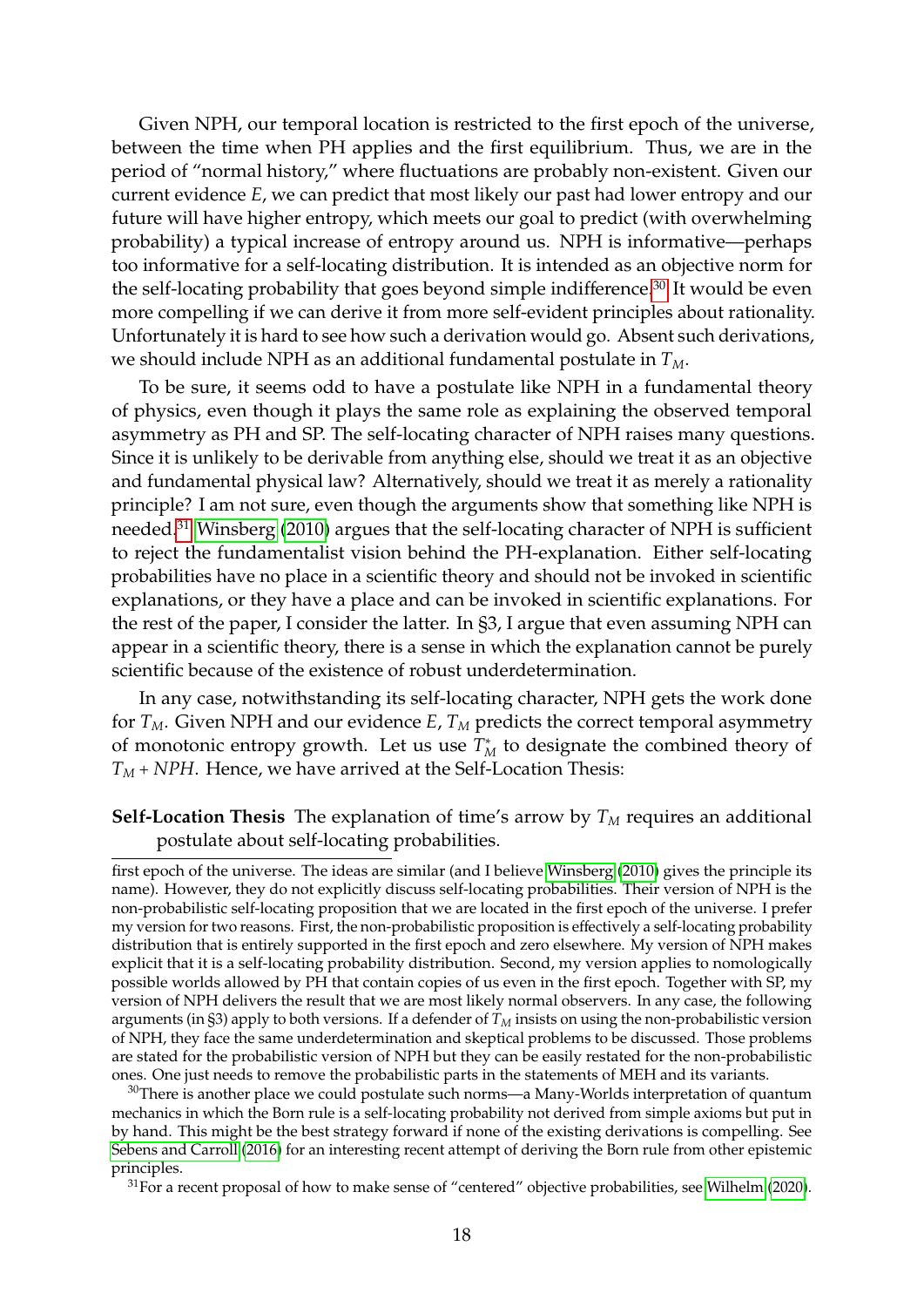## <span id="page-18-0"></span>**3 Underdetermination and Skepticism**

In this section, I argue that, if it is permissible to save  $T_M$  by adding self-locating probabilities, we may find two different theories, with different implications for time's arrow, that are in-principle underdetermined. That may open a new door to radical epistemological skepticism. First, I consider a strategy of strengthening the Fluctuation Theory by using self-locating probabilities. Second, I introduce "Boltzmann bubbles." Third, I present a new version of the Master Argument according to which the revised Fluctuation Theory is on a par with, if not better than, the strengthened Mentaculus Theory  $T^*_M$ . Fourth, I argue that this leads to radical skepticism. Finally, I will consider some possible responses to the skeptical conclusion.

## <span id="page-18-1"></span>**3.1 The Medium Entropy Hypothesis**

We saved  $T_M$  from the self-location problem by choosing a temporally biased selflocating distribution—NPH. We will now argue from parity and show that we can choose another self-locating distribution to save  $T_F$  from the self-location problem.

Recall that  $T_F$  has lower posterior probability given *E* than  $T_M$ , because  $T_F$  assigns low probability to the self-locating proposition *E* assuming some plausible versions of the principle of indifference. If we can find a way to make  $E$  as probable on  $T_F$  as on  $T^*_{M}$ , then  $T_F$  would be on a par with  $T^*_{M}$  with respect to our evidence. In fact, a strategy exists. Let us add to  $T_F$  the following Medium Entropy Hypothesis:

**MEH:** We are currently located in a medium fluctuation of a special kind; we are in a fluctuated state of medium entropy and strong correlations; we are equally likely to be any observers (inside these states) that have our current experiences.

MEH is similar to NPH, the self-locating postulate in  $T_M^*$ . Without MEH, and with only some versions of PoI-De-Se, *T<sup>M</sup>* predicts that we are most likely Boltzmann brains, and we are the results of tiny fluctuations. With MEH, our temporal location is restricted to temporal intervals with medium-entropy fluctuations, ones that are much larger deviations from equilibrium than Boltzmann brain fluctuations (see Figure 5). However, they are not as large as the deviations that are required to produce a low-entropy state described by PH. Even so, given that we are located in certain medium-entropy fluctuations, we can infer that most likely we are not Boltzmann brains.<sup>[32](#page-18-2)</sup>

(One might reasonably ask: Is MEH the most natural strategy? Why not just postulate that we are currently located in a period of relaxation following a large fluctuation that resembled the initial state described by PH? The short answer is that such a large fluctuation is overwhelmingly less frequent to occur than medium fluctuations that just produce the current macrostate. Among versions of the Fluctuation Hypothesis compatible with our current evidence being *E*, other things being equal, it is reasonable to have a prior distribution favoring those versions that postulate we are more likely to

<span id="page-18-2"></span><sup>32</sup>Given enough time, there will be some medium-entropy fluctuations that are like *E* but also contain small local fluctuations of Boltzmann brains with our conscious experiences. But these cases are extremely rare. Given the "uniform" probability distribution over observers with our conscious experiences, we are very unlikely to be Boltzmann brains.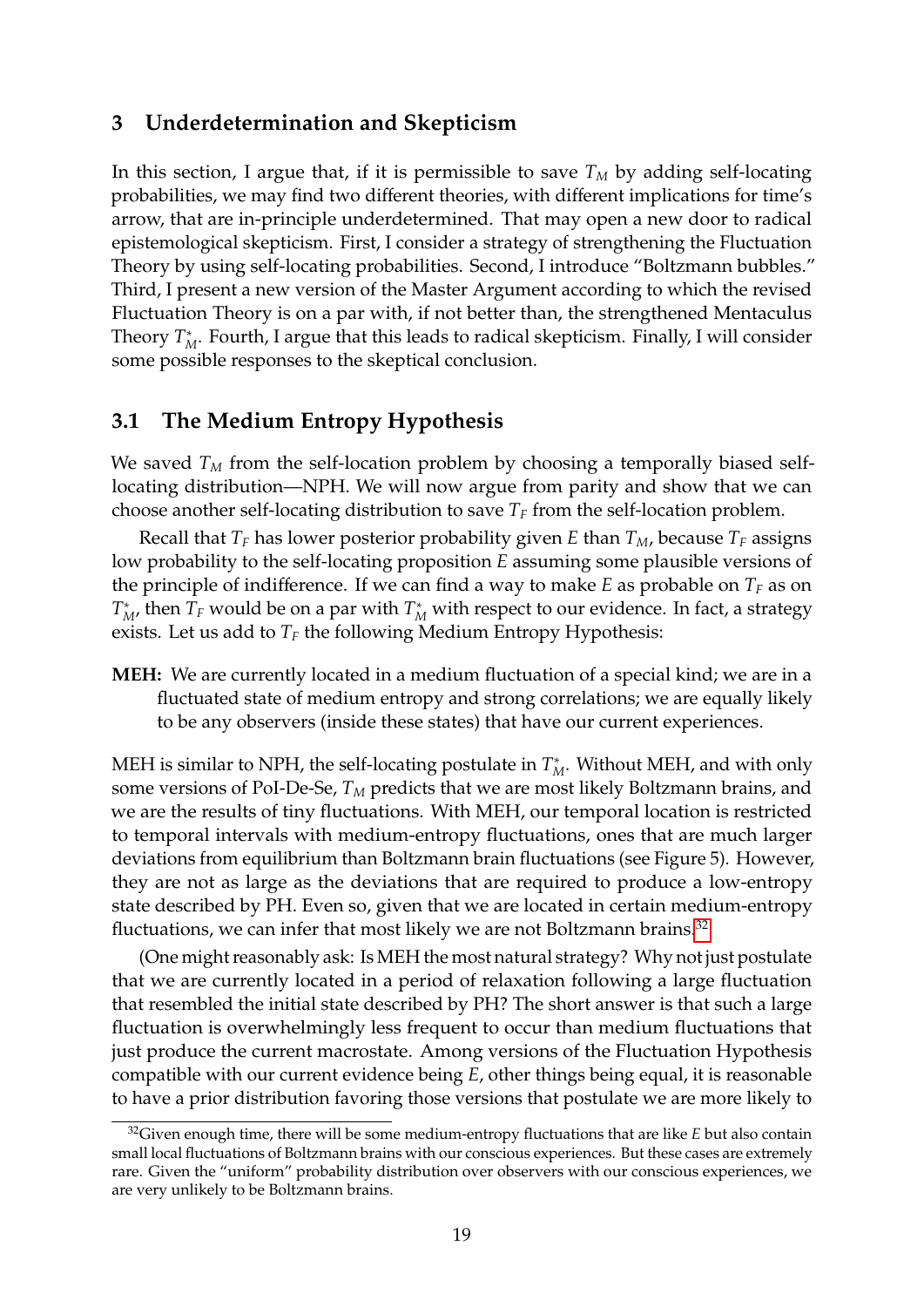

Figure 5: Medium Entropy Fluctuations

be located in shorter and smaller fluctuations than those that postulate we are more likely to be in longer and larger fluctuations. We return to this point in §3.2 and §3.5.)

The requirement that the medium fluctuations have to display strong correlations makes the Fluctuation Theory predictively equivalent to the Mentaculus Theory. There are many medium-entropy fluctuations that are abnormal from our point of view, i.e. there are no correlations among different parts of space. For example, a medium-entropy fluctuation may contain a photograph of Barack Obama but no real person of Barack Obama; it may contain a left shoe of Napoleon but no right shoe of Napoleon; it may contain a book about pyramids but no real pyramids. These medium-entropy fluctuations, although devoid of the usual correlations among things in space, can nonetheless have medium level of entropy. Their amount of disorder is not lower or higher than the present macrostate *E*. But they are dramatically different from *E*. In fact, most medium-entropy fluctuations are without the right kind of correlations we are used to. That is why we need to add the condition that we are located in the right kind of fluctuations—ones that not only have the right level of entropy but also display strong correlations.

However, it can be complicated to directly specify what the correlations are. In *T* ∗ *M*, PH plays an important role in explaining the correlations. Possible microstates coming out of the PH macrostate will become worlds with the right kind of correlations—they start from a low-entropy state of hot, dense, contracted cosmic soup and will evolve into states with galaxies and more structures. The correlations are already built into the selection of a special low-entropy initial macrostate. We can exploit this feature of PH to define the correlations in the following way:

**Strong Correlations:** The relevant medium-entropy fluctuations are those that produce macrostates that display the same kind of correlations<sup>[33](#page-19-0)</sup> as if they evolved from the PH initial condition in the first epoch of the universe.

<span id="page-19-0"></span><sup>&</sup>lt;sup>33</sup>One might object that the "same kind of correlatioins" is vague. However, any admissible changes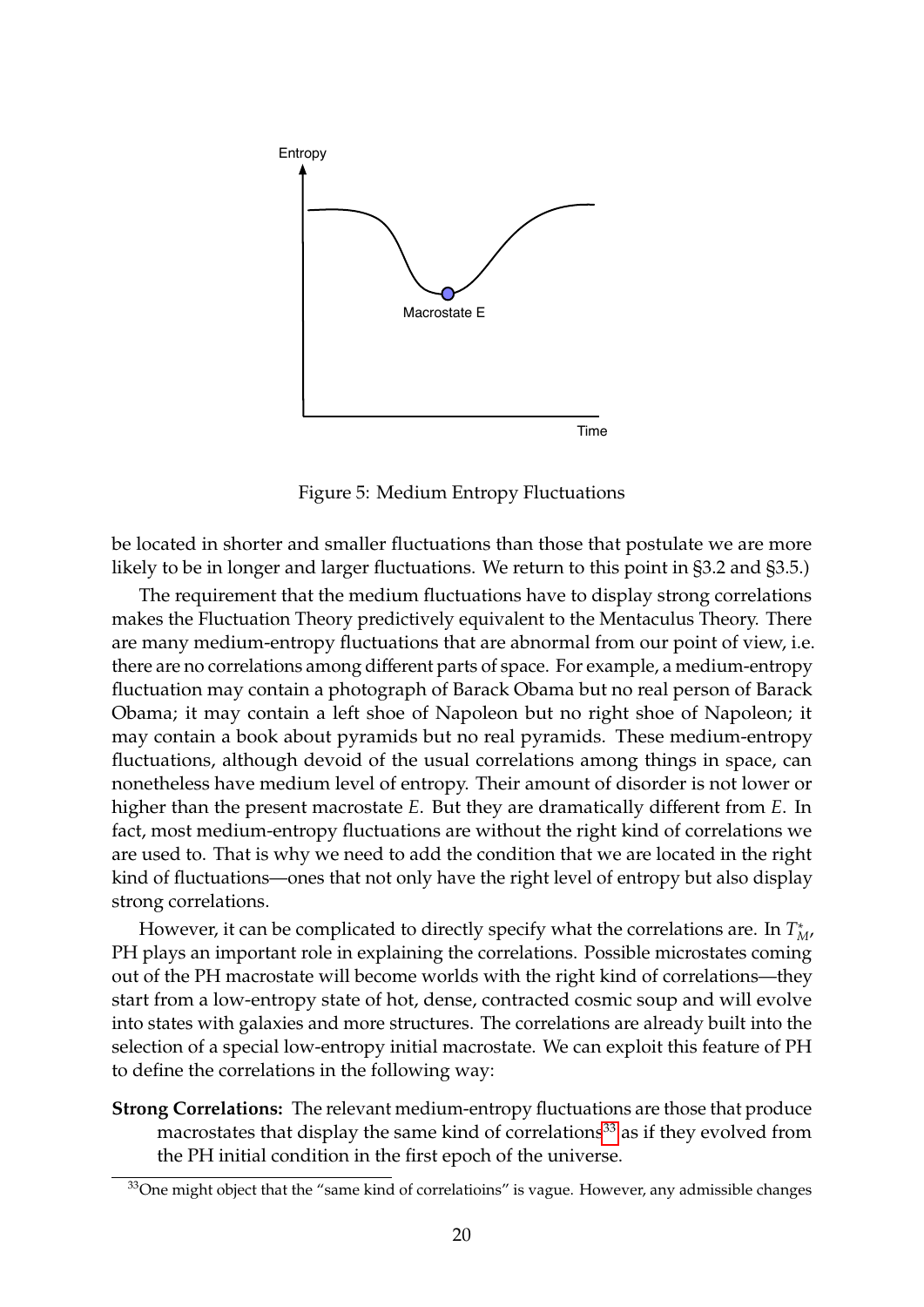That is, the macrostates produced by medium-entropy fluctuations are exactly those macrostates allowed by NPH. Let us call macrostates allowed by NPH *normal macrostates*. These are the kind of macrostates with strong correlations. Thus, we can adopt the following variant of MEH:

**MEH':** We are currently located in a *normal macrostate* produced by a medium fluctuation; we are equally likely to be any observers (inside such macrostates) that have our current experiences.

By locating ourselves in medium fluctuations that produce *normal macrostates*, MEH' provides a probabilistic boost to the self-locating proposition that *E* is our current evidence. In fact, since the possible macrostates are exactly the same on the two theories, the probability that  $T_F$  + *MEH*<sup> $\prime$ </sup> assigns to *E* is exactly the same as that assigned by  $T_M^*$ . Let us use  $T_F^*$  to designate the combined theory of  $T_F + MEH'$ .

## <span id="page-20-0"></span>**3.2 Boltzmann Bubbles**

Before revisiting the Master Argument, let us pause and think where we are and compare the current situation with that of the Boltzmann brains. By the lights of *T* ∗ *F* , most likely we are in a state of "local entropy minimum," for which entropy is higher in both directions of time. It is produced by a medium-entropy fluctuation of the right sort described by MEH'. As explained before, the fluctuation is not the same kind that produces Boltzmann brains. The current macrostate has the right sort of structure as we would believe—football stadiums, motorcycles, Jupiter, the Milky way, and etc. Most importantly, there are human beings with physical bodies attached to their brains thinking and living in normal kinds of environment. The current macrostate is a fluctuation, but it is much larger than the Boltzmann brain fluctuations. Thus, the fluctuation has the right sort of structure extended in space. We will call it a *Boltzmann bubble fluctuation.* Given just our present evidence *E*, the Boltzmann bubble is an instantaneous macrostate which describes a normal spatial configuration. The minimal fluctuation compatible with a Boltzmann bubble is going to be one in which the Boltzmann bubble is the local entropy minimum, and entropy is higher in both directions of time.

In contrast to the Boltzmann brain scenarios, the introduction of Boltzmann bubbles makes  $T_F^*$  much more epistemically conservative. Suppose we have strong philosophical reasons to believe that we are not brains in vats. Then we may have similar strong reasons to believe that we are not Boltzmann brains. (The analogy is not perfect. Unlike BIVs, the existence of Boltzmann brains in the actual world is a salient feature given current physics.) However, our philosophical intuitions against the possibility that we are in an instantaneous Boltzmann bubble that is extended in space and compatible with our current evidence *E* are likely weaker and less clear-cut. Even though it may be implausible that we are Boltzmann brains, it may be less implausible that we are

to the meaning will not make much of a difference. It is worth remembering that PH as formulated in Boltzmannian statistical mechanics is also a vague postulate. The partition of phase space into macrostates (and the selection of a particular low-entropy initial macrostate), as introduced in §2.1 and Figure 1, is a vague matter. See [Chen](#page-32-4) [\(2022\)](#page-32-4) for more discussions.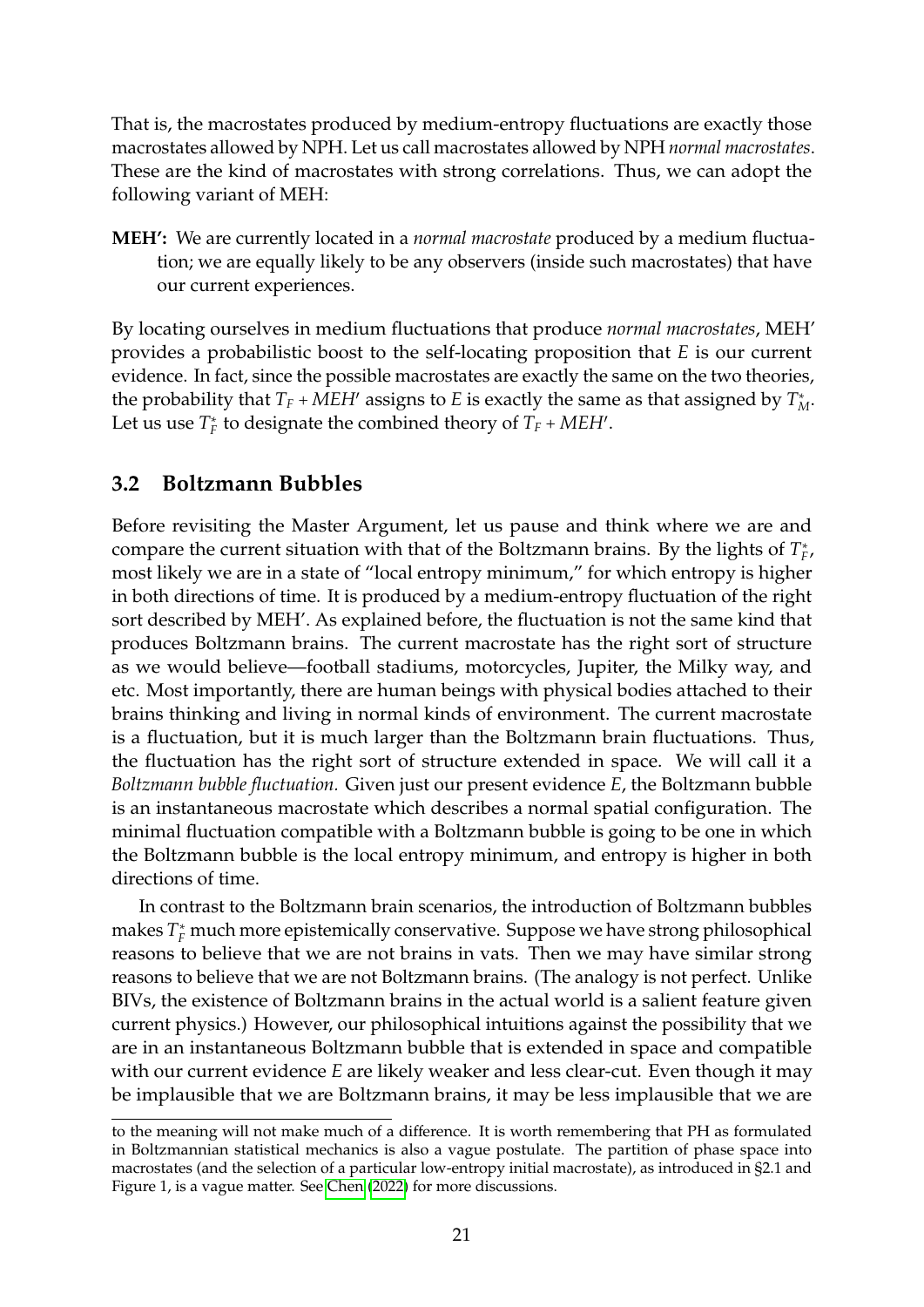

Figure 6: Analogy to an urn problem

in a Boltzmann bubble. If one worries about the temporal duration of Boltzmann bubbles, we can add that Boltzmann bubbles do not need to be short-lived (unlike typical Boltzmann brains); they can be extended in time. That is, a medium-level fluctuation may produce a state that has lower entropy than *E* but develops into *E* after five days. Can we be in a Boltzmann bubble that is macroscopically indistinguishable from one coming out of  $T_M^*$  but only has five days of "normal" history? Perhaps we would want a longer "normal" history. What about a Boltzmann bubble that has five years of "normal" history? By this line of thought, it soon becomes unclear where we draw the line. It is unclear that we can *a priori* rule out (or assign low credence to) the possibilities. Hence, it is unclear that we can *a priori* rule out the possibility that we are in a Boltzmann bubbles.

One might prefer to live in a Boltzmann bubble that stretches all the way back to a low-entropy state (such as the same initial macrostate described by PH) such that the current macrostate is about 14 billion years away from the entropy minimum of that fluctuation. To live in such a bubble requires a tremendous amount of "luck." Most Boltzmann bubbles compatible with our current evidence *E* are not produced by a large fluctuation. The overwhelming majority of them are in fact produced by the smallest fluctuations that dip from equilibrium down into *E* and then back up to equilibrium. Hence, if we compare MEH' with the following hypothesis, it is difficult to (epistemically) justify the assignment of significant credence to it:

**MEH14 billion years:** We are currently located in a *normal macrostate* produced by a large fluctuation whose entropy minimum is about 14 billion years away from us; we are equally likely to be any observers (inside such macrostates) that have our current experiences.

If MEH' and MEH<sup>14 billion years</sup> are both empirically adequate, then the relevant question is how we should assign our priors. Given that there are way more medium-level fluctuations than large fluctuations that dip into a low-entropy macrostate, it seems reasonable to place much higher prior probability in MEH' than in MEH14 billion years. To illustrate with an analogy, consider an urn problem drawn in Figure 6. Suppose there are 100 colored balls in the urn and we are going to draw one at random. Suppose for some reason we know that the ball we draw is not red, then it will be a blue ball. Hypothesis 1 says its color is navy blue; Hypothesis 2 says it is sky blue. It seems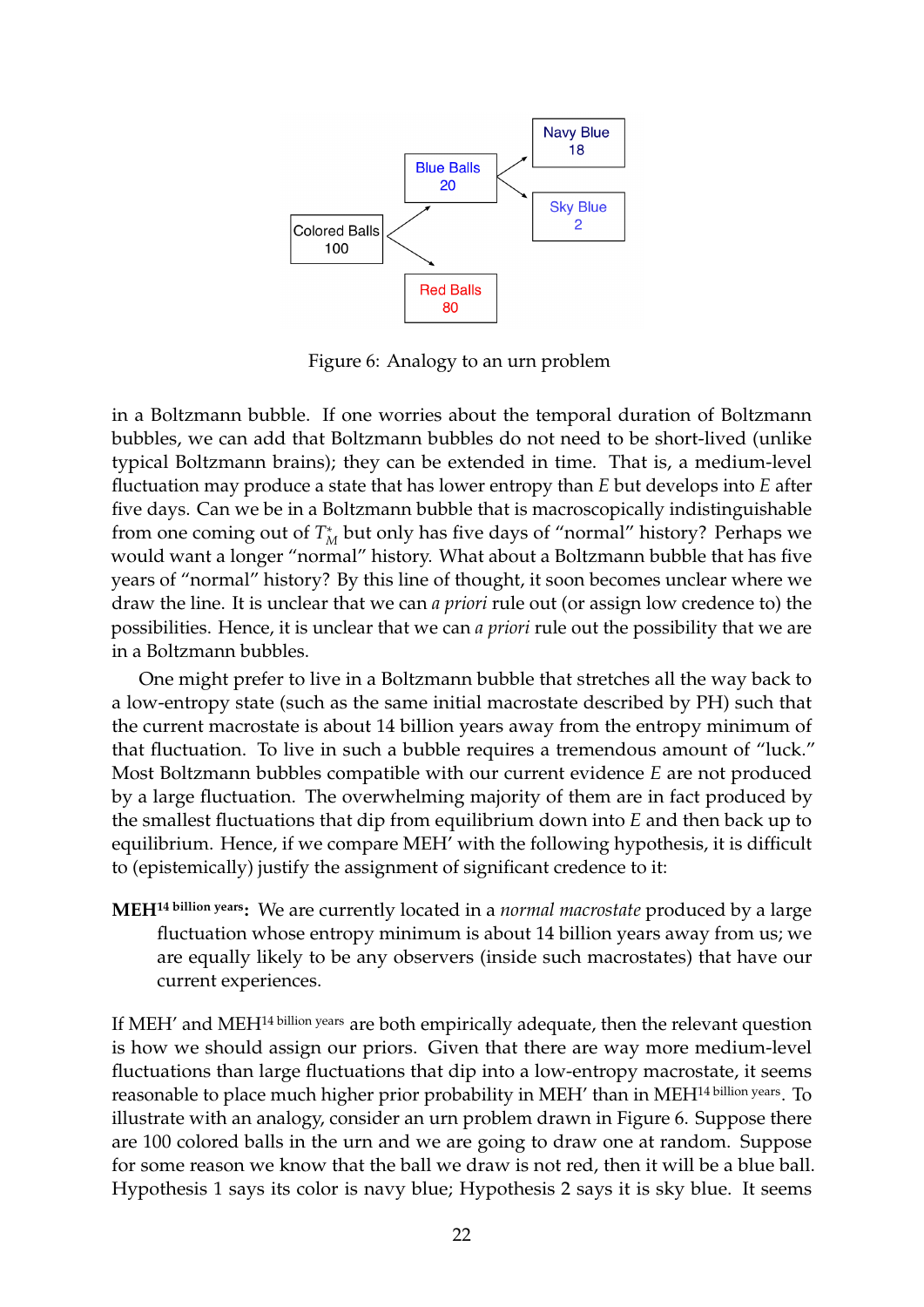reasonable to place higher prior probability in the first hypothesis than the second hypothesis. In §3.5, we return to the question of empirical adequacy of MEH' and see more clearly the relevance of the analogy with the urn problem. For now, we assume that MEH' is compatible (and coheres with) our evidence. Let us thus return to  $T_F^*$ , the combined theory of  $T_F + MEH'$ .

## <span id="page-22-0"></span>**3.3 The Master Argument**<sup>∗</sup>

We are ready to show that  $T_F^*$  and  $T_M^*$  are on par with respect to our evidence, which is that the macrostate *E* is the one we are currently located in. Let us denote the self-locating evidence as *E*<sup>∗</sup> . We can revise the Master Argument as follows:

### **The Master Argument**<sup>∗</sup>

P1<sup>∗</sup> Our current evidence *E*<sup>∗</sup> is as likely on  $T_F^*$  as on  $T_M^*$ :

$$
P(E^*|T_F^*)=P(E^*|T_M^*).
$$

P2<sup>∗</sup> *T*<sub>*F*</sub> is roughly as intrinsically likely as  $T_M^*$ :

 $P(T_F^*) \approx P(T_M^*)$ .

C<sup>∗</sup> *T* ∗ *F* is roughly as likely as *T* ∗ *<sup>M</sup>* given our current evidence *E*<sup>∗</sup> :

 $P(T_F^* | E^*) \approx P(T_M^* | E^*).$ 

The Master Argument<sup>∗</sup> is valid by an application of Bayes's theorem (assuming *P*( $E$ <sup>∗</sup>) ≠ 0):

$$
\frac{P(T_{F}^{*}|E^{*})}{P(T_{M}^{*}|E^{*})} = \frac{P(T_{F}^{*})}{P(T_{M}^{*})} \times \frac{P(E^{*}|T_{F}^{*})}{P(E^{*}|T_{M}^{*})}.
$$

First, P1<sup>∗</sup> follows from the statements of NPH in  $T_M^*$  and MEH' in  $T_F^*$ . The only macrostates allowed (to be the current one) by  $T_F^*$  coincides with those allowed by  $T_M^*$ . The ratio between macrostates compatible with *E* and all possible macrostates is exactly the same on the two theories. Hence, the probabilities they assign to our current evidence *E*<sup>∗</sup> are the same.

Second, there are good reasons to believe that P2<sup>∗</sup> is true. I assume that a simpler and less *ad hoc* theory will be more intrinsically likely than one that is more complex and *ad hoc*. These are delicate matters of judgment. However, I only argue that the two theories are of the same order of simplicity and *ad hocery*, and that they are roughly as intrinsically likely as each other. On the face of it, MEH' in *T* ∗ *F* seems highly *ad hoc*. Given the possibility of so many medium-entropy fluctuations, why choose only the ones compatible with NPH? It seems that we have engineered the result by putting it into the theory by hand. However, a similar question can be asked of NPH in  $T_M^*$ . Given the possibility of locating ourselves in so many different epochs, why choose only the first epoch to be where we can be? So it seems that NPH is equally suspect. Thus, NPH and MEH' may be equally *ad hoc*. Hence, they seem to be tied in this respect.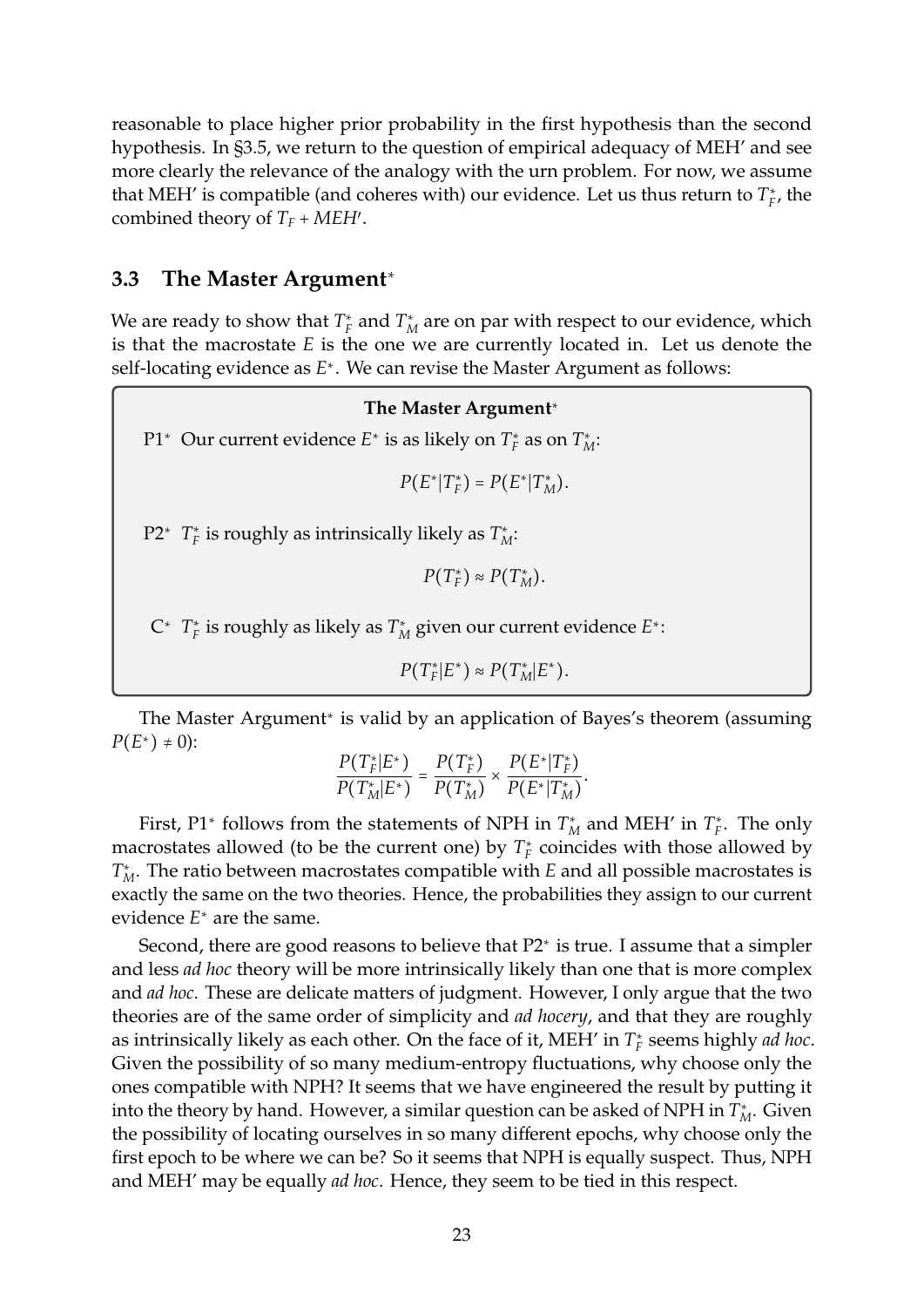There is another respect that may be relevant to intrinsic probability. NPH is formulated without reference to MEH', but MEH' is formulated with explicit reference to NPH. The definition of *normal macrostates* invokes NPH. Thus, MEH' may seem more *extrinsic* than NPH, in the sense that it exploits the success of another theory. But it is not clear to me that extrinsicness is a bad thing in this case. If NPH provides a simple way to state the restriction to certain medium-entropy macrostates, then it seems that we can and should use that fact in formulating  $T_F^*$ .<sup>[34](#page-23-1)</sup> In any case, we only need to show that the two theories are roughly equal in intrinsic probability. Even if extrinsicness knocks out some points for  $T_F^*$ , as long as the disadvantage is not decisive, the two theories are nonetheless of the same level of intrinsic probability.

Hence, we have good reasons to accept the conclusion that  $T_F^*$  is roughly as likely as *T* ∗ *<sup>M</sup>* given our current evidence *E*<sup>∗</sup> .

## <span id="page-23-0"></span>**3.4 Skeptical Consequences**

If we accept the conclusion of the Master Argument<sup>∗</sup> , then we are in trouble. Suppose that  $T_F^*$  and  $T_M^*$  are the only two theories currently under consideration. Given the conclusion of the Master Argument<sup>∗</sup> , our credence in each theory should be roughly 0.5.[35](#page-23-2)

As we have explained earlier, while  $T_M^*$  predicts a normal past history,  $T_F^*$  predicts a radically different one. According to  $T_F^*$ , most likely we are in a medium-entropy fluctuation. Our future is normal: entropy will increase and things will appear older. However, our past is very different from what we remembered. In fact, we looked not younger, but older, five years "ago," since the entropy was higher the further we go into the past. The past will not be like a normal past, given that we connect a normal past with the appearance of younger selves.

*T*<sup>∗</sup> predicts a symmetric history, one with entropy growing towards the past and towards the future. This means that our current records and memories about the past are systematically false. My photograph of a five-year old person, with fewer wrinkles and more hair, does not resemble anyone in my past. The person in my past in fact has more wrinkles and fewer hair. In this way, most of our records about the past, which indicate a lower-entropy past, are false. And most of our memories and beliefs about the past are false. The records and memories about the past did not develop from a Big Bang state. Rather, they formed in a random fluctuation out of thermal equilibrium, creating the *impression* of a low-entropy past.

If our credence in  $T_F^*$  should be roughly 0.5, then our credence in the following should be roughly 0.5:

<span id="page-23-1"></span> $34$ Following [Field](#page-32-10) [\(2016\)](#page-32-10), I argue in [\(Chen 2018\)](#page-32-11) that we should prefer intrinsic postulates to extrinsic postulates in physics, but the arguments are directed at the *de dicto* parts of the physical theories. It is unclear whether they apply to *de se* (self-location) parts of the theory.

<span id="page-23-2"></span> $35T<sub>O</sub>$  be more realistic, we should consider more options, for example the possibility that both theories are false. That may well be the case. However, since we do not have any concrete proposal that does better, we should still assign some significant credences to  $T_F^*$  and  $T_M^*$ . To be sure, someone who is convinced of the pessimistic meta-induction argument will not be troubled by the skeptical consequences (or perhaps any conclusion of significance that we draw from contemporary science).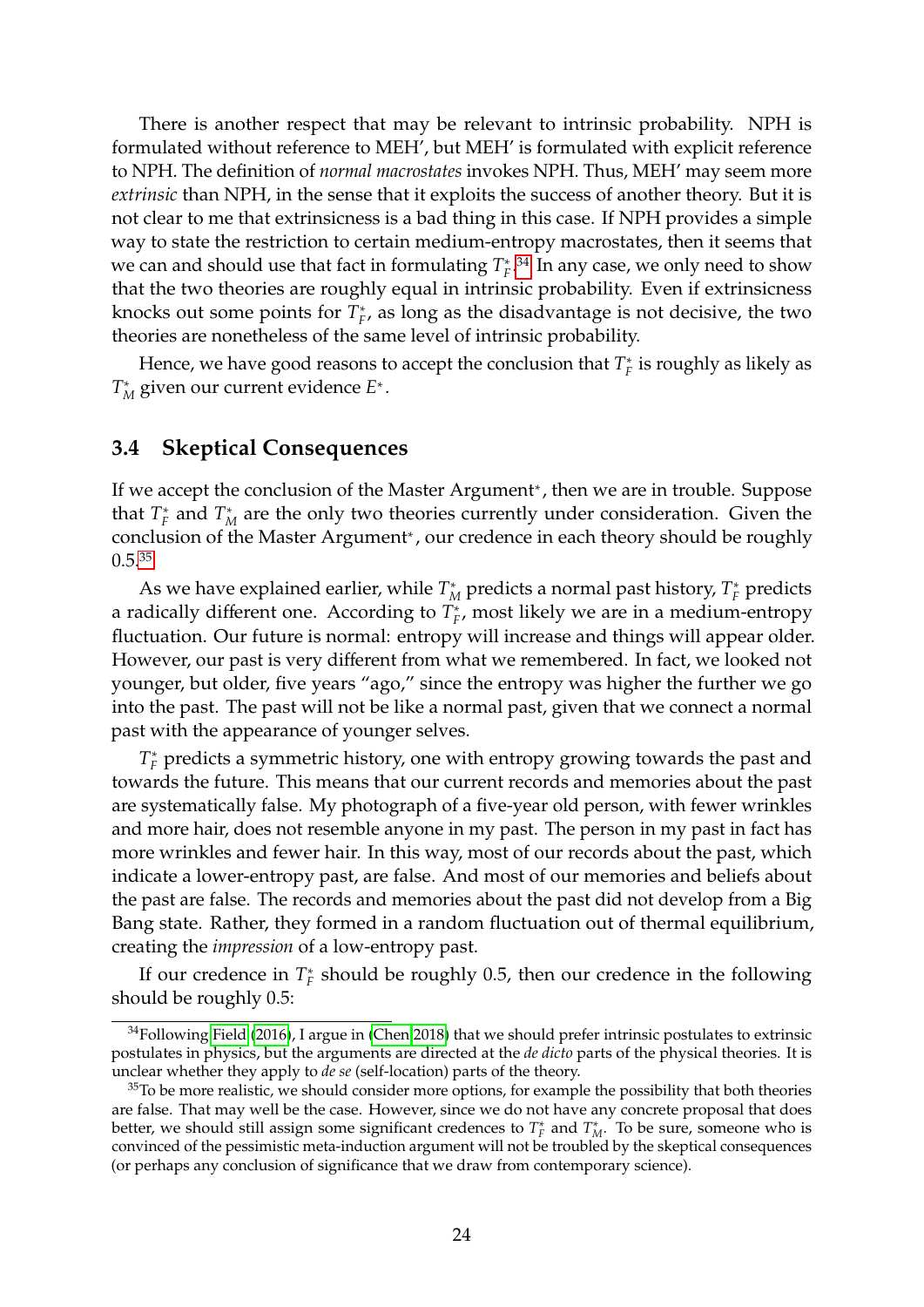#### **Skepticism about the Past:** Most of our beliefs about the past are false.

That is not the full extent of the trouble we are in. Many of our beliefs about the present and about the future are partially based on our beliefs about the past (via induction and memory). For example, I believe that tigers are dangerous, based on what I learnt about tigers and biology many years ago. The learning experience probably did not happen. I believe that the US will approve a COVID-19 vaccine booster shot, based on what I have read in newspapers and online articles. The reading probably did not happen. My memories were likely created by a random fluctuation.

If we come to have around 0.5 credence that most of our beliefs about the past are false, then we should accordingly adjust our credences about the present and the future. Hence, we should significantly lower our credences in many of our beliefs about the present and the future. We thus enter into a state of agnosticism about many beliefs that are dear to us. That is a kind of radical epistemological skepticism. The skeptical problem persists even if  $T_F^*$  and  $T_M^*$  are not the only hypotheses under consideration. If we also consider  $T_F$  + MEH<sup>14 billion years, the overall probabilistic boost to counter</sup> skepticism will be extremely small, since our prior distribution would assign a very low probability on MEH<sup>14 billion years</sup> as a large fluctuation that produces a 14-billion year Boltzmann bubble is extremely rare.

How should we navigate the world if we are convinced by such an argument? I do not yet have an answer. It seems to be a surprising, if not paralyzing, lesson to draw from physics. Physics has challenged many of our cherished beliefs, such as about solidity, space and time, the microscopic reality, and the existence of actual universes outside our own. However, the skeptical consequences we draw from statistical mechanics, and in particular from theories that attempt to explain the thermodynamic arrow of time, impact some of our core beliefs about the world. Should we find new physical theories that make sure that the skeptical conclusions do not follow? Or should we embrace the surprising consequences as just another conceptual revision required by physics? Different people will make different judgments here.

[Carroll](#page-31-3) [\(2017\)](#page-31-3) seems to suggest the first strategy. In the context of discussions about Boltzmann brains in cosmological theories, he recognizes that the prevalence of Boltzmann brains threatens the epistemic status of the theory. He suggests that we try to find cosmological models in which typical observers are normal people and not Boltzmann brains. The same can be said about Boltzmann bubbles: one could require that cosmological models validate the principle that typical observers do not live in a Boltzmann bubble but have normal history. But again, it is not clear how to define "normal history" and it is perhaps vague where the boundary is.

Perhaps there are other strategies beyond the above two. In the next section, I will discuss three different strategies.

### <span id="page-24-0"></span>**3.5 Empirical Incoherence?**

An initially promising way to respond to the skeptical argument is to point out that *T* ∗ *F* is *empirically incoherent*: the theory undermines the empirical evidence we have for accepting it in the first place. This is an *internal* feature any good theory should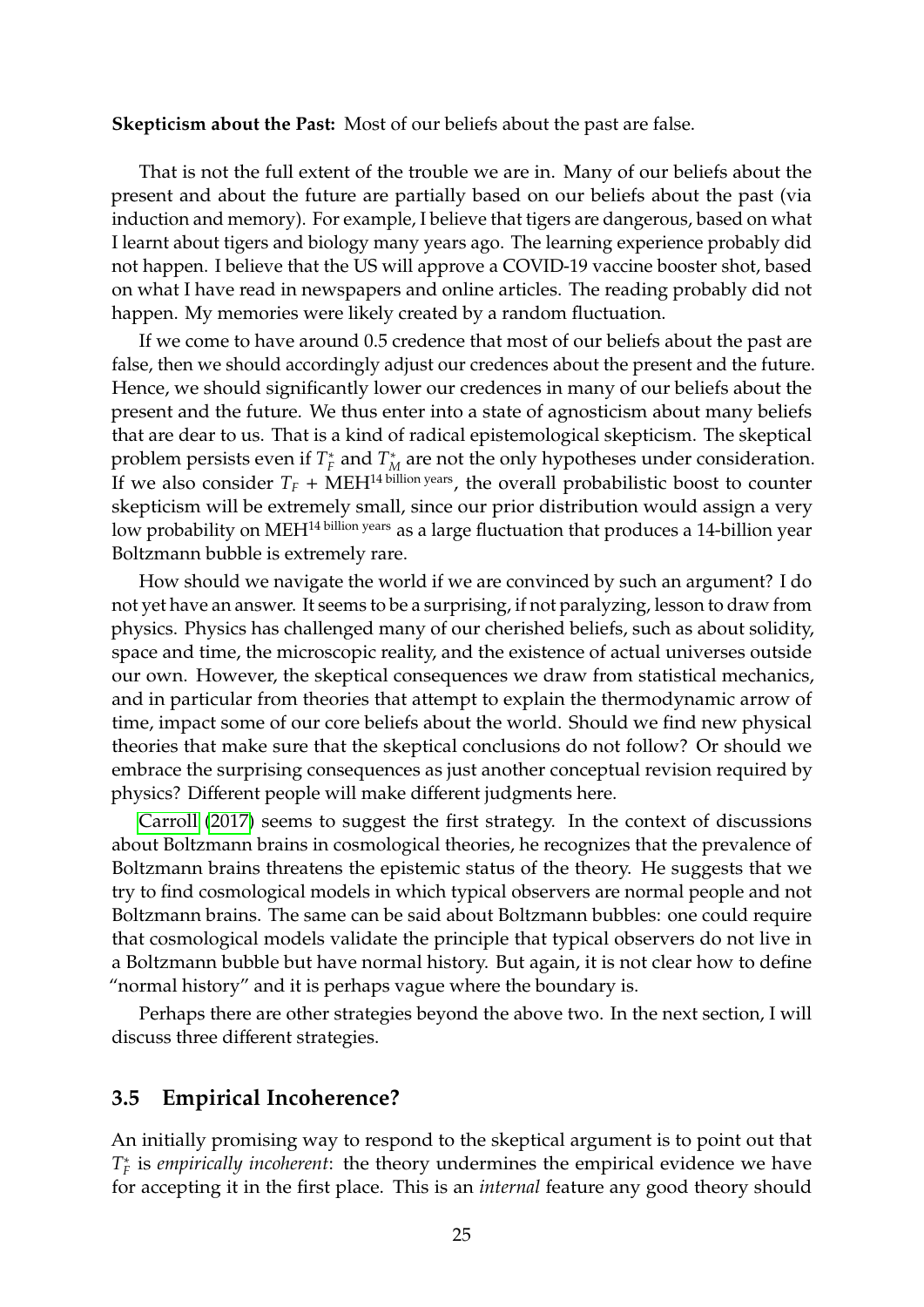

Figure 7: A Boltzmann Bubble that extends 500 years.

have. Presumably, we came to consider  $T_F^*$  based on empirical evidence for statistical mechanics and cosmology. However,  $T_F^*$  now predicts that our evidence for accepting it has a significant probability ( $\approx 0.5$ ) to be false. Our memories and records for past experiments and observations are likely the results of random fluctuations from equilibrium. Hence, we have good reasons to reject *T* ∗ *F* . [36](#page-25-0)

However, it is not clear if  $T_F^*$  has to be empirically incoherent. Suppose the theory is supported by evidence collected in 500 years of normal history. This period includes all the experiments, observations, and derivations we made for classical mechanics, quantum mechanics, cosmology, and statistical mechanics. That is, we allow *E* to include not only the current macrostate but also macrostates that stretch to 500 years in the past. Such *E* can still be produced by medium fluctuations, but we are no longer near the minimum but 500 years away from it. We can revise MEH' as follows:

**MEH500 years:** We are currently located 500 years away from the minimum of a medium fluctuation that produces a *normal macrostate*; we are equally likely to be any observers (inside such macrostates) that have our current experiences.

With this version of MEH,  $T_F^*$  predicts that our memories about all the great physics experiments and observations since the scientific revolution were veridical: they really happened. What happened in the middle ages were completely different from what we thought we know, but that does not interfere with the reasons we have for accepting the scientific theory. The Boltzmann bubble which contains us stretches both in space and in time. (See Figure 7.)

<span id="page-25-0"></span> $36$ See [Barrett](#page-31-5) [\(1996,](#page-31-5) [1999\)](#page-31-6) for discussions about empirical incoherence, especially in the context of quantum theories. In our context of statistical mechanics, the worry is sometimes attributed to Albert (2000) that such theories are "cognitively unstable." See, for example, [Carroll](#page-31-3) [\(2017\)](#page-31-3). However, I am unable to find the reference of cognitive instability in Albert (2000), though he talks about a "full-blown skeptical catastrophe" on p.116.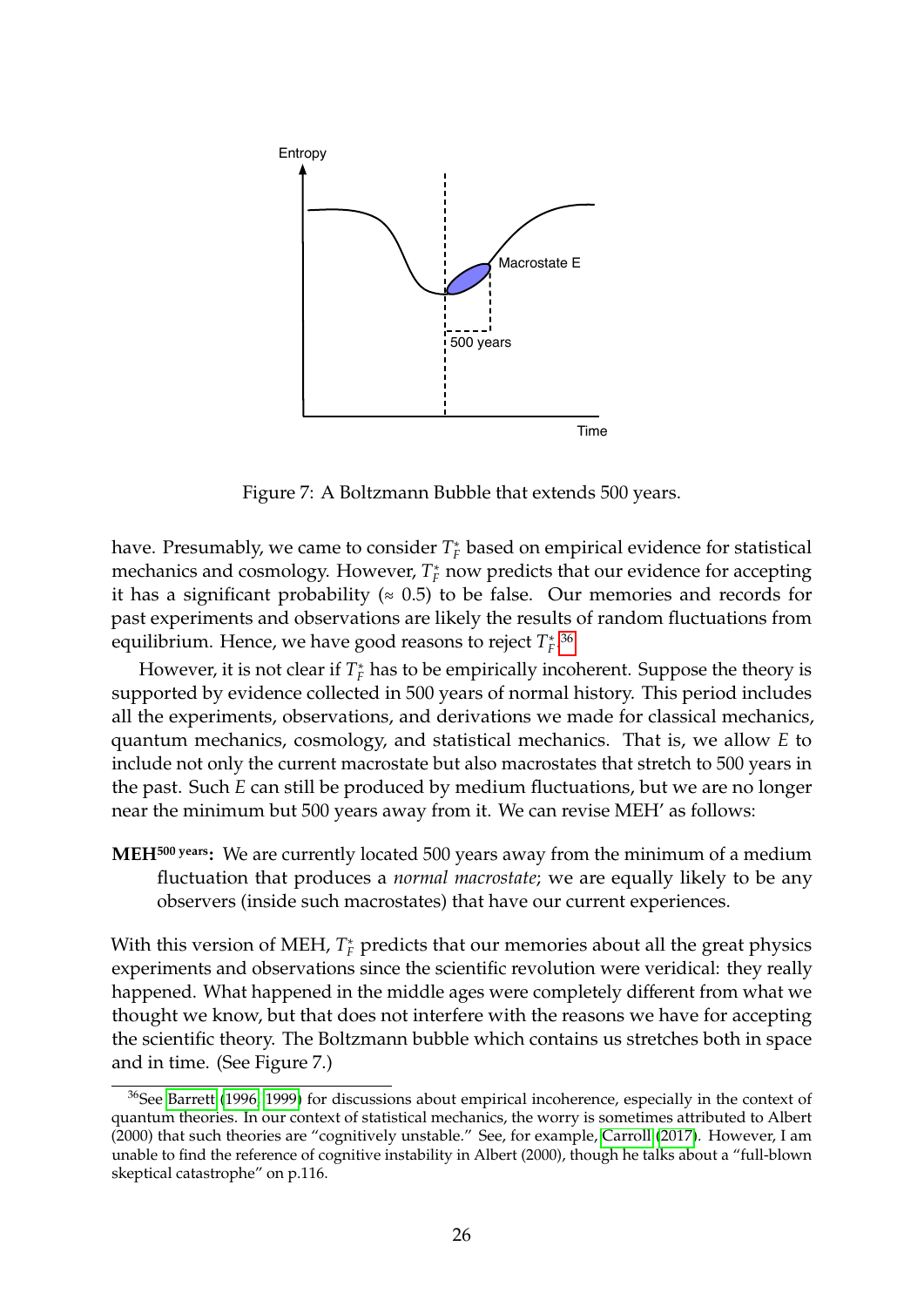

Figure 8: A rough comparison of the numbers of different fluctuations (the numbers are illustrative only and do not reflect the relevant scale)

In other words, we can let our evidence *E*<sup>∗</sup> to include whatever is necessary to support accepting  $T_F^*$ . If that requires 500 years of "normal" history, then make the macrostate *E* stretch back to 500 years. That is still compatible with accepting  $T_F^*$ , which predicts that we most likely live in a Boltzmann bubble and we are 500 years from the minimum of the recent fluctuation.

In fact, MEH500 years makes *E*<sup>∗</sup> more likely than NPH does, since for each medium fluctuation there are two possibilities for us: either on the "left" of the minimum or the "right." This extra probabilistic boost could be significant. For example, it could make even (in posterior probability) any loss to intrinsic probability in  $T_F^*$  after we change  $MEH'$  to  $MEH<sup>500</sup>$  years.

But if we are happy to accept MEH<sup>500 years</sup> as a modification of  $T_F^*$ , why not go further? Why not accept MEH<sup>501 years</sup>, MEH<sup>502 years</sup>, ..., or even MEH<sup>14 billion years? After</sup> all, the longer we stretch the Boltzmann bubble, the more normal history there will be in our specific fluctuation. Other things being equal, wouldn't it be nice to have more normal history? The answer was hinted in §3.2. It would indeed be nice, but I worry whether that is epistemically the right thing to do. After all, there are overwhelmingly more fluctuations compatible with the selections in MEH<sup>500 years</sup> than in MEH<sup>501 years</sup>. And in fact, it is probably the case that there are overwhelmingly more fluctuations compatible with the selections in MEH<sup>500 years</sup> than all the fluctuations compatible with either MEH<sup>501 years</sup>, MEH<sup>502 years</sup>, ..., or MEH<sup>14 billion years. It seems reasonable to not have</sup> higher credence in the disjunction of MEH<sup>501 years</sup>, MEH<sup>502 years</sup>, ... and MEH<sup>14 billion years</sup> than in MEH<sup>500 years</sup>. In Figure 8, we provide a rough comparison of the numbers of different fluctuations. If for *a priori* reasons (such as to avoid incoherence) we need to postulate our temporal location in larger fluctuations (that are much larger than Boltzmann brain fluctuations and have at least 500 years of normal history), we are still left with some uncertainty over the size of fluctuation we are in. There are much more 500-year Boltzmann bubbles than 501-year Boltzmann bubbles, 502-year Boltzmann bubbles, and 14-billion-year Boltzmann bubbles. Of course, the comparative difference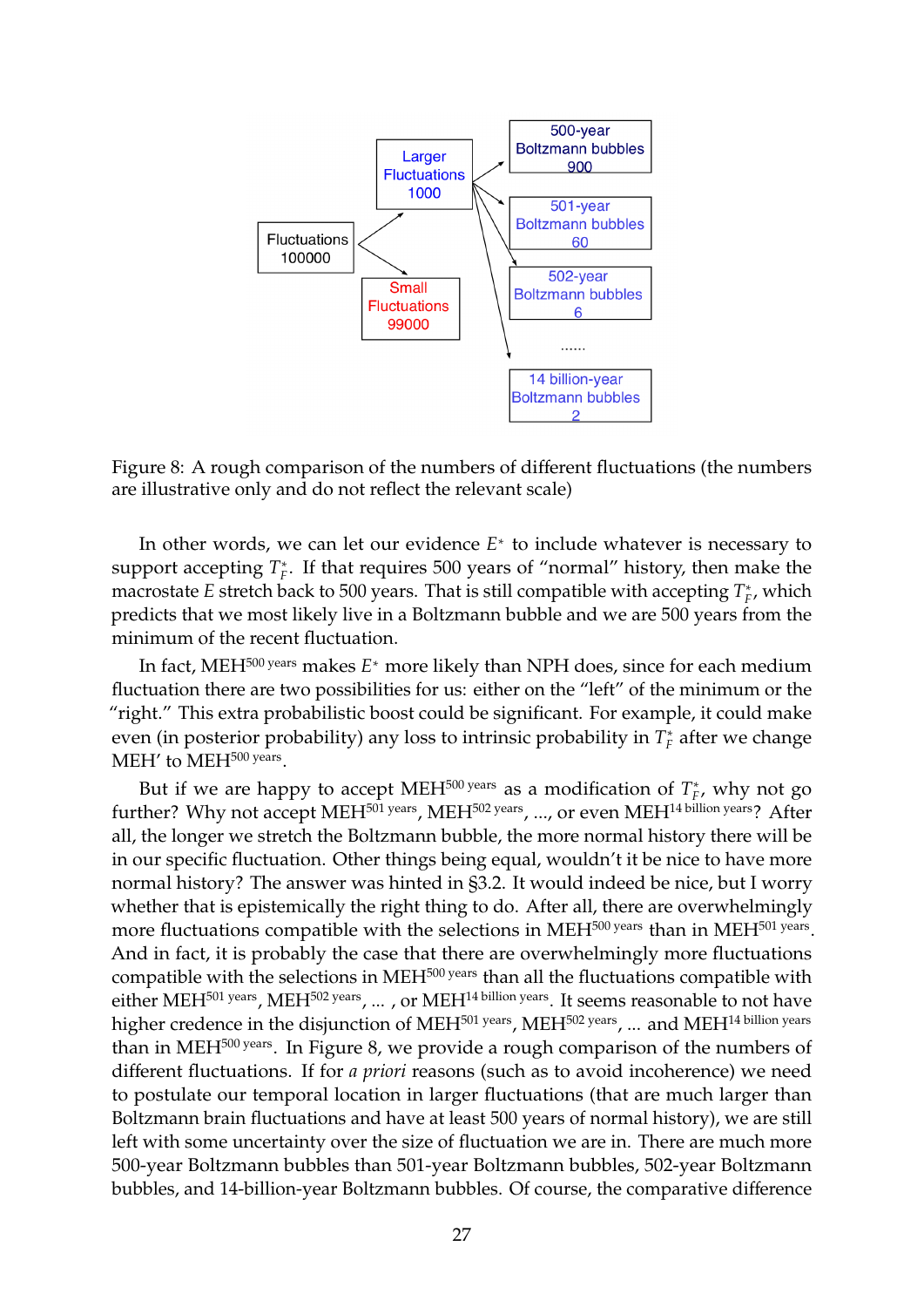gets exponentially larger as we stretch the Boltzmann bubble from 500 years to 14 billion years (since fluctuations have to be extremely delicate to dip all the way to something like a Big Bang state).

By the same reasoning, should we have most of our credence in just MEH' since it is compatible with much more fluctuations than MEH<sup>500 years</sup>? No, the empirical incoherence of MEH" is sufficient to subtract much of our credence in that hypothesis. In contrast, we assume that given 500 years of normal history, the fluctuation hypothesis becomes empirically coherent.

### <span id="page-27-0"></span>**3.6 Other Responses**

*(A) Disputing the Priors.* Another way to respond to the Master Argument<sup>∗</sup> is to point out that we should choose priors that overwhelmingly favor  $T_M^*$ . This is because if we give some weight to  $T_F^*$ , then the previous argument will lead us to skepticism. To lead a successful epistemic life, we ought to choose priors that do not lead us into skepticism. For example, we can assign very low prior probability to  $T_F^*$  to block P2<sup>∗</sup>.

This is what I would like to do in practice. However, is it always epistemically justified? Can we always sweep under the rug any skeptical conclusion we do not like? It would be helpful to have more general principles to guide us here.

In so far as there are any objective norms for credences, I think that they favor simpler theories. The reason we are warranted to assign extremely low priors to skeptical hypotheses, in many cases, is because the skeptical hypotheses are highly complex. The Evil Demon Hypothesis, the Brain-in-Vat Hypothesis, and the Dream Hypothesis are much more complex than the Real World Hypothesis, if we spell them out as detailed theories about the world.[37](#page-27-1) The Real World Hypothesis can be described with ordinary simple laws of physics plus the usual initial conditions while the skeptical hypotheses have to be supplemented with extra details that produce the skeptical scenarios. (The Boltzmann Brain Hypothesis may be simpler than  $T_F^*$ , but the Boltzmann Brain Hypothesis is not empirically adequate with respect to our current evidence *E*<sup>∗</sup> , as we take *E*<sup>∗</sup> to be quite generous and externalistic.)

In contrast,  $T_F^*$  is on the same level of simplicity as  $T_M^*$ : they are similar cosmological theories with self-locating postulates. If we are warranted to assign low credences in *T*<sup>∗</sup><sub>*F*</sub>, then it must come from other considerations beyond the usual ones based on the complexity of the skeptical theories. However, if such considerations do apply, after careful examination of the case at hand, that would be a welcome result indeed.

A related response is to criticize  $T_F^*$  for its conspiratorial character.<sup>[38](#page-27-2)</sup> Perhaps we should assign low prior probabilities to conspiratorial theories. However, it is hard to give a precise criterion for what makes a physical theory conspiratorial. Here is a proposal: because of MEH', the universe seems to hide its true character from us. It is mostly in thermodynamic equilibrium, and we somehow ended up in the nice temporal regions with the right properties. But that applies equally to  $T_M^*$ , so it is unclear why

<span id="page-27-1"></span> $37$ Take the Evil Demon for example. What laws describe the demon's actions? Are there laws that together with initial conditions that deterministically or probabilistically determine the course of the demon's actions? Is there a physical model for the deception process?

<span id="page-27-2"></span> $38$ I thank Barry Loewer for raising this response and the following response.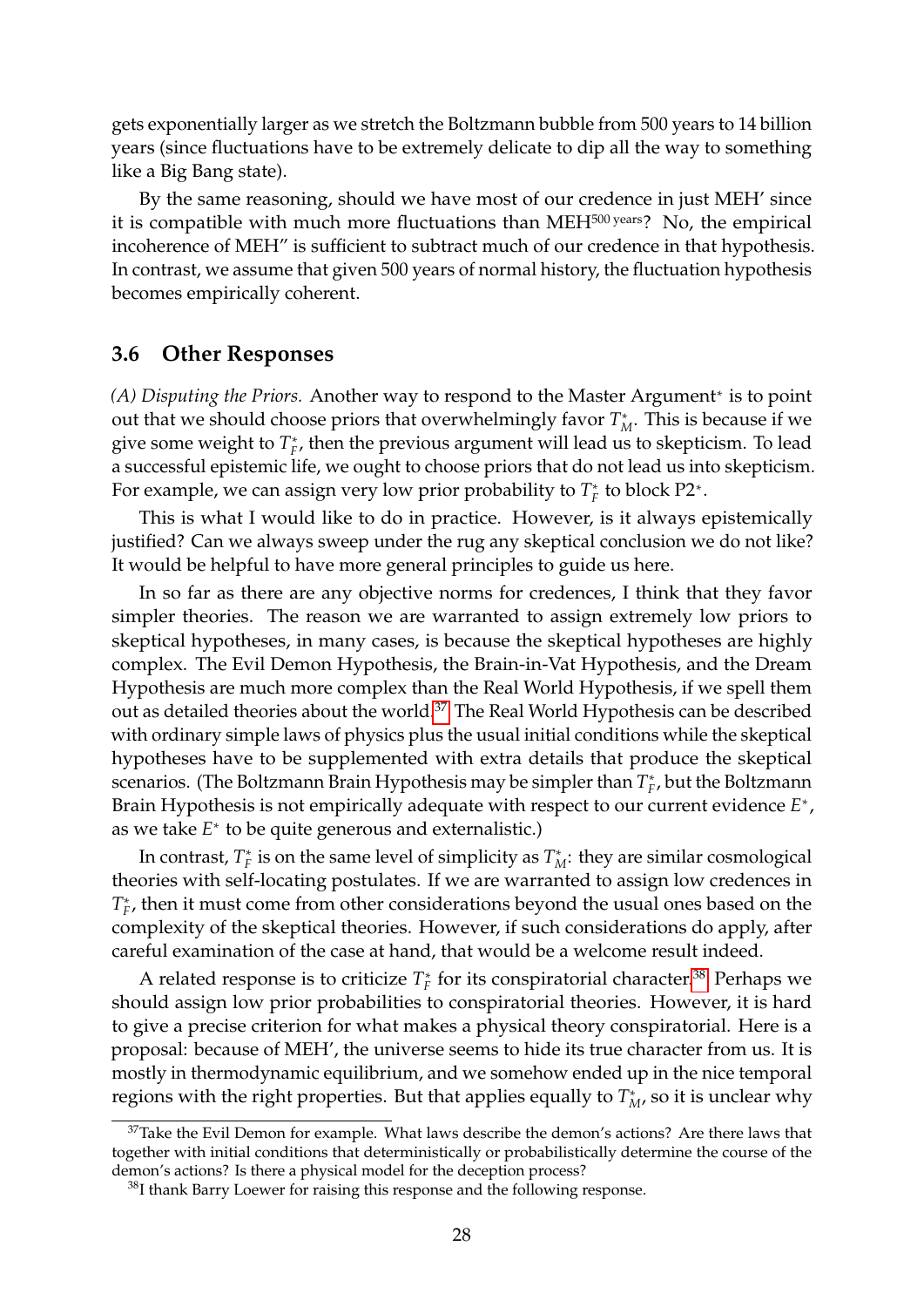*T* ∗ *<sup>M</sup>* should be higher in prior probability. Superdeterministic theories that attempt to explain Bell-type inequalities in a local way are often called conspiratorial. One reason is that they sometimes demand special initial conditions that are complicated to specify. Our reason for assigning low prior in those theories may just be the general rule favoring simpler theories, such as Bohmian mechanics and spontaneous collapse theories [\(Chen 2020a\)](#page-32-12). In our case, as discussed earlier,  $T_F^*$  is not more complicated than *T* ∗ *M*.

Another response is to criticize  $T_F^*$  for its "gruesome" character. We may endorse a general principle of assigning low prior probabilities to gruesome hypotheses. If *T*<sup>\*</sup><sub>*F*</sub> , on pain of being empirically incoherent, requires MEH<sup>500 years</sup> instead of MEH', then the theory seems to imply that the past history had an inflection point. Events that happened 500 years before our current time is radically different from current and future events. Hence, MEH<sup>500 years</sup> seems to resemble [Goodman](#page-33-13) [\(1955\)](#page-33-13)'s examples of "grue" and "bleen." Perhaps as a general rule we should assign low prior probability to gruesome hypotheses. This is an intriguing response, but I do not know how to develop it further. Presumably, NPH in  $T_M^*$  is also gruesome in the same way. According to NPH and  $T^*_{M}$ , the history of the universe also has inflection points; they are just a bit further away from us in time.

*(B) Disputing the Evidence.* One might object that I have an overly restrictive conception of our current evidence. If we broaden our evidence to include everything that is true and was true, including what the initial time around the Big Bang was like, and how long ago it was from our current time, then the evidential base is significantly enlarged. Call the enlarged body of evidence  $E^*$ .  $E^*$  would favor  $T^*_M$  over  $T^*_F$ . Given the enlarged body of evidence  $E^+$ , the explanation is entirely scientific.  $E^+$  confirms  $T_M^*$ to a much higher degree than  $T_F^*$ , and  $T_M^*$  in turn explains the data  $E^*$ .

I do not think we should include in our evidence facts extending all the way to the Big Bang. *E*<sup>+</sup> corresponds to (1) a Boltzmann bubble that extends from macrostate *E* all the way back to the time of the Big Bang and (2) a self-locating claim that we are currently located in *E* about 14 billion years from the Big Bang. Our beliefs about the distant past are inferred from scientific theories. If our evidence is already so expansive, and if facts about the distant past are already in our evidence, then we are justified, without consulting any scientific theory, to have beliefs about the actual macroscopic conditions 14 billion years "ago." Now, in this context, we assume that there is no *fundamental arrow of time* that privileges the past or the future. Hence, by symmetry reasoning, we should also be allowed to extend our evidence in the other way: 14 billion years away from now and away from the Big Bang (that is, towards the "future"). But that is implausible. No one thinks that we are justified to have beliefs about what will actually happen 14 billion years "in the future" without consulting a scientific theory. Thus, the objection that relies on such an expansive view of evidence does not work. It seems to rely on a problematic way of reasoning that [Price](#page-34-15) [\(1997a\)](#page-34-15) calls a temporal 'double standard.'[39](#page-28-0)

<span id="page-28-0"></span> $39$ In contrast, the response to the earlier worry ( $\S$ 3.5) about empirical incoherence is in a different dialectical situation. There, what leads to that worry is the assumption that our evidence stretches 500 years towards the past. My response is to grant that assumption and show that it can be accommodated by  $T_F^*$ .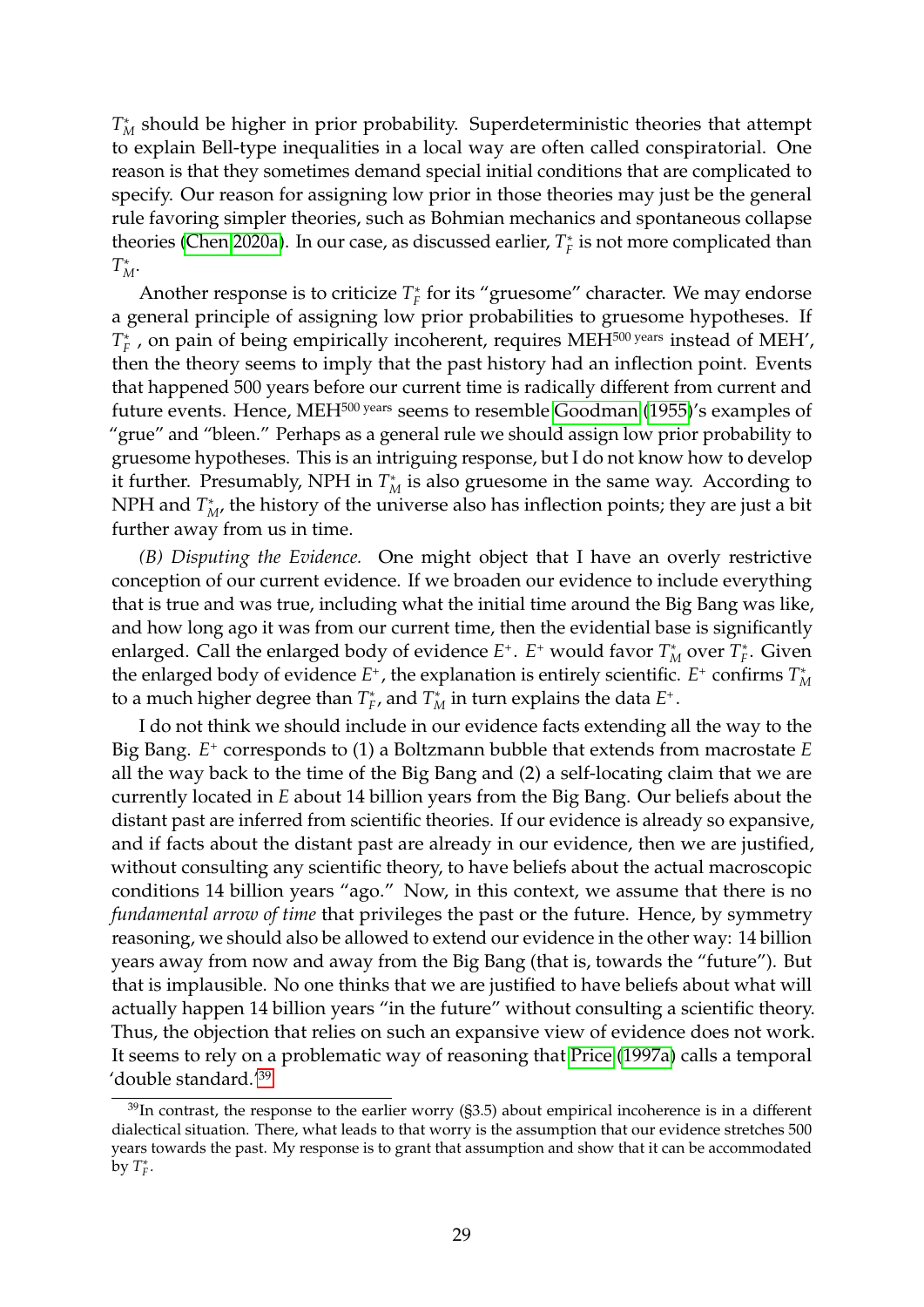*(C) Fluctuations are impossible in our universe.* Although we have assumed in the paper that fluctuations are physically possible, it is nonetheless relevant to consider the strategy that denies that. If there are no fluctuations, then Boltzmann bubbles cannot form. The Fluctuation Hypothesis would not work. And maybe there are not even Boltzmann brains. In such a universe, Nature is kind to us. Empirical underdetermination would not hold and skeptical consequences would not arise (at least not by my arguments).

However, how much confidence should we assign to the physical impossibility of fluctuations? It is unclear as it is still not settled in physics. Suppose we have reasonable confidence (say, 0.6) in such an impossibility. Then there is still some probability (say, 0.4) that fluctuations can lead to the kind of underdetermination and skeptical worries. In that case, the influence of skeptical hypothesis is much lower (knocking out at most 0.2 credence in many beliefs). However, the influence will still be felt, and a weaker kind of skeptical worry will arise (for many propositions that have threshold credences around 0.5). Thus, it will still be useful to resolve the skeptical worry on the assumption that fluctuations are possible.

In summary, the above four responses to the skeptical argument are initially promising but ultimately inconclusive.

## <span id="page-29-0"></span>**4 Conclusion**

A long-standing problem in the foundations of physics is to explain the arrow of time. A promising explanation points to PH, which is central to the Mentaculus Theory. However, it faces a self-location problem if there are many copies of us in the distant "past" or the distant "future." In the first part of this paper, I explained that we need to add self-locating probabilities to save the Mentaculus Theory and derive an increase of entropy in our epoch of the universe. In the second part of the paper, I show that such a move leads to underdetermination and opens a new door to skepticism. I use self-locating probabilities to construct a stronger version of the Fluctuation Theory. I argue that our evidence underdetermines between the two theories after we include certain postulates about self-locating probabilities. We are thus led to epistemological skepticism.

Sadly, the underdetermination is robust: it is not resolved by appealing to empirical incoherence or simplicity. It is unclear whether there is a decisive and principled reason, besides the desire to avoid skepticism, for choosing the Mentaculus Theory over the Fluctuation Theory. That is surprising. It seems to me that one of the attractions of the PH research program is the bold vision to eventually provide a scientific explanation, in terms of *objective laws of nature* most confirmed by our current evidence, for our everyday beliefs about the distinction between the past and the future. If the only way to do so is by fiat, by insisting that we need to avoid skepticism and that we must invoke a self-locating probability distribution such as NPH, then it loses that attraction. First, we might doubt whether NPH can be regarded as an objective physical law or part of an objective physical theory. Second, even if NPH can appear in such a scientific explanation, it is unclear why it is superior to its competitor (MEH') in terms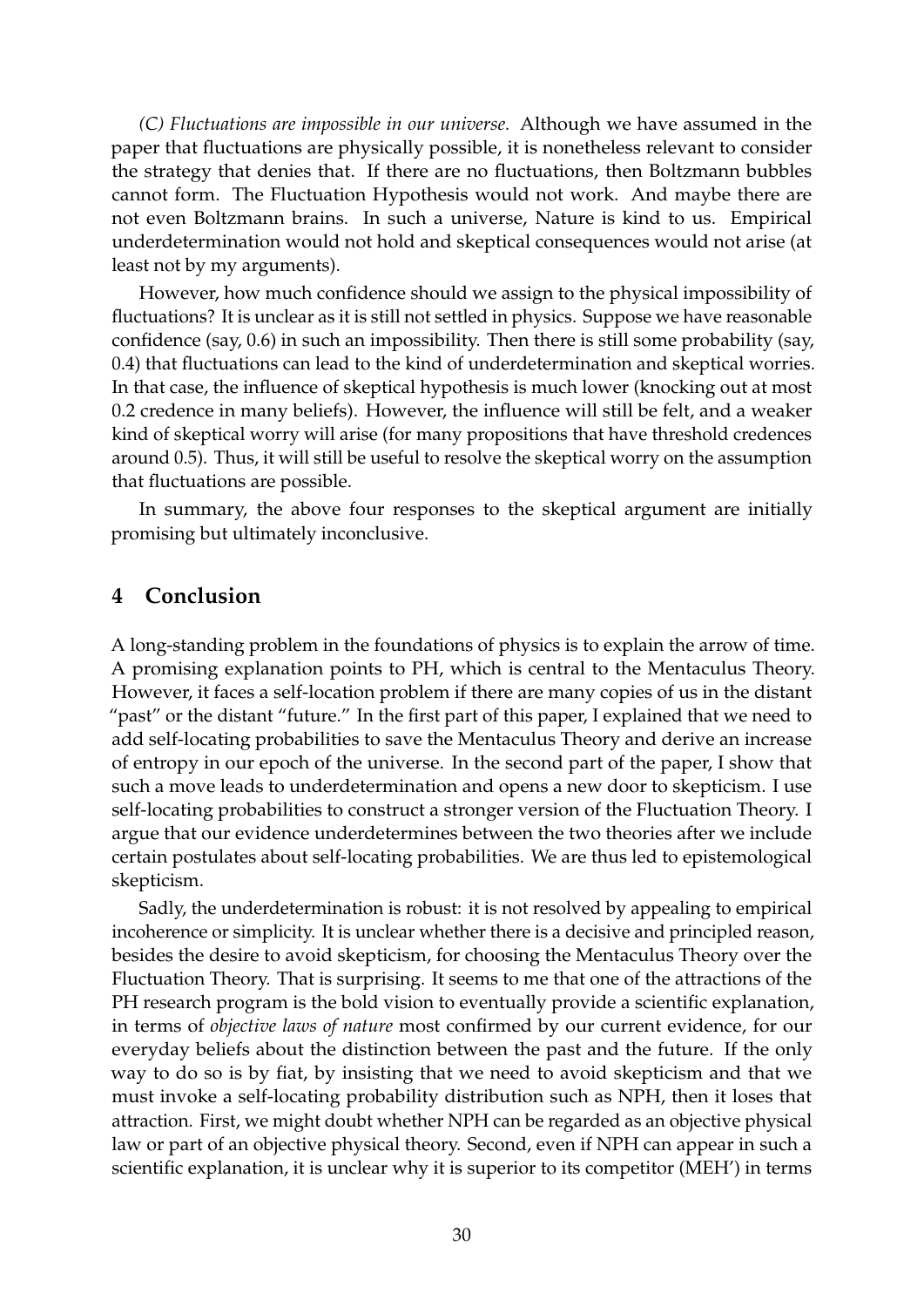of simplicity or adequacy with respect to our current evidence. Hence, the explanation will fail to be entirely scientific. The original vision faces a difficult dilemma.

In-principle underdetermination by evidence occurs elsewhere and is often benign. It is worrisome here for two reasons. First,  $T_F^*$  and  $T_M^*$  are arguably equally simple and invoke the same dynamical laws. That is not always true in other cases. For example, some might argue that Bohmian mechanics and some version of orthodox (Copenhagen) quantum mechanics are empirically equivalent (insofar as the latter makes determinate predictions), but they are not equally simple and they postulate different dynamical laws. The tie can be broken by invoking simplicity to favor Bohmian mechanics. Second, the underdetermination here brings forth skepticism and casts doubt on the manifest image of macroscopic arrows of time. That is not always true in other cases, such as the Einsteinian theory of relativity vs. the Lorentzian theory of relativity with a preferred foliation of spacetime [\(Bell 2004,](#page-31-7) ch.9). For the latter pair of theories, they both recover the same manifest image of ordinary space and time (although their explanations differ). In our case, they do not recover the same manifest image.  $T_F^*$ , although compatible by our current evidence (and equally confirmed as  $T_M^*$ ), is incompatible with the manifest image of macroscopic temporal asymmetries.

The worries raised here are at the intersection of epistemology and philosophy of physics. In the end, my conclusions are conditional on the assumptions about what counts as an entirely scientific explanation of time's arrow. I suggest that such an explanation should rely on postulates most confirmed by our current empirical evidence and should not smuggle in assumptions about time's arrow. It is entirely open for someone to resist my conclusion by denying the assumptions. Hence, the worries provide opportunities for defenders of the Mentaculus Theory to clarify and develop the epistemological and theory-choice principles underlying their explanation. Doing so would be valuable contribution to the literature on scientific explanations, underdetermination, and epistemological skepticism. Moreover, the skeptical problem naturally arises when we reflect on empirical theories and put together a promising explanation of time's arrow with self-locating probabilities. The competing theory is as simple. The problem may be a manifestation of a more general phenomenon. It would be interesting to think about the connection between this problem and the general question of the nature of self-locating probabilities. Perhaps there is a principled way to think about NPH such that it is the uniquely rational self-locating probabilities to postulate.[40](#page-30-0) If so, that would also solve the underdetermination and skeptical worries.

As the case study shows, postulating self-locating probability in physics is like opening a Pandora's box: it is full of conceptual difficulties. We may wonder whether it is appropriate to allow self-locating postulates in physics (probabilistic or not), and if so how to think about their status and how to avoid underdetermination. Reflecting on these questions may teach us something new about the character of physical laws and the nature of scientific explanations.

<span id="page-30-0"></span> $40$ David Albert suggests in personal communication that we may take "the normal procedures of inference in science" as an epistemic given. (See also Albert 2000, p.96 and p.129). Science seems to work pretty well. So we should assume as a given that its methods are reliable. We are rationally obliged to vindicate the normal procedures of inference in science. This may require us to postulate NPH and not MEH' or its variants.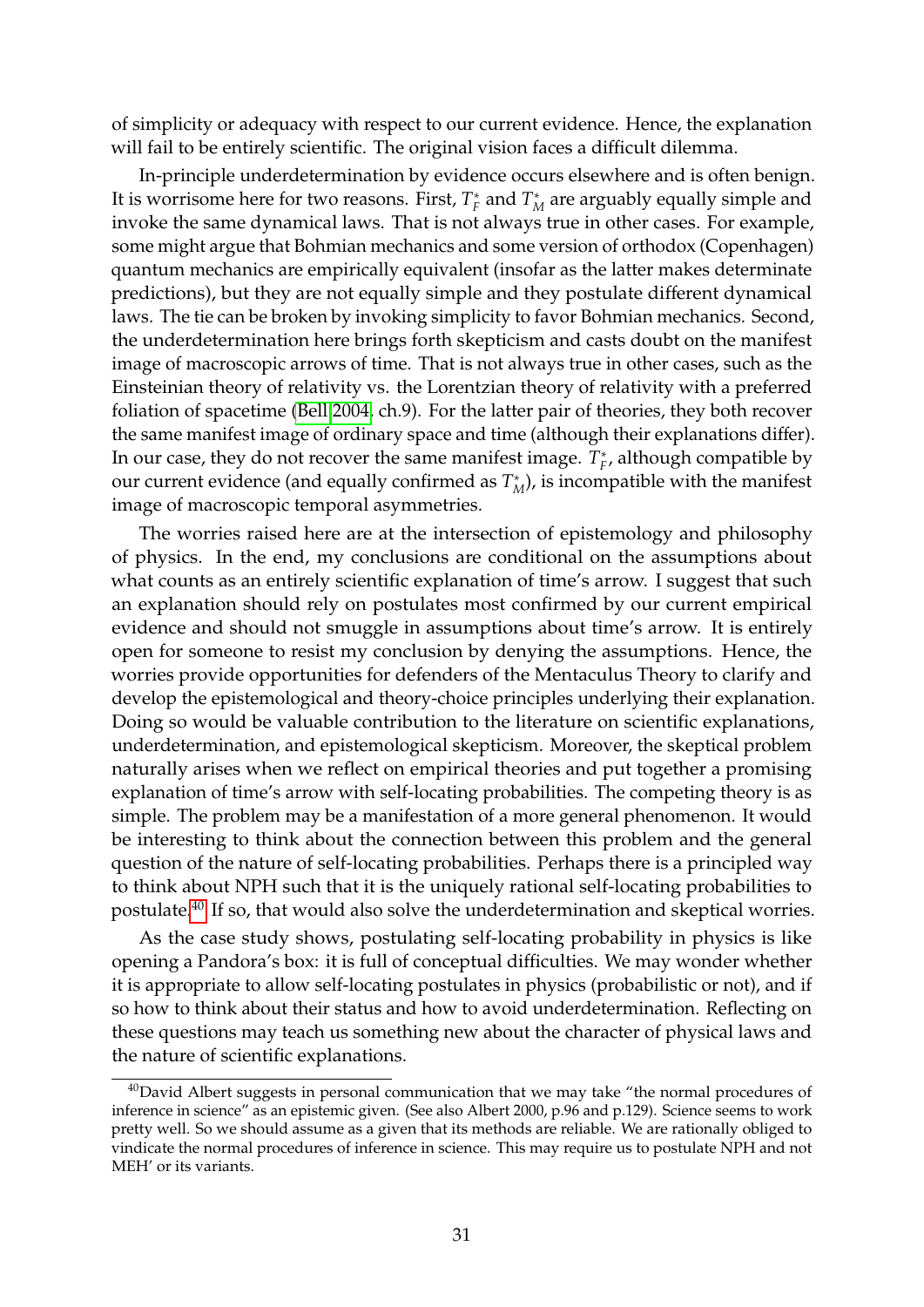## **Acknowledgement**

I thank the editors of *Philosophy and Phenomenological Research* and the anonymous reviewers for valuable comments. I am also grateful to David Albert, Bob Beddor, D Black, Ben Bronner, Jennifer Carr, Craig Callender, Sean Carroll, David Chalmers, Jonathan Cohen, Antony Eagle, Branden Fitelson, Sheldon Goldstein, Veronica Gomez, Peter Graham, Alan Hájek, Christopher Hauser, John Hawthorne, Christopher Hitchcock, Michael Huemer, Cameron Kirk-Giannini, Kelsey Laity-D'Agostino, Joel Lebowitz, Barry Loewer, Tim Maudlin, Bradley Monton, Oli Odoffin, Zee Perry, Richard Pettigrew, Daniel Rubio, Eric Schwitzgebel, Charles Sebens, Jonathan Schaffer, Shelly Yiran Shi, Miriam Schoenfield, Katie Steele, Karim Thébault, Michael Tooley, David Wallace, Isaac Wilhelm, as well as audiences at the 2017 AAP Conference, the 2017 Time and Causality in the Sciences Conference (TaCitS), the Sydney University Winter School on Physics and Philosophy of Time, the 3rd Boulder Formal Value Workshop, CalTech HPS Lecture Series, Bristol Center for Philosophy of Science, the College of William and Mary, Rutgers Philosophy of Science Group, Rutgers Foundations of Probability Seminar, Rutgers Cognitive Science Grad Talk Series, Wuhan University, UC San Diego philosophy of science reading group, and UC Riverside Workshop on Epistemology and Philosophy of Mind.

## **References**

- <span id="page-31-1"></span>Albert, D. Z. (2000). *Time and chance*. Cambridge: Harvard University Press.
- Albert, D. Z. (2015). *After physics*. Cambridge: Harvard University Press.
- <span id="page-31-5"></span>Barrett, J. A. (1996). Empirical adequacy and the availability of reliable records in quantum mechanics. *Philosophy of Science*, 63(1):49–64.
- <span id="page-31-6"></span>Barrett, J. A. (1999). *The quantum mechanics of minds and worlds*. OUP Oxford.
- <span id="page-31-7"></span>Bell, J. S. (2004). *Speakable and Unspeakable in Quantum Physics: Collected Papers on Quantum Philosophy*. Cambridge University Press.
- <span id="page-31-0"></span>Boltzmann, L. (1964). *Lectures on gas theory*. Berkeley: University of California Press.
- <span id="page-31-2"></span>Callender, C. (2004). Measures, explanations and the past: Should 'special' initial conditions be explained? *The British Journal for the Philosophy of Science*, 55(2):195–217.
- Callender, C. (2011). Thermodynamic asymmetry in time. In Zalta, E. N., editor, *The Stanford Encyclopedia of Philosophy*. Metaphysics Research Lab, Stanford University, fall 2011 edition.
- <span id="page-31-4"></span>Cappelen, H. and Dever, J. (2013). *The inessential indexical: On the philosophical insignificance of perspective and the first person*. Oxford University Press.
- Carroll, S. (2010). *From eternity to here: the quest for the ultimate theory of time*. Penguin.

<span id="page-31-3"></span>Carroll, S. M. (2017). Why boltzmann brains are bad. *arXiv preprint arXiv:1702.00850*.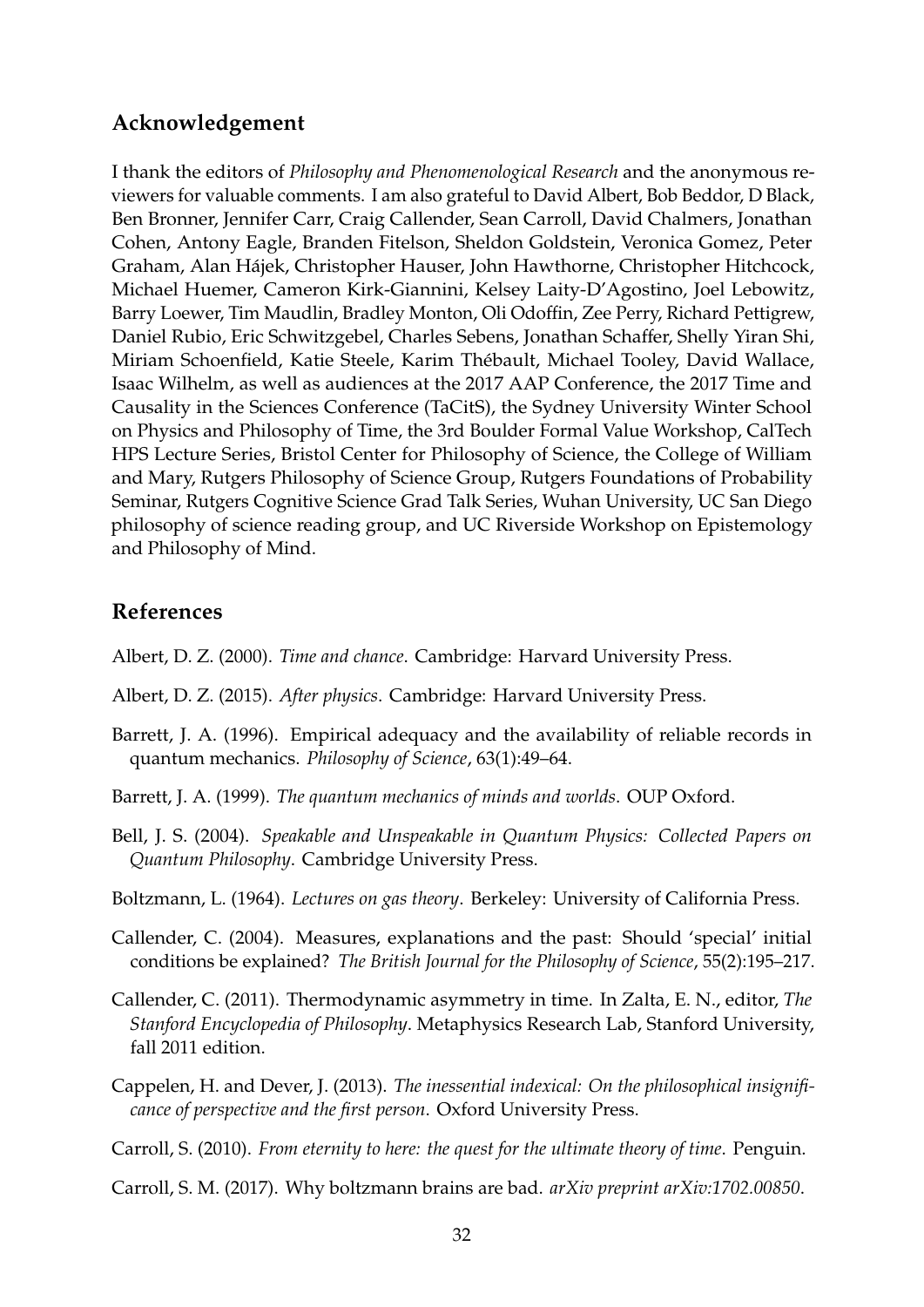- <span id="page-32-6"></span>Carroll, S. M. and Chen, J. (2004). Spontaneous inflation and the origin of the arrow of time. *arXiv preprint hep-th*/*0410270*.
- <span id="page-32-11"></span>Chen, E. K. (2018). The intrinsic structure of quantum mechanics. *Philsci-archive preprint:15140*.
- <span id="page-32-12"></span>Chen, E. K. (2020a). Bell's theorem, quantum probabilities, and superdeterminism. In Knox, E. and Wilson, A., editors, *The Routledge Companion to the Philosophy of Physics*. Milton Park: Routledge. Forthcoming.
- <span id="page-32-3"></span>Chen, E. K. (2020b). The Past Hypothesis and the nature of physical laws. In Loewer, Barry, W. E. and Weslake, B., editors, *Time's Arrows and the Probability Structure of the World*. Harvard University Press, forthcoming.
- <span id="page-32-4"></span>Chen, E. K. (2022). Fundamental nomic vagueness. *The Philosophical Review*, 131(1).
- <span id="page-32-7"></span>Clausius, R. (1867). *The mechanical theory of heat: with its applications to the steam-engine and to the physical properties of bodies*. J. van Voorst.
- Coen, E. and Coen, J. (2010). *A serious man*. Faber & Faber.
- <span id="page-32-5"></span>Earman, J. (2006). The "past hypothesis": Not even false. *Studies in History and Philosophy of Science Part B: Studies in History and Philosophy of Modern Physics*, 37(3):399–430.
- <span id="page-32-8"></span>Egan, A. (2006). Secondary qualities and self-location. *Philosophy and Phenomenological Research*, 72(1):97–119.
- <span id="page-32-9"></span>Elga, A. (2004). Defeating Dr. Evil with self-locating belief. *Philosophy and Phenomenological Research*, 69(2):383–396.
- <span id="page-32-1"></span>Feynman, R. (2017). *The Character of Physical Law*. Cambridge: MIT press.
- <span id="page-32-0"></span>Feynman, R. P., Leighton, R. B., and Sands, M. (2011). *The Feynman lectures on physics, Vol. I: The new millennium edition: mainly mechanics, radiation, and heat*, volume 1. Basic books (first published in 1964 by Addison-Wesley).
- <span id="page-32-10"></span>Field, H. (2016). *Science without numbers*. Oxford University Press, 2nd edition.
- Fitelson, B. (2006). Does the principle of indifference rest on a mistake? *Unpublished manuscript.*
- Fitelson, B. (2007). Likelihoodism, bayesianism, and relational confirmation. *Synthese*, 156(3):473–489.
- Goldstein, S. (2001). Boltzmann's approach to statistical mechanics. In Bricmont, J., Dürr, D., Galavotti, M. C., Ghirardi, G., Petruccione, F., and Zanghì, N., editors, *Chance in Physics*, pages 39–54. Berlin: Springer.
- <span id="page-32-2"></span>Goldstein, S., Lebowitz, J. L., Tumulka, R., and Zanghì, N. (2020). Gibbs and Boltzmann entropy in classical and quantum mechanics. In Allori, V., editor, *Statistical Mechanics and Scientific Explanation: Determinism, Indeterminism and Laws of Nature*. Singapore: World Scientific.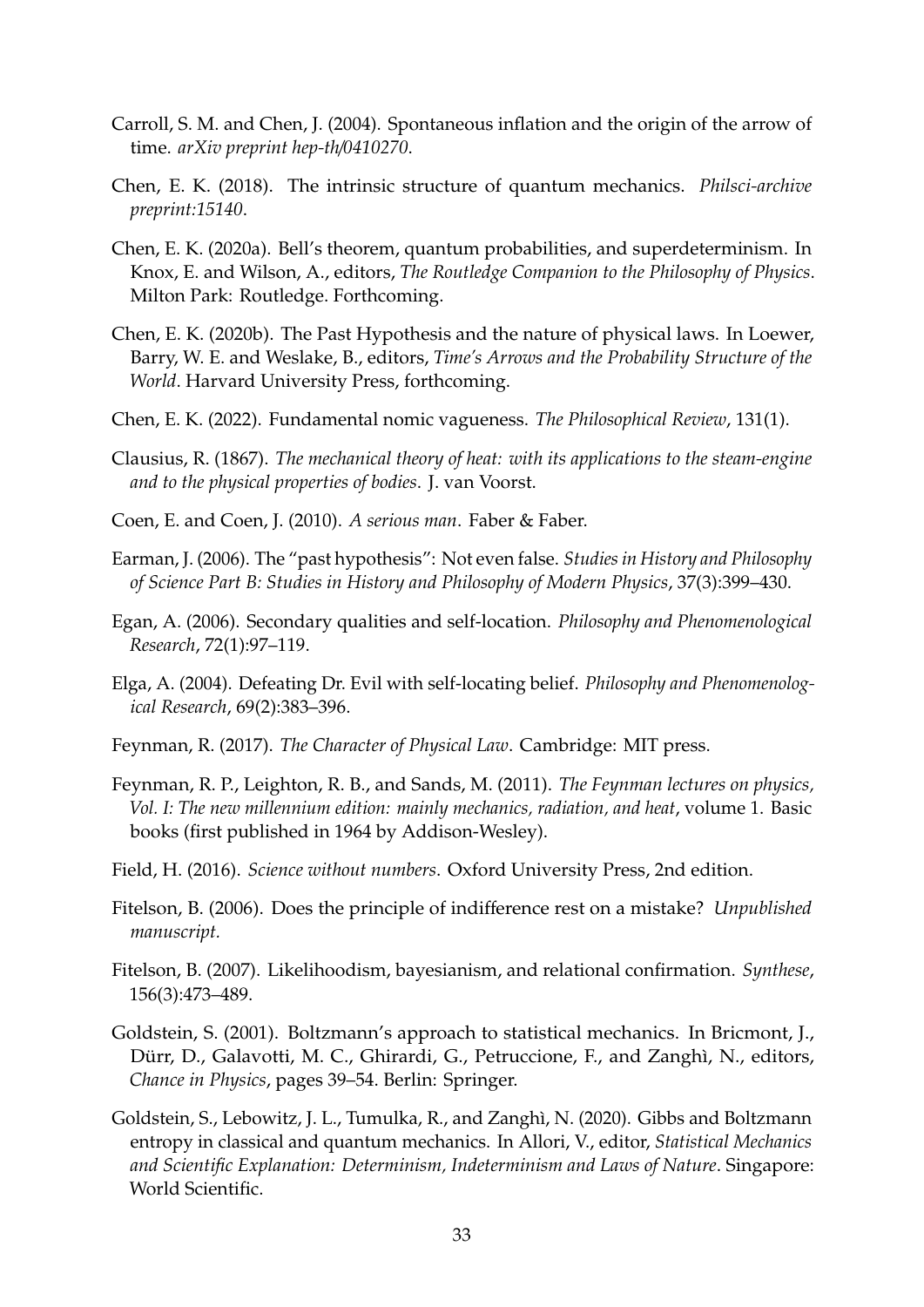- <span id="page-33-5"></span>Goldstein, S. and Tumulka, R. (2011). Approach to thermal equilibrium of macroscopic quantum systems. In *Non-Equilibrium Statistical Physics Today: Proceedings of the 11th Granada Seminar on Computational and Statistical Physics, AIP Conference Proceedings*, volume 1332, pages 155–163. American Institute of Physics, New York.
- <span id="page-33-4"></span>Goldstein, S., Tumulka, R., and Zanghì, N. (2016). Is the hypothesis about a low entropy initial state of the universe necessary for explaining the arrow of time? *Physical Review D*, 94(2):023520.
- <span id="page-33-13"></span>Goodman, N. (1955). *Fact, Fiction, and Forecast*. Harvard University Press, Cambridge, MA.
- Ismael, J. (2008). Raid! dissolving the big, bad bug. *Noûs*, 42(2):292–307.
- <span id="page-33-10"></span>Kaplan, D. (1989). Demonstratives. In Almog, J., Perry, J., and Wettstein, H., editors, *Themes from Kaplan*, pages 481–563. Oxford University Press, New York.
- <span id="page-33-0"></span>Lebowitz, J. L. (2008). Time's arrow and Boltzmann's entropy. *Scholarpedia*, 3(4):3448.
- <span id="page-33-6"></span>Lewis, D. (1979). Attitudes *De Dicto* and *De Se*. *Philosophical Review*, 88:513–43.
- Loewer, B. (2001). Determinism and chance. *Studies in History and Philosophy of Science Part B: Studies in History and Philosophy of Modern Physics*, 32(4):609–620.
- Loewer, B. (2004). David Lewis's Humean theory of objective chance. *Philosophy of Science*, 71(5):1115–1125.
- <span id="page-33-2"></span>Loewer, B. (2016). The Mentaculus vision. *Manuscript*.
- <span id="page-33-3"></span>Loewer, B. (2020). The Mentaculus. In Barry Loewer, Eric Winsberg, B. W., editor, *Time's Arrows and the Probability Structure of the world*. Harvard University Press, forthcoming.
- <span id="page-33-11"></span>Manson, N. A. and Thrush, M. J. (2003). Fine-tuning, multiple universes, and the "this universe" objection. *Pacific Philosophical Quarterly*, 84(1):67–83.
- <span id="page-33-12"></span>McGrew, T., McGrew, L., and Vestrup, E. (2001). Probabilities and the fine-tuning argument: a sceptical view. *Mind*, 110(440):1027–1038.
- <span id="page-33-8"></span>Millikan, R. G. (1990). The myth of the essential indexical. *Noûs*, pages 723–734.
- <span id="page-33-7"></span>Ninan, D. (2010). De Se attitudes: Ascription and communication. *Philosophy Compass*, 5(7):551–567.
- <span id="page-33-9"></span>Ninan, D. (2021). De Se Attitudes and Action. In Biggs, S. and Geirsson, H., editors, *The Routledge Handbook of Linguistic Reference*, pages 482–498. Routledge.
- North, J. (2010). An empirical approach to symmetry and probability. *Studies In History and Philosophy of Science Part B: Studies In History and Philosophy of Modern Physics*, 41(1):27–40.
- <span id="page-33-1"></span>North, J. (2011). Time in thermodynamics. *The oxford handbook of philosophy of time*, pages 312–350.